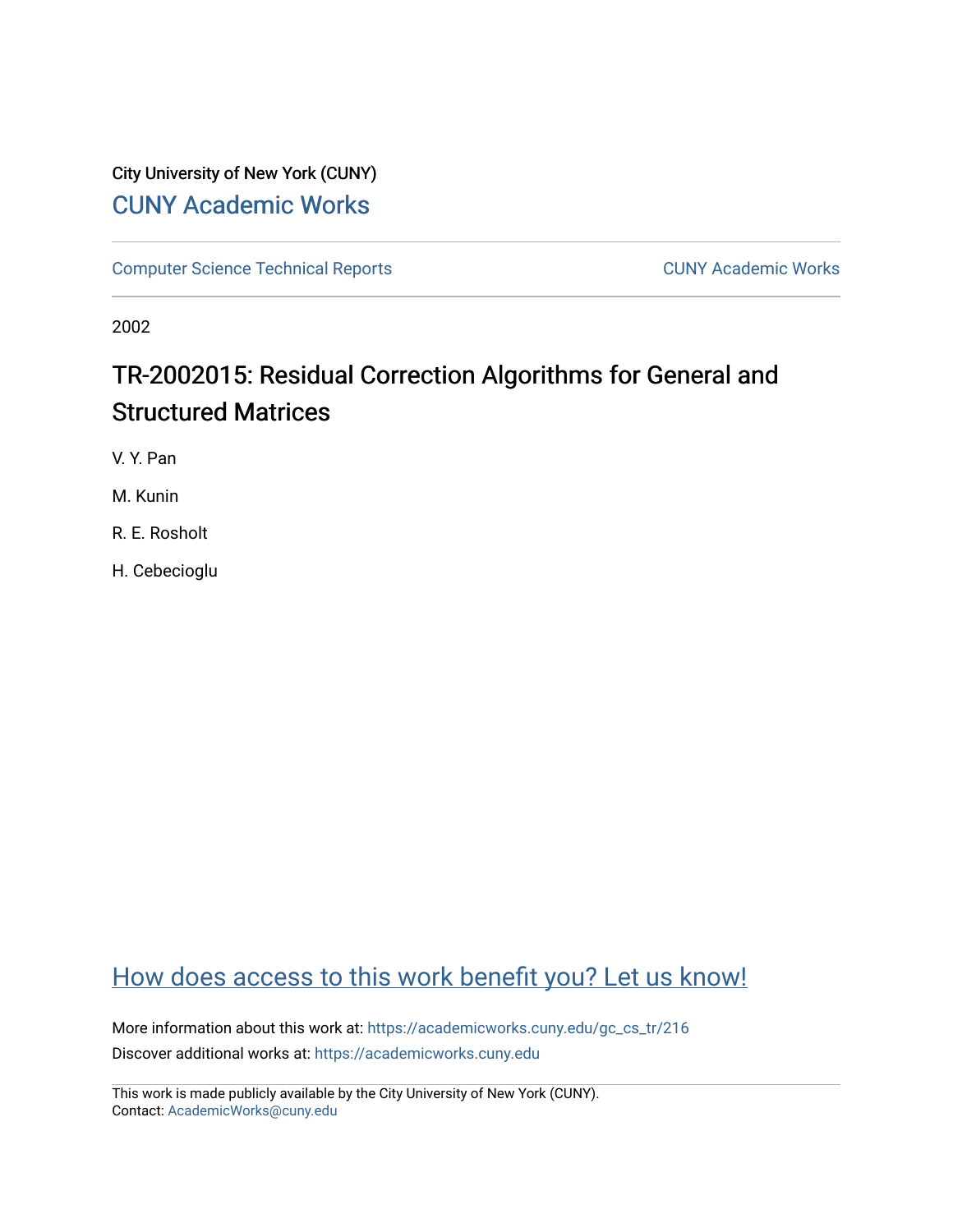# Residual Correction Algorithms for General and Structured Matrices ∗†

V. Y. Pan <sup>†</sup>, <sup>§</sup>, ¶ M. Kunin <sup>§</sup>, R. E. Rosholt <sup>§</sup>, H. Cebecioğlu ¶

November 7, 2001

**Summary:** We present and analyze residual correction algorithms for the computation of the inverses, generalized inverses, and numerical generalized inverses of general and structured matrices. For structured matrices, we extend the known algorithms by new policies of compression delay. For both structured and unstructured matrices, we propose and analyze the homotopic (continuation) methods, which supply close initial approximations. For unstructured indefinite Hermitian input matrices, the homotopy methods enable substantial acceleration of the known best non-homotopic algorithms. Furthermore, by using homotopic techniques, we guarantee superlinear convergence to the inverses of structured matrices even where no initial approximation is available and where compression of displacement generators is ensured in every residual correction step. Numerical tests with Toeplitz input matrices show a greater power of both homotopic and non-homotopic approaches than the theoretical study predicts.

**Key Words:** residual correction, Newton's iteration, homotopic algorithms, structured matrices, displacement rank of a matrix, compression of displacement generators, generalized inverse

#### **2000 AMS Math. Subject Classification: 65F10, 65F30**

<sup>∗</sup>Supported by NSF Grant CCR9732206, PSC CUNY Awards 62435-0031 and 63383-0032, and a Grant from the CUNY Institute for Software Design and Development (CISDD).

<sup>†</sup>The results of this paper have been presented at the Second Conference on Numerical Analysis and Applications, Rousse, Bulgaria, in June 2000, and at the AMS/IMS/SIAM Summer Research Conference on Fast Algorithms in Mathematics, Computer Science, and Engineering in South Hadley, Massachusetts, in August 2001.

<sup>‡</sup>Mathematics and Computer Science Department, Lehman College, CUNY, Bronx, NY 10468, USA (vpan@lehman.cuny.edu)

<sup>§</sup>Ph. D. Program in Computer Science, Graduate Center, CUNY

<sup>¶</sup>Ph. D. Program in Mathematics, Graduate Center, CUNY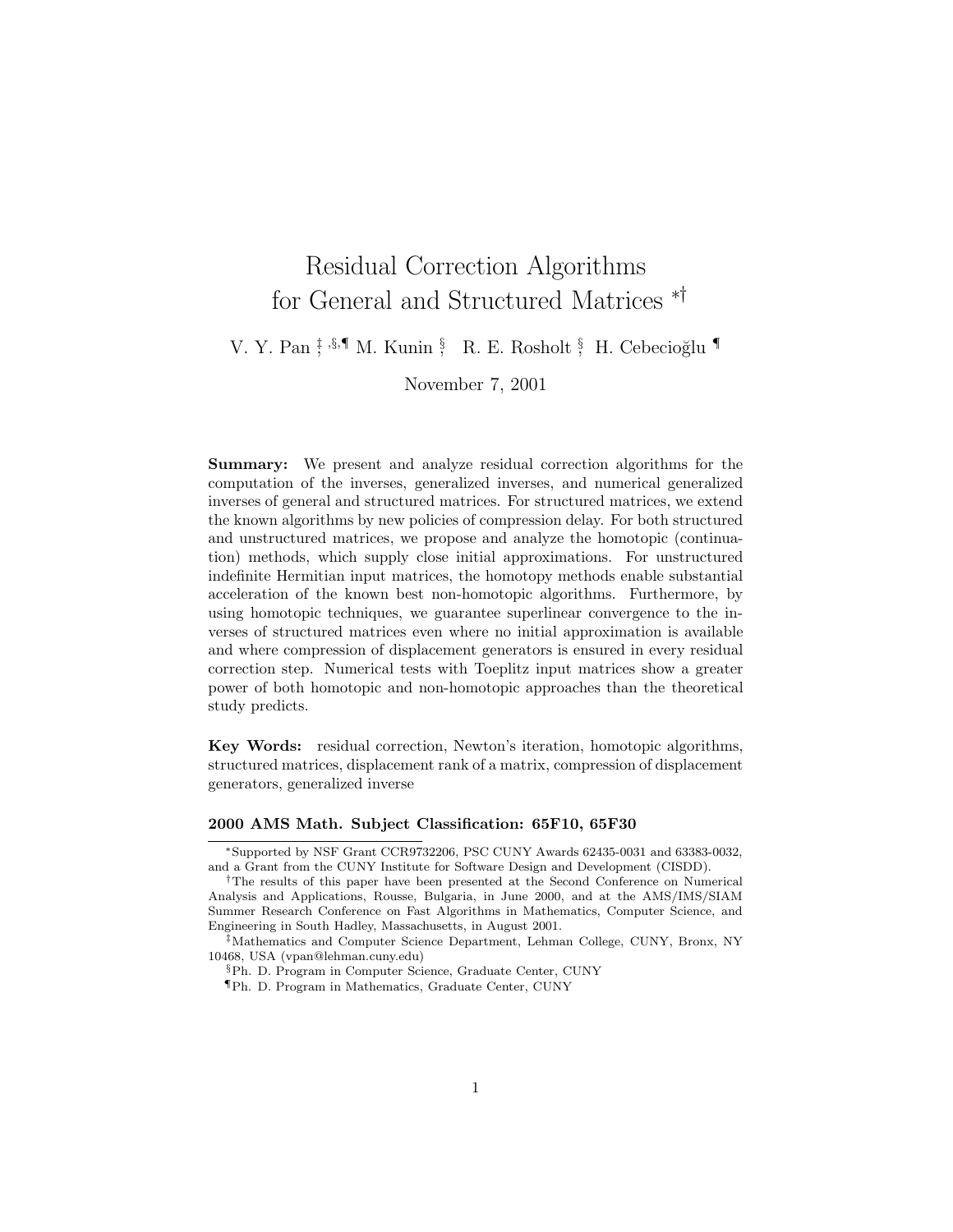### **1 Introduction**

#### **1.1 Residual correction (RC) processes**

We study *residual correction processes* converging to the inverse or the Moore– Penrose generalized inverse of a general  $n \times n$  matrix M [S33], [B-I66], [B-IC66], [IK66], [SS74], [PS91]. The basic processes perform matrix multiplication p times in each step to achieve convergence of the order of p, for any  $p \geq 2$ . With appropriate scaling, however, one may reach the order of  $p > 2$  by performing matrix multiplication only twice per step [PS91]. Hereafter, we write RC for "residual correction" and MM for "matrix multiplication". For  $p = 2$  unscaled RC processes turn into *Newton's iteration*. The RC processes can be directed to converge to numerical generalized inverses and are known for their strong numerical stability and self-correcting property [PS91].

For simplicity until Section 11, we assume non-singularity of the input matrices M. Here are the two main problems with RC processes.

- a) The RC processes require additional techniques for the computation of an initial approximation to the inverse. The known techniques of [B-I66], [B-IC66], [SS74], and [PS91] produce a crude initial approximation. Then it takes quite a few, the order of  $\log_2 \kappa(M)$ , RC steps  $(\kappa(M) = \text{cond}(M))$ denoting the condition number of the matrix  $M$ ) to refine the approximation to the level from which the iteration very rapidly converges. Our main topic is an alternative approach based on the homotopic (continuation) techniques.
- b) For general matrices, MM is an expensive operation, comparable to matrix inversion in its computational cost, although substantially simpler than the computation of the generalized inverse and allowing effective parallel implementation.

Furthermore, MM is dramatically simplified in the highly important case of structured matrices, represented by their displacements in a compressed form. Namely, the displacement of an  $n \times n$  matrix occupies memory space  $O(n)$ , and multiplication of  $n \times n$  compressed structured matrices uses  $O(n \log n)$  or  $O(n \log^2 n)$  flops. Consequently, the RC processes can be also performed by using small memory space and little computer time as long as matrix structure and compressed representation of matrices are preserved throughout the computation without destroying rapid convergence of the process. Here some advanced compression techniques are applied, first proposed in [P92] and then elaborated upon in [PZHD97], [PBRZ99], [PR01], [PRW01], [P01a].

For the sake of completeness of our study, we briefly review this development in Sections 2–4. Furthermore, we propose some new techniques to improve practical performance of the known algorithms in the case of structured input matrices. These techniques rely on the *delayed compression* and *modular arithmetic in the real field* (see Section 2.5, Remarks 3.2 and 4.2, and equations  $(4.8)–(4.11)$ .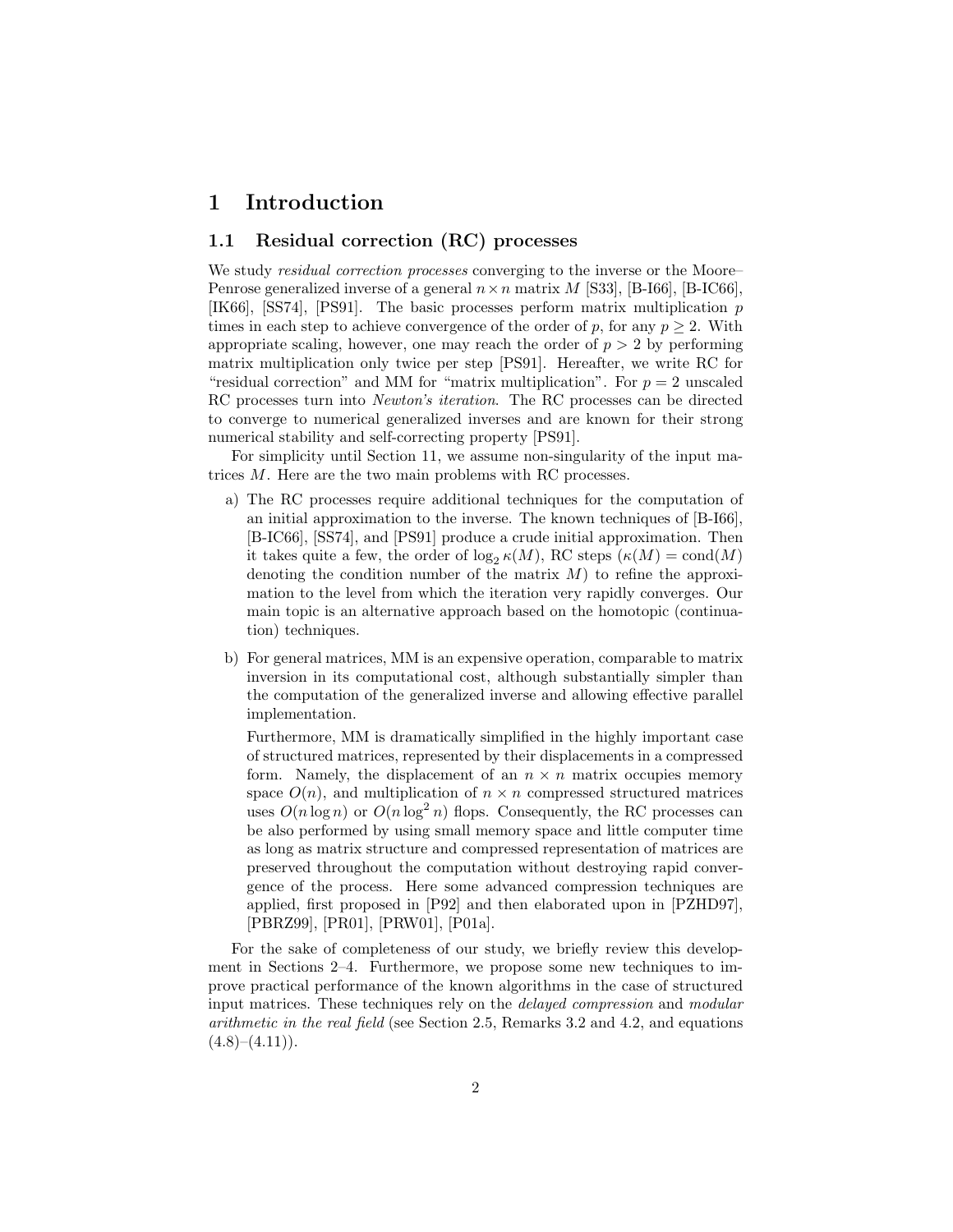#### **1.2 Homotopic RC processes**

The solution techniques for problems a) and b) do not always match one another. That is, compression perturbs computed approximations and may easily destroy convergence at the initial stages of the RC processes where the convergence is fragile. This implies some additional requirements. We must either yield much closer initial approximations versus the known techniques of [B-I66], [B-IC66], [SS74], and [PS91] or perform much more work per iteration step to yield compression with much smaller perturbation of the computed approximations to the inverse. The original approach in [P92] achieves the latter goal for the class of Toeplitz and Toeplitz-like matrices by developing the *homotopic* (or *continuation*) method but also allows a very natural heuristic modification towards this goal. The approach in [P92] relies on truncating the smallest singular values of the displacements. Tests show that the heuristic is surprisingly effective in the important case of Toeplitz input matrices, but no theoretical results support this development.

In the present paper, we recall the RC algorithms for general and structured matrices, show their improved variations for Toeplitz and other sturctured matrices (see  $(3.7), (3.8), (4.8))$ – $(4.11)$ ), and report the results of numerical experiments in Section 12; otherwise our main subjects are new techniques for computing the initial approximation. Their efficiency is confirmed by both experiments and the proved estimates for the computational work. The new methods extend the homotopic (continuation) techniques of [P92] relying on the inversion of a readily invertible matrix  $M_0$  (e.g.,  $M_0 = I$ ) and the subsequent homotopic transition to the matrix  $M$  along the trajectories

$$
M_h = (1 - t_h)M + t_h M_0, \ h = 0, 1, \dots,
$$
\n(1.1)

or

$$
M_h = M + t_h M_0, \ h = 0, 1, \dots,
$$
\n(1.2)

where

$$
t_0 > t_1 > \ldots > t_H = 0,
$$
\n(1.3)

 $t_0$  is 1 in (1.1) and a sufficiently large value in (1.2). We arrange the homotopy to keep the trajectories  $M(t)$  away from singular matrices for  $t_0 \geq t \geq 0$ ; we prove that for  $t \geq 0$  the condition numbers of the matrices  $M(t)$  reach their maximums where  $t = 0$  (cf. our earlier *techniques of variable diagonal* [P00b]). By choosing the step sizes  $t_h - t_{h+1}$  sufficiently small, we may always ensure that the matrix  $M_h^{-1}M_{h+1}$  is close enough to the identity matrix. Then the approximation to the inverse  $M_h^{-1}$  computed at the h-th homotopic step would serve as a good initial approximation at the  $(h + 1)$ -st homotopic step.

#### **1.3 Related works**

Newton's iteration for the inverse and generalized inverse of a matrix was covered in some detail in the papers [S33], [B-I66], [B-IC66], [SS74], [PS91]. Higher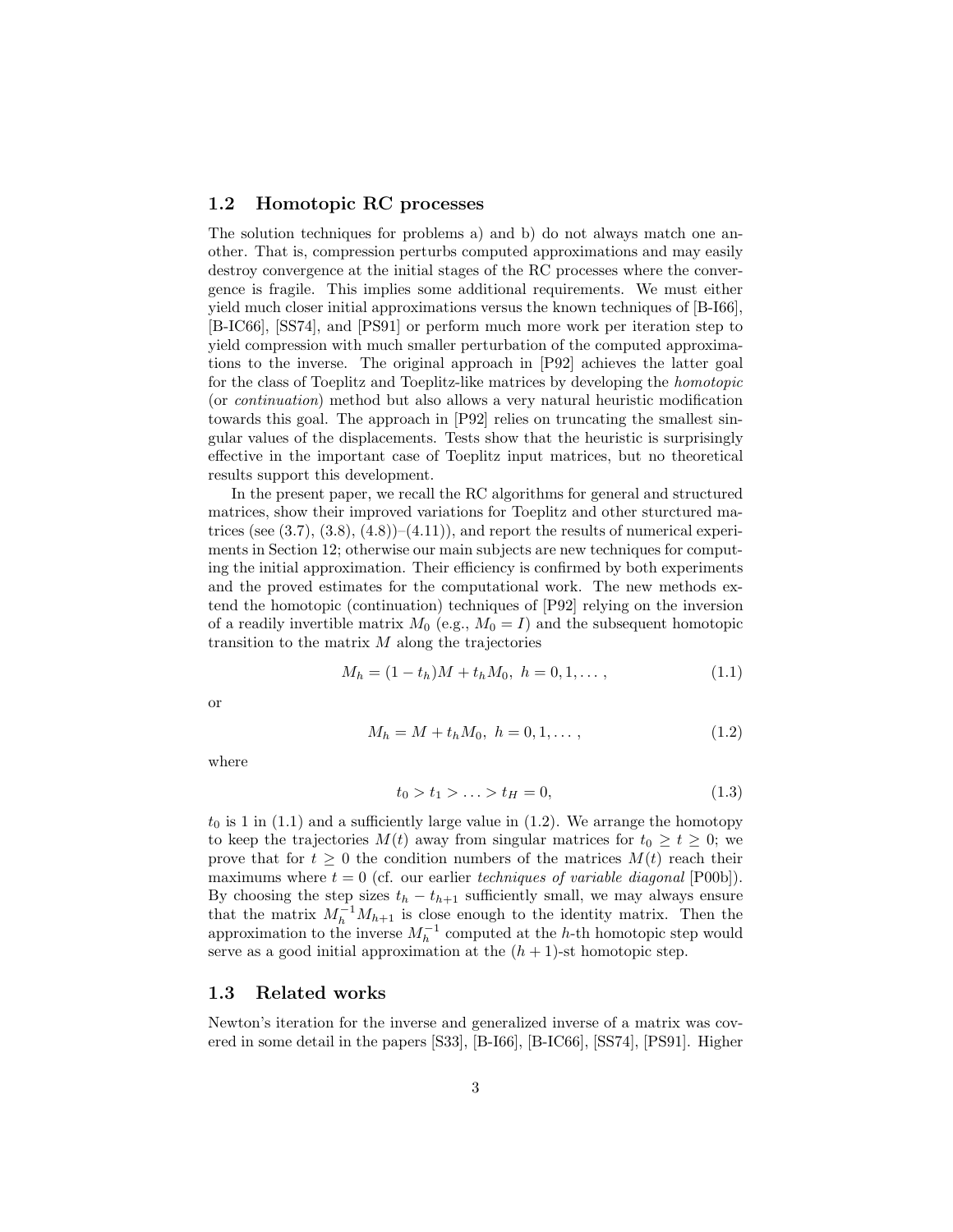order RC processes were also well studied (see [IK66, pp. 88-89], [PS91]). In [PS91] Newton's iteration was accelerated by using scaling and extended to the computation of the numerical generalized inverses of a matrix; furthermore strong numerical stability of the original and modified iterative processes was proved. In [P92] Newton's iteration was worked out for Toeplitz-like matrices (with the compression of the displacement by means of truncating its singular values), and the homotopic process for the initialization was proposed and analyzed. The paper also included estimates for the perturbation of the computed approximations to the inverse caused by the compression (the problem was further studied in [P93]) and the proof that nearly linear overall number of flops is sufficient for Toeplitz-like inversion provided that  $\log \kappa(M) = O(\log n)$ . Parallel implementation of this approach was described in the papers [P92] and [P93a] in the Toeplitz-like case. [PZHD97] studied extension to the Cauchy-like input (with a distinct policy of compression). The paper [PBRZ99] (published in [KS99]) elaborated upon Newton's iteration under both approaches to the compression in the Toeplitz-like case; the subsequent paper [BM,a] did the same with the compression approach; technically, the study of Newton's iteration in both papers remained within the frameworks of [P92] and [PZHD97]. Further work on the homotopy approach, extending [P92], was reported in the short proceedings paper [P01] and surveyed in the book [P01a]. A unified method for the extension of Newton's iteration to various classes of structured matrices was proposed and analyzed in [P01], [PR01], and [PRW01]. On an alternative general approach to the unification, based on transformation of the associated displacement operators, see Remark 4.1.

#### **1.4 Organization of the paper**

In Sections 2–4, we recall some known results on the RC processes for general input matrices and show some improvements in the case of structured matrices. In Sections 5–8 and 10, we elaborate upon the choice of the initial approximations and the step sizes, which use fewer RC steps for positive definite and indefinite Hermitian input matrices; we prove substantial acceleration in the latter case versus the non-homotopic approach. We briefly cover the extension to structured input matrices in Section 9. In this case the homotopic approach supplies the only known proof of convergence of the RC processes in nearly linear time where no initial approximation is available from the outside sources and the input matrix is well conditioned. In the cases where numerical generalized inverse is structured, the same approach can be extended to its effective numerical computation (Section 11). We show the results of some numerical experiments in Section 12. Section 13 is left for a brief conclusion. Section 12 was co-authored by the first three authors, Section 9 by Pan and Cebecioğlu, other sections are due to Pan.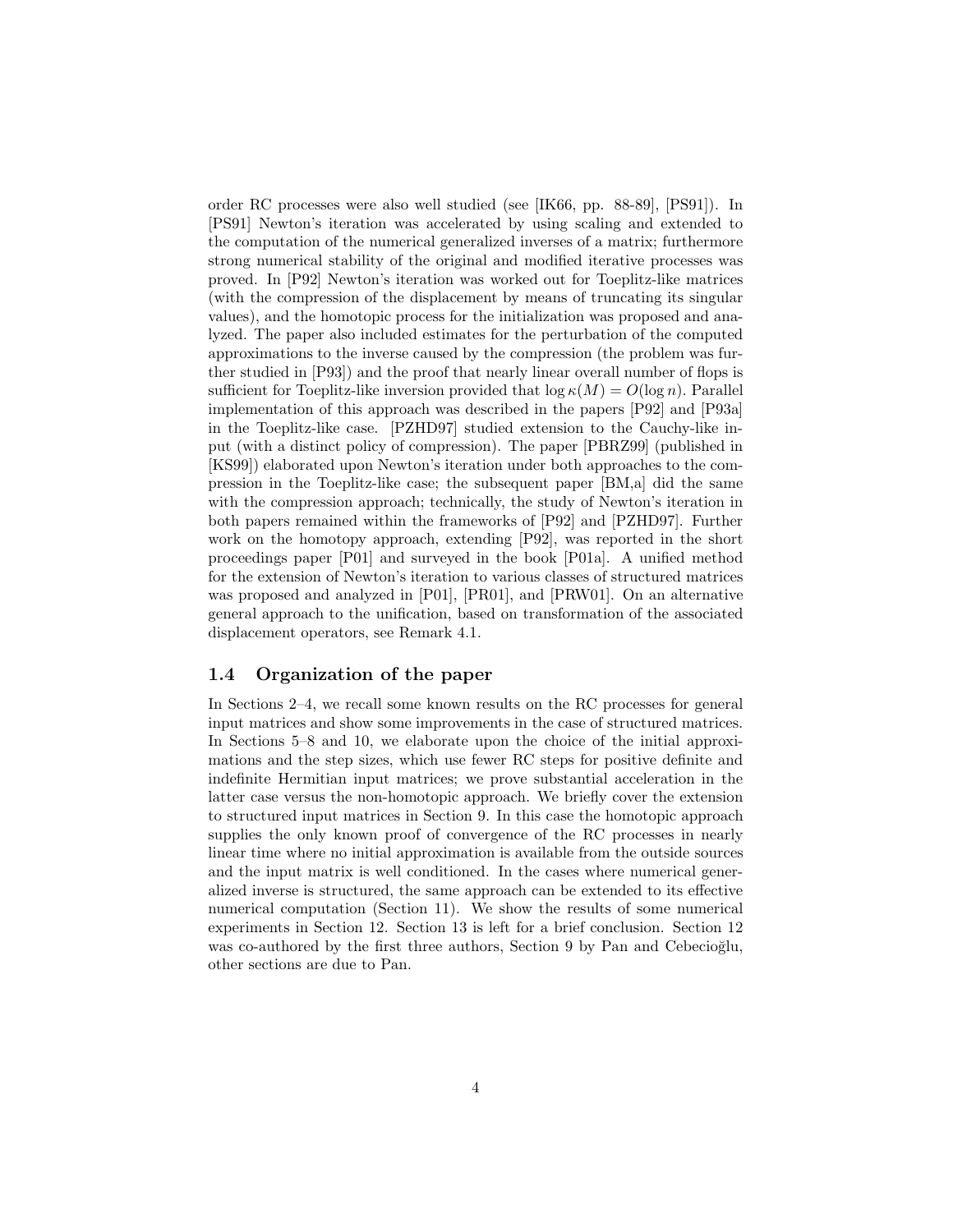## **2 Residual Correction Processes (RC Processes)**

Hereafter,  $M^T$ ,  $\mathbf{v}^T$ ,  $M^*$ , and  $\mathbf{v}^*$  denote the transposes and Hermitian (conjugate) transposes of a matrix M and a vector **v**, respectively. We write  $\sigma_j = \sigma_j(M)$ ,  $\kappa(M) = \sigma_1/\sigma_r$ .  $\sigma_j$  denote the singular values of a matrix M where  $r = \text{rank}(M)$ ,  $j = 1, ..., r$ ;  $0 < \sigma_{-} \leq \sigma_{r} \leq ... \leq \sigma_{1} \leq \sigma_{+}$ ;  $\kappa(M)$  is the condition number of M.  $e_{i-1}$  denotes the *i*-th coordinate vector,  $i = 1, \ldots, n$ .  $\lceil x \rceil$  is the smallest among the integers not exceeded by a real x.

#### **2.1 A Basic RC Process**

A sufficiently close initial approximation  $X_0$  to the inverse of a non-singular matrix  $M$  can be rapidly improved by means of a scaled RC process [IK66]

$$
\Delta_i = \Delta(X_i) = X_{i+1} - c_{i+1}X_i = c_{i+1} \sum_{k=1}^{p-1} R_i^k X_i, \quad i = 0, 1, \dots, \tag{2.1}
$$

where we write

$$
R_i = R(M, X_i) = I - X_i M = R_{i-1} - M(X_{i+1} - X_i). \tag{2.2}
$$

For  $p = 2$ ,  $c_{i+1} = 1$  for all i, we arrive at Newton's iteration [S33]. For  $p = 2<sup>h</sup>$ , we may compute  $\sum_{k=0}^{p-1} R_i^k$  as  $\prod_{j=0}^{h-1} (I + R_i^{2j})$  using fewer additions. Already for the unscaled process, that is, under the simplest choice

$$
c_i = 1 \text{ for all } i,\tag{2.3}
$$

 $(2.1)$  and  $(2.2)$  imply that

$$
R_i = (R_0)^{p^i}, \quad ||R_i|| \le ||R_0||^{p^i}, \quad i = 1, 2, \dots
$$
 (2.4)

That is, the unscaled RC process  $(2.1)$ ,  $(2.3)$  converges with the order p to the matrix  $M^{-1}$  provided that

$$
||R_0||_2 \le \theta < 1, \quad R_0 = R(M, X_0).
$$

Suppose that the latter bound holds for a fixed  $\theta$ . Then the computational work required to ensure the desired upper bound on the norm  $||R_i||$  is minimized for  $p = 3$  [IK66, pages 86-88].

#### **2.2 An Initial Approximation**

For an initial approximation  $X_0$  to the matrix  $M^{-1}$ , one may choose [B-I66], [SS74]

$$
X_0 = c_0 M^*, \quad c_0 = \frac{2}{\sigma_+ + \sigma_-} \tag{2.5}
$$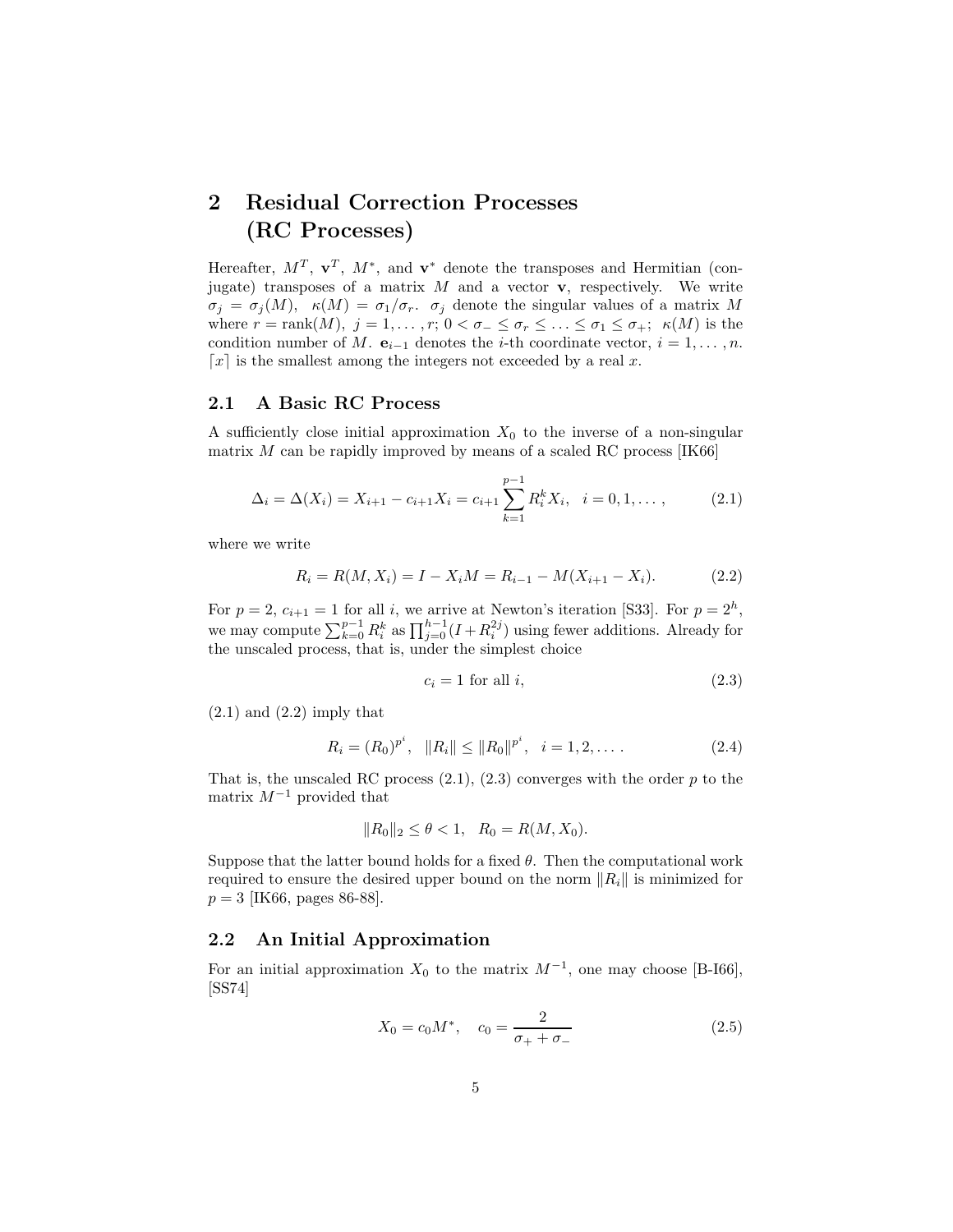to yield that

$$
||R_0||_2 \le 1 - \frac{2}{1 + \kappa_+^2}, \quad \kappa_+ = \kappa_+(M) = \sigma_+/\sigma_-.
$$
 (2.6)

Now it follows that the first

$$
i = 2\log_p \kappa_+ + O(1)
$$

unscaled *critical RC steps* (2.1), (2.3) decrease the residual norm  $||R_i||_2$  below  $1/2$ , and then the

$$
j = \lceil \log_p \log_2(1/\epsilon) \rceil
$$

additional *refinement RC steps* (2.1), (2.3) decrease the norm below any fixed positive  $\epsilon \leq 1/2$  [SS74]. In Section 7, we use the threshold value  $1/e =$  $0.367819...$  instead of  $1/2$ ; this may change i at most by 1.

The asymptotic bound  $i_-=\log_2 \kappa(M)+O(1)$  on the number of critical RC steps is achieved in [B-I66] under the simpler initial choice of

$$
X_0 = M^*/(||M||_1||M||_{\infty}).
$$

Furthermore, for a Hermitian (or real symmetric) and positive definite matrix M, one may further decrease the number of critical RC steps (2.7) roughly by twice [PS91]: we have

$$
||R_0||_2 \le 1 - \frac{1}{\sqrt{n}\kappa(M)} \quad \text{for} \quad X_0 = I/||M||_F \tag{2.7}
$$

where  $||M||_F$  = trace  $(M^+M)$  denotes the Frobenius norm of the matrix M, and M is a Hermitian and positive definite matrix.

#### **2.3 Scaled Newton's Iteration**

The choice of  $c_{i+1}$  in (2.1) was optimized in [PS91] in the case of RC process  $(2.1)$  for  $p = 2$ :

$$
X_{i+1} = c_{i+1}(I + R_i)X_i = c_{i+1}(2X_i - X_iMX_i).
$$
 (2.8)

Namely, by choosing  $p = 2$ ,

$$
c_0^- = \frac{2\sigma_-}{\sigma_+ + \sigma_-}, \quad c_{i+1} = \frac{2}{1 + (2 - c_i^-)c_i^-}, \quad c_{i+1}^- = (2 - c_i^-)c_i^-c_{i+1} \tag{2.9}
$$

for  $i = 0, 1, \ldots$ , one obtains that

$$
||R_l||_2 \le \max_{\sigma_- \le x \le \sigma_+} |T_{2^l}(\gamma x + \delta)| / |T_{2^l}(\delta)| \le \frac{1}{|T_{2^l}(\delta)|} \tag{2.10}
$$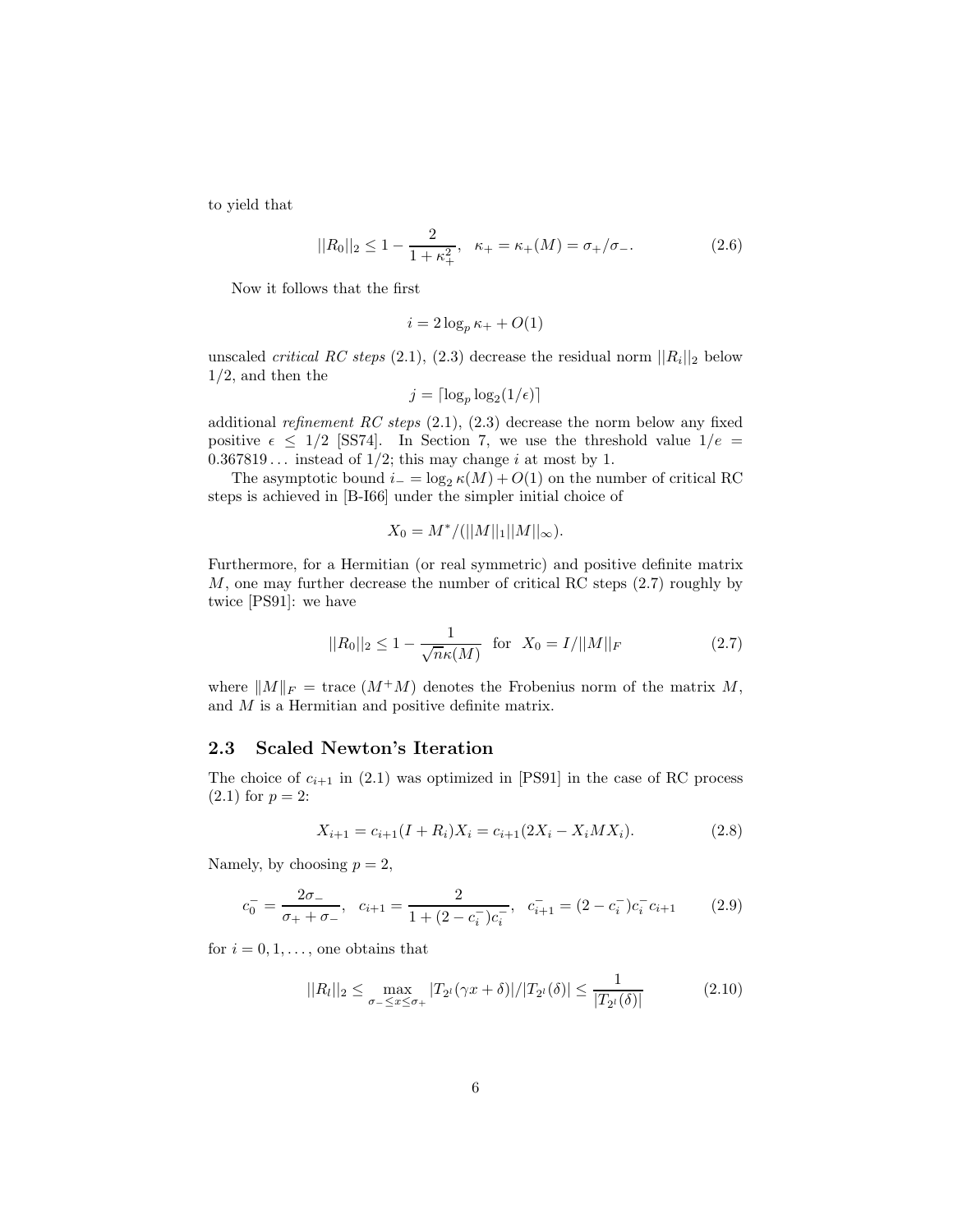where  $\gamma = 2/(\sigma_{+} - \sigma_{-}), \delta = -(\sigma_{+} + \sigma_{-})/(\sigma_{+} - \sigma_{-}) = -1 - \gamma \sigma_{-}, \text{ and } T_{j}(x) =$  $\cos(j \arccos x)$  is the j-th degree Chebyshev polynomial of the first kind on the closed real interval  $[-1, 1]$ . It follows [FF63, Chapter 9, Section 9] that

$$
||R_l||_2 \leq \frac{2}{(\delta + \sqrt{\delta^2 - 1})^L + (\delta - \sqrt{\delta^2 - 1})^L}, \ L = 2^l.
$$

This bound is substantially smaller than  $\delta^L$ . The number of critical steps decreases roughly by twice versus policy (2.3), reaching the level

$$
i = \log_2 \kappa_+(M) + O(1/\kappa_+^2(M)).\tag{2.11}
$$

In other words, the impact of the optimal scaling of (2.9) is equivalent to increasing the order of convergence of the critical steps from  $q = 2$  to  $q = 4$ .

#### **2.4 RC Processes for Numerical Generalized Inverse**

The paper [PS91] also proposes a modification where Newton's RC processes for  $p = 2$  converge to a numerical generalized (Moore–Penrose) inverse  $M_{\epsilon}^{+}$ , that is, the generalized inverse of the matrix  $M_{\epsilon}$  formed via truncating the smallest singular values of M (up to a fixed tolerance  $\epsilon$ ). This is achieved by first applying iteration  $(2.8)$ – $(2.9)$  with

$$
c_0 = \sigma_+ c, c_0^- = c\epsilon^2, c = \min(2/(\sigma_+ + \epsilon^2), \rho/\epsilon^2),
$$
 (2.12)

 $\rho = (1 + \sqrt{3}/2 = 1.366...$  (Under the scaling of (2.12), the value  $\rho$  partitions the range for the spectrum of the matrix  $X_0M$ ; the partition is induced by the respective partition by  $\epsilon$  of the singular values of the matrix M. Note that the bound  $\sigma_-\$  is not needed in this variation of the iteration.) The iteration is performed until we arrive at  $c_i^- \geq \rho$  for some integer i. Then the matrix  $X_i$  is scaled, that is, replaced by the matrix  $(\rho/c_i^-)X_i$ , and the iteration is continued based on the expressions

$$
X_{i+1} = (-2X_iM + 3I)X_iMX_i, \quad i = 0, 1, \dots
$$
\n(2.13)

(This is a generalizations of RC process (2.1) and a special case of a more general process

$$
X_{i+1} = p_i(X_i M) X_i \tag{2.14}
$$

where  $p_i(y)$  are selected polynomials,  $i = 0, 1, \ldots$ ) Based on (2.13), the singular values  $\sigma_i(M)$  are partitioned by  $\epsilon$  into two groups: those exceeding  $\epsilon$ correspond to the eigenvalues  $\lambda^{(i)}$  of  $X_iM$  that lie in the interval  $1/2 < \lambda^{(i)} \leq \rho$ ; iteration (2.13) sends them towards 1. The other eigenvalues of  $X_iM$  lie in the interval [0, 1/2]; they correspond to the singular values  $\sigma_i(M) < \epsilon$ . Iteration (2.12) sends them towards 0. This is exactly the desired convergence to the matrix  $M_{\epsilon}^+$ . Convergence is ultimately quadratic but is slow near  $1/2$  and ρ. Iteration can be immediately extended to computing the matrices  $M_ε =$  $MM_{\epsilon}^{+}M$  and  $\tilde{M}_{\epsilon} = M - M_{\epsilon}$  and the numerical rank trace $(M_{\epsilon}M_{\epsilon}^{+})$ .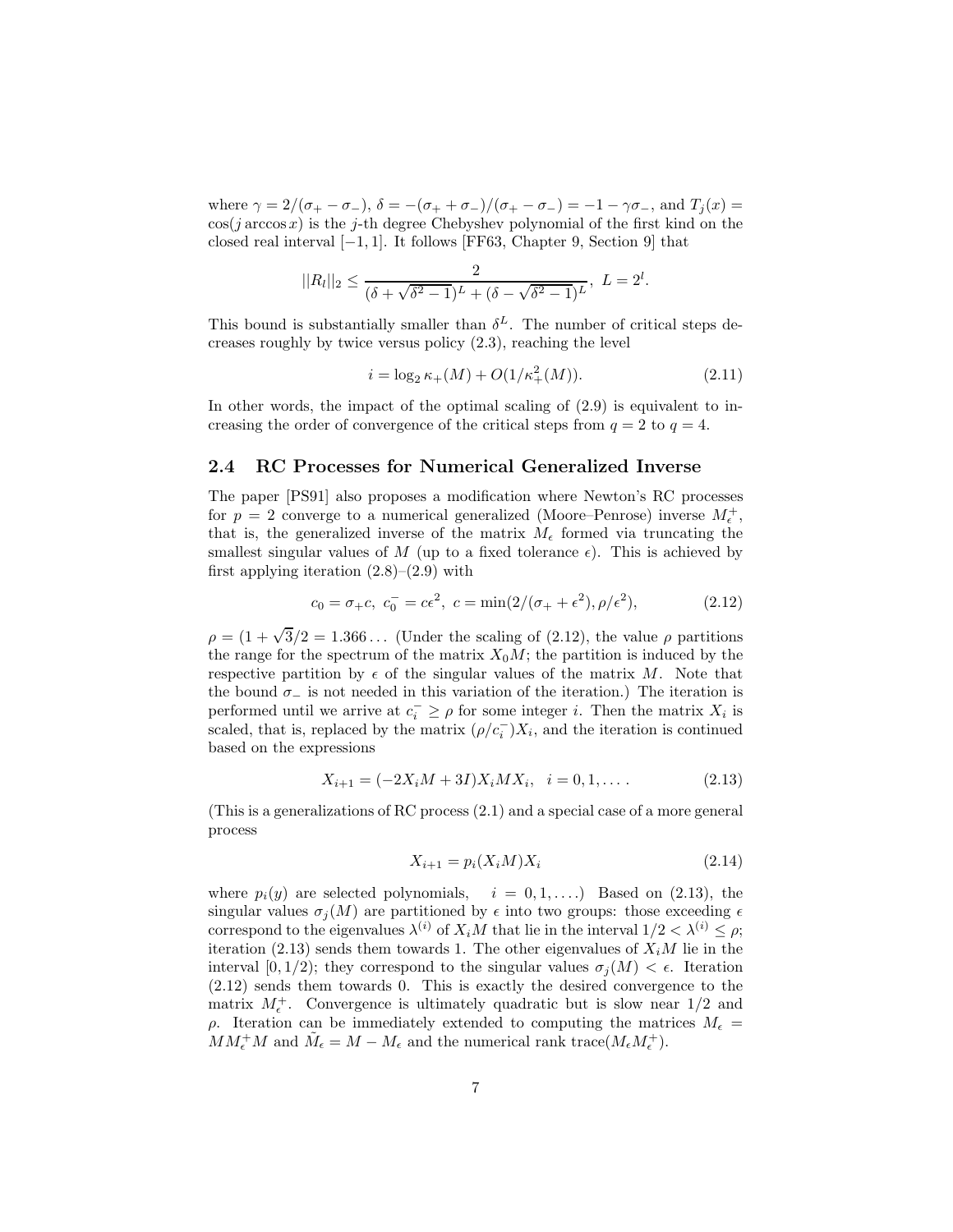#### **2.5 Bounding the Precision of Computing**

It was proved in [PS91] that both original and modified Newton's processes are numerically stable. Process  $(2.1)$ , however, involves the expression

$$
c_{i+1}(I + \sum_{k=0}^{p-1} R_i^k) X_i,
$$

whose representation for a smaller  $||R_i||$  requires the *p*-fold precision versus the single precision for representation of M and  $X_i$ . For  $p = 2$ ,  $c_{i+1} = 1$ , the precision growth in the RC process (2.1) can be avoided based on using *modular arithmetic in the real field* [P92b], [EPY98].

For the task of solving a linear system  $Mx = b$ :

$$
\mathbf{x}_1 = X_0 \mathbf{b}, \quad \mathbf{r}_1 = \mathbf{b} - M \mathbf{x}_1,\tag{2.15}
$$

the precision can be controlled if we apply iterative improvement process

$$
\Delta_i = \mathbf{x}_{i+1} - \mathbf{x}_i = X_0 \mathbf{r}_i, \quad \mathbf{r}_{i+1} = \mathbf{r}_i - M(\mathbf{x}_{i+1} - \mathbf{x}_i), \quad i = 1, \dots, s. \tag{2.16}
$$

This process invloves neither residual matrices  $R_i$  nor higher precision approximations  $X_i$  to  $M^{-1}$ , but the approximation error norm  $\|\mathbf{x} - \mathbf{x}_{i-1}\|$  decreases by the factor of  $||R_0|| = ||I - X_0M||$  in each iteration step:  $\mathbf{x} - \mathbf{x}_i =$  $(I - X_0M)(\mathbf{x} - \mathbf{x}_{i-1}) = (I - X_0M)^i(\mathbf{x} - \mathbf{x}_0)$ . That is, the process converges linearly. The computations can be performed with a single/double precision, where the output vector  $\mathbf{x}_s = \mathbf{x}_1 + \sum_{i=1}^{s-1} \Delta_i$  is represented by the sequence **x**,  $\Delta_1, \ldots, \Delta_{s-1}$ . This is an advantage of process  $(2.15)-(2.16)$  versus processes  $(2.1).$ 

### **3 Toeplitz Residual Correction Processes**

If  $M = T = (t_{i-j})_{j=0}^{n-1}$  is a non-singular Toeplitz matrix, then RC processes (2.1) can be accelerated dramatically, based on the known formulae for the inverse matrix  $X = T^{-1}$  via a pair of its products by vectors [GS72], [HR84], [AG89], [BP94], [VHKa].

Let us recall two such formulas and describe respective accelerations of Newton's RC processes (2.1) for  $p = 2$  by following [PBRZ99] (similarly for  $p > 2$ ). Write

$$
J = \begin{pmatrix} 0 & 1 \\ 1 & \cdot & 0 \end{pmatrix} = (\mathbf{e}_{n-1}, \dots, \mathbf{e}_0)^T
$$

for the  $n \times n$  reflection matrix, and

$$
Z_f = \begin{pmatrix} 0 & \dots & 0 & f \\ 1 & \ddots & & 0 \\ & \ddots & \ddots & \vdots \\ 0 & & 1 & 0 \end{pmatrix} = (\mathbf{e}_1, \mathbf{e}_2, \dots, \mathbf{e}_{n-1}, f\mathbf{e}_0)
$$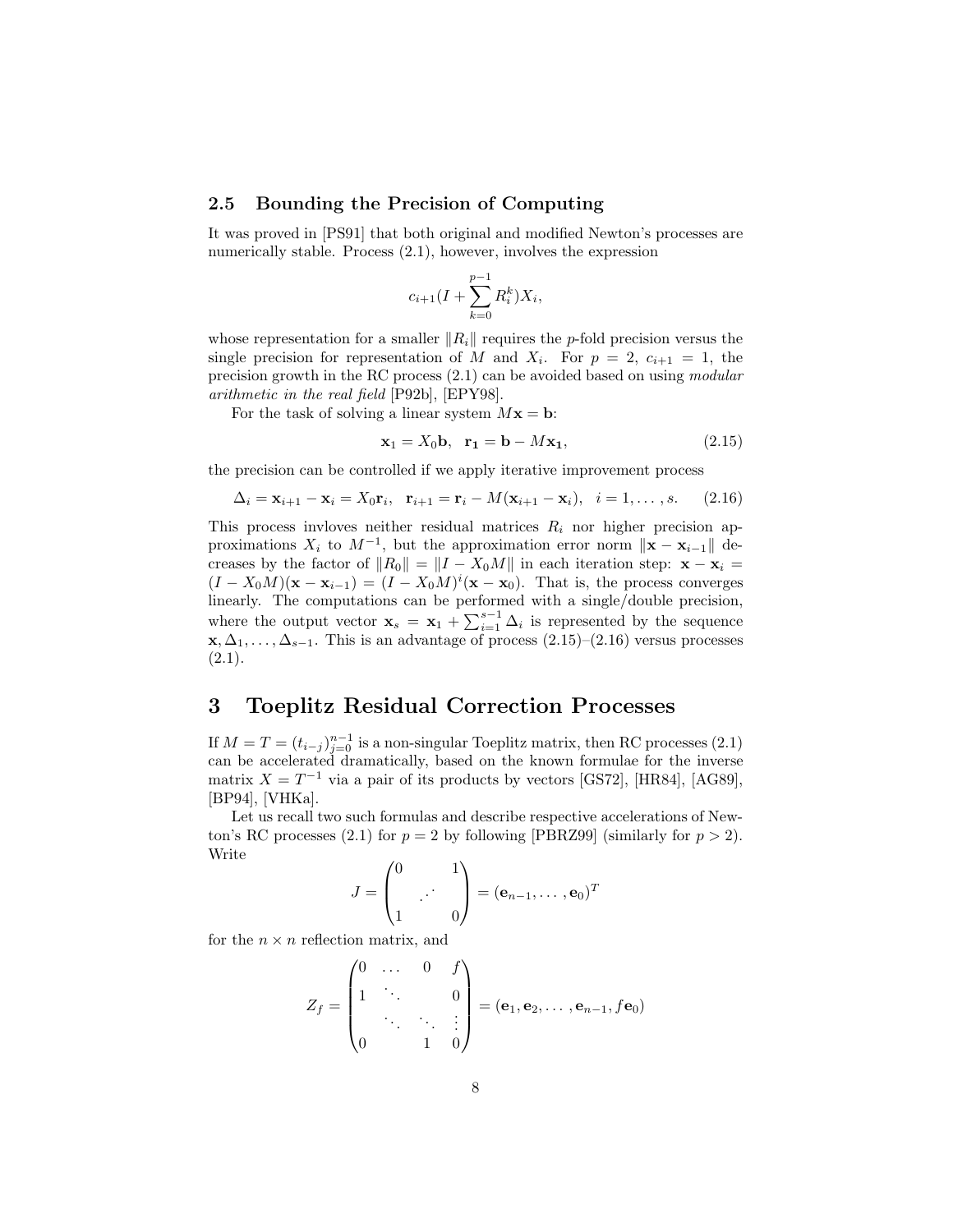for a unit f-circulant matrix, where  $e_i$  is the  $(1 + i)$ -th coordinate vector of dimension *n*. Then  $Z_f(\mathbf{v}) = \sum_{i=0}^{n-1} v_i Z_f^i$  denotes the f-circulant matrix of size  $n \times n$  with the first column vector **v** =  $(v)_{i=0}^{n-1}$ .  $Z(\mathbf{v}) = Z_0(\mathbf{v})$  is a lower triangular Toeplitz matrix,  $Z_1(\mathbf{v})$  is circulant. In the next sections, we denote a diagonal matrix by  $D(\mathbf{v}) = \text{diag}(v_i)_{i=0}^{n-1}$  for  $\mathbf{v} = (v_i)_{i=0}^{n-1}$ . Write

$$
T\mathbf{y} = \mathbf{e}_0, \quad T\mathbf{x} = \mathbf{t} \tag{3.1}
$$

where

$$
\mathbf{t} = (w, at_1 - bt_{1-n}, at_2 - bt_{2-n}, \dots, at_{n-1} - bt_{-1})^T
$$
(3.2)

for three fixed scalars  $w, a$ , and  $b$ .

By choosing  $a = 0$ ,  $b = -1$ , and any w, we obtain

$$
\mathbf{t} = (w, t_{1-n}, \dots, t_{-1})^T, \tag{3.3}
$$

and then we have the following expressions for  $X = T^{-1}$  via the vectors  $y = Xe_0$ and  $\mathbf{x} = X\mathbf{t}$ :

$$
X = Z(\mathbf{x})Z^{T}(ZJ\mathbf{y}) - Z(\mathbf{y})Z^{T}(ZJ\mathbf{x} - \mathbf{e}_{0}).
$$
\n(3.4)

To yield an alternative expression via f-circulant matrices instead of triangular Toeplitz matrices, fix any pair of values  $b \neq 0$  and w, write  $a = 1, f \neq 1/b$ , and obtain the vector

$$
\mathbf{t} = (w, t_1 - bt_{1-n}, t_2 - bt_{2-n}, \dots, t_{n-1} - bt_{-1})^T
$$
(3.5)

and the equation

$$
X = \frac{1}{1 - bf} \left( Z_f(\mathbf{y}) Z_{1/b}(\mathbf{x}) - Z_f(\mathbf{x} - (1 - bf) \mathbf{e}_0) Z_{1/b}(\mathbf{y}) \right), \tag{3.6}
$$

which expresses the matrix X via the vectors  $y = Xe_0$  and  $x = Xt$ .

**Remark 3.1.** *For a Hermitian or real symmetric non-singular Toeplitz matrix* T, one may represent the inverse matrix  $X = T^{-1}$  via its first column only *[GS72], [AG89]; this would save the memory space but would involve divisions by the* (0, 0)*-th entry of* X*, which may vanish or nearly vanish for indefinite matrices* T, thus causing numerical stability problems.

Now let us modify RC processes (2.1) by expressing the approximation matrices  $X_i$  via the pair of vectors  $X_i$ **e**<sub>0</sub> and  $X_i$ **t**, for all *i*. Fix the vector **t** of (3.2) and post-multiply (2.1) by the  $n \times 2$  matrix  $P = (\mathbf{e}_0, \mathbf{t})$ :

$$
X_{i+1}P = S_i X_i P, \quad S_i = c_{i+1} (I + \sum_{k=0}^{p-1} R_i^k).
$$
 (3.7)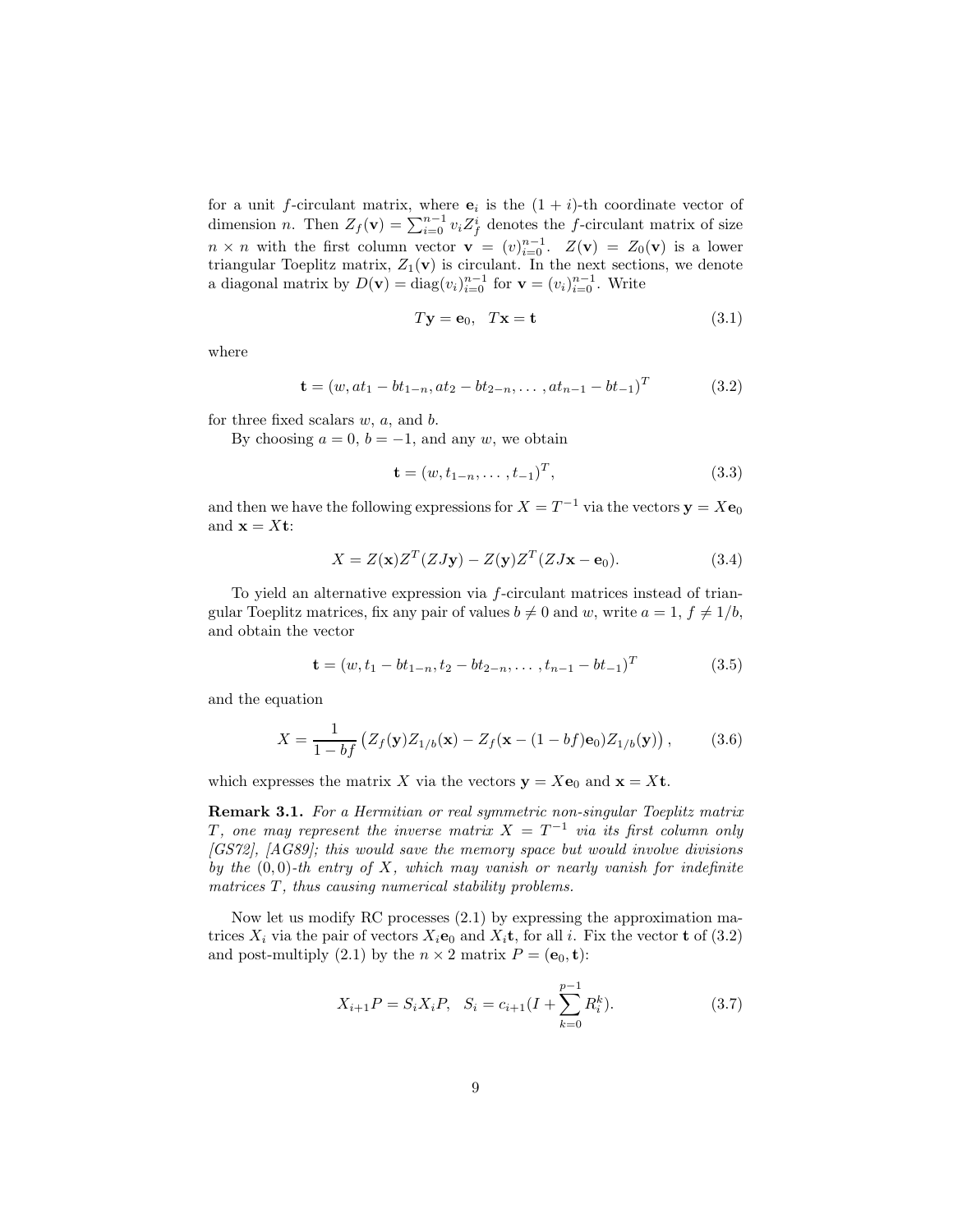Each step (3.7) requires multiplication of the matrix  $R_i$  by the  $2p-2$  vectors  $R_i^k X_i \mathbf{e}_0, R_i^k X_i \mathbf{t}$  for  $k = 0, 1, \ldots, p-1$ , versus p matrix multiplications per step  $(2.1)$ . For  $p = 2$  we obtain the following extension of process  $(2.8)$ :

$$
X_{i+1}P = c_{i+1}(I + R_i)X_iP,
$$
\n(3.8)

with only four matrix-by-vector multiplications per step versus two matrix multiplications per step (2.8).

Now, instead of defining the matrix  $X_{i+1}$  via  $X_i$  based on (2.1), we define it via the vectors  $\mathbf{y}_{i+1} = X_{i+1}\mathbf{e}_0$  and  $\mathbf{x}_{i+1} = X_{i+1}\mathbf{t}$ , by substituting  $X_{i+1}$  for X,  $y_{i+1}$  for **y**, and  $x_{i+1}$  for **x** in (3.4) or (3.6), respectively. This completely defines a Toeplitz RC process (3.7) for fixed  $c_{i+1}$ ,  $i = 0, 1, \ldots$  For each i, its i-th step is reduced to multiplication of five Toeplitz matrices, that is, M and either  $Z(\mathbf{x}_i)$ ,  $Z^T(ZJy_i), Z(y_i)$ , and  $Z^T(ZJx_i - e_0)$  or  $Z_f(y_i), Z_{1/b}(x_i), Z_f(x_i - (1 - bf)e_0)$ , and  $Z_{1/b}(\mathbf{y}_i)$ , by a few vectors. The multiplication is performed fast based on FFT, that is, uses  $O(n \log n)$  flops.

**Remark 3.2.** *Expression (3.4)* and (3.6) hold for  $X = M^{-1}$ . *Extending them to*  $X_{i+1}$  ≈  $M^{-1}$  *is justified less as*  $X_{i+1}$  *deviates from*  $M^{-1}$ *. This has two negative impacts:*

- *a) the residual norm of the computed approximation to* M−<sup>1</sup> *may increase versus*  $\|R_{i+1}\|$  *for*  $R_{i+1} = I - X_{i+1}M$  *defined by*  $X_{i+1}$  *of* (2.1),
- *b)* the policy (2.9) of choosing the scalars  $c_{i+1}$  for  $i = 0, 1, \ldots$  is not supported *by the estimates of [PS91] based on (2.14) anymore.*

*The negative impact a) is most serious at the initial iteration steps where the residual norm can be close to 1 (see (2.6), (2.7)), so the convergence could be easily destroyed. To counter the problem, one may apply RC processes (2.1) with larger* p *at the initial steps. The negative impact b) cannot occur at the first iteration step, that is, before the first compression step. Thus to avoid the impact b), we replace the i-th step for*  $i > 0$  *by the initial step for the inversion of*  $MX_i$  *where*  $X_i$  *is the current approximation to*  $M^{-1}$ *. That is, we compute an initial approximation*  $Y_i$  *to*  $(MX_i)^{-1}$  *according to the recipes of Section 2.5 where* M *is replaced by*  $MX_i$  *and*  $X_0$  *by*  $Y_i$ *. Then we improve the approximation*  $Y_i$  *by computing*  $Y_{i+1} = p_i(Y_i X_i M) Y_i$  *for a selected polynomial*  $p_i(t)$  *(see (2.14)), and finally compute the vectors*  $X_{i+1}$ **e**<sub>0</sub> *and*  $X_{i+1}$ **t** *defining*  $X_{i+1} \approx M^{-1} = (X_i M)^{-1} X_i$  *as follows:* 

$$
X_{i+1}P = p_i(Y_i X_i M)Y_i X_i P, \quad i = 0, 1, ..., \qquad (3.9)
$$

where  $P = (\mathbf{e}_0, \mathbf{t})$ ,  $Y_0 = I$ , and  $X_0$  is selected as in Section 2.5. The coef*ficients of the polynomials*  $p_i(t)$  *can be chosen to decrease the residual norm*  $||I - p_i(Y_i X_i M)Y_i X_i M||$ . We may write  $\tilde{X}_0 = Y_i X_i$  and  $X_{i+1} = \tilde{X}_k$  and adopt *policy (2.9) as follows:*

$$
\tilde{X}_1 P = c_1 (2I - \tilde{X}_0 M) \tilde{X}_0 P,
$$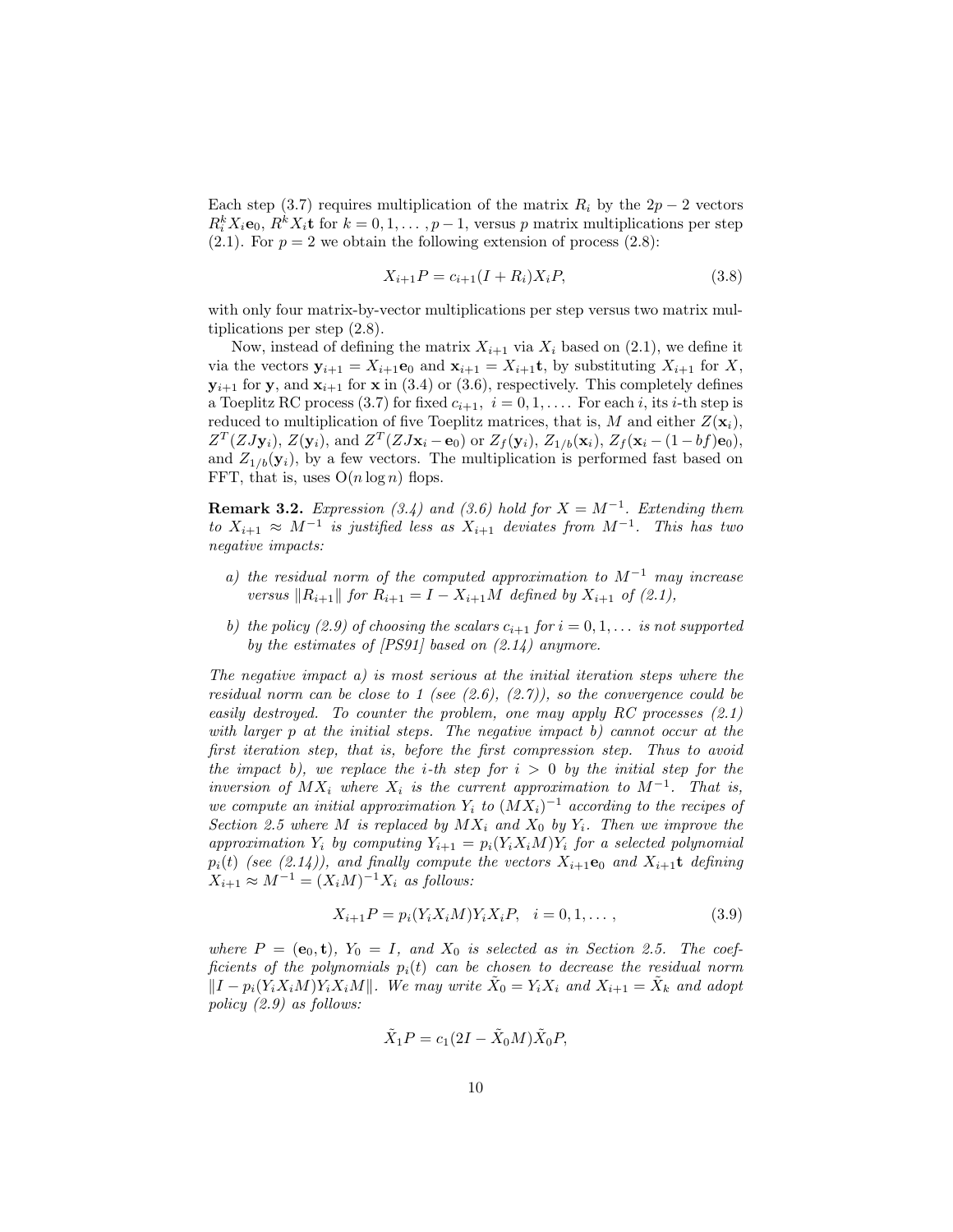$$
\tilde{X}_2 P = c_2 (2I - c_1(2I - \tilde{X}_0 M)\tilde{X}_0 M)\tilde{X}_1 P,
$$

$$
\tilde{X}_3 P = c_3 (2I - c_2 (2I - c_1 (2I - \tilde{X}_0 M) \tilde{X}_0 M) c_1 (2I - \tilde{X}_0 M) \tilde{X}_0 M) \tilde{X}_2 P, (3.10)
$$

... and operate with the matrices  $\tilde{X}_0$ , M, and  $\tilde{X}_i P$ ,  $P = (\mathbf{e}_0, \mathbf{t})$ ,  $i = 0, 1, \ldots, k$ *but not with*  $\tilde{X}_1$ ,  $\tilde{X}_2$ ,  $\tilde{X}_3$ , ... *... We call these iterative schemes* Toeplitz RC processes with delayed compression*. The actual impact of compression on the convergence is hard to estimate theoretically; this impact is frequently positive according to our experiments, so the straightforward RC processes based on (2.1), (2.3), (3.4), (3.6) can be valuable.*

We conclude this section by recalling the estimates of [PBRZ99] for the convergence rate of the *Newton–Toeplitz Iteration* defined by  $(3.8)$  for  $c_{i+1} = 1$ . Let us write  $\rho(i) = ||I - X_iT||_1$ ,  $e(i) = \max(||\mathbf{x}_i - \mathbf{x}||_1 / ||\mathbf{x}||_1, ||\mathbf{y}_i - \mathbf{y}||_1 / ||\mathbf{y}||_1)$ . Furthermore, let us write either  $\mu = ||y_1||_1(2(n-1)(2+\rho(0)e(0))||x||_1 + 1)$  provided that the Toeplitz RC process relies on  $(3.1)$ – $(3.4)$ , or  $\mu = ||\mathbf{y}||_1(||\mathbf{x}||_1(1 +$  $\rho(0)e(0)+1$  provided that the Toeplitz RC process relies on  $(3.1), (3.2), (3.5),$ and (3.6). Assume that

$$
\rho(0) \le \theta, \quad e(0) \|T\|_1 \mu \le \theta \tag{3.11}
$$

for a fixed  $\theta$ ,  $0 < \theta < 1$ . Then it is proved in [PBRZ99] that  $\rho(i) < \theta^{2^i}$ ,  $e(i) <$  $\theta^{2^{i}-1}e(0), i = 1, 2, \ldots$ , which shows quadratic convergence under assumptions  $(3.11)$ . To satisfy  $(3.11)$ , however, we must have a sufficiently close initial approximation to the inverse matrix  $T^{-1}$ . The critical parameter  $||T||_1$  grows roughly proportionally to the product  $||T||_1 ||\mathbf{x}||_1 ||\mathbf{y}||_1 = ||T||_1 ||T^{-1}\mathbf{t}||_1 ||T^{-1}\mathbf{e}_0||_1$ .

## **4 Residual Correction Processes for Structured Matrices**

Extensions of unscaled RC processes (2.8), (2.3) to Toeplitz-like matrices can be found in [P92], [PBRZ99, Section 7.4]. Let us next follow [P01a] to outline these extensions in a unified way–simultaneously to various classes of structured matrices, including Toeplitz, Hankel, Vandermonde, and Cauchy matrices (see Table 4.1) and the matrices with the structures of these four types. This covers the most popular classes of structured matrices.

#### **4.1 Structured matrices and the displacement rank approach**

With a pair of n×n *operator matrices* A and B we associate linear *displacement operators* L, of Sylvester type  $L = \nabla_{A,B}$ ,

$$
\nabla_{A,B}(M) = AM - MB \tag{4.1}
$$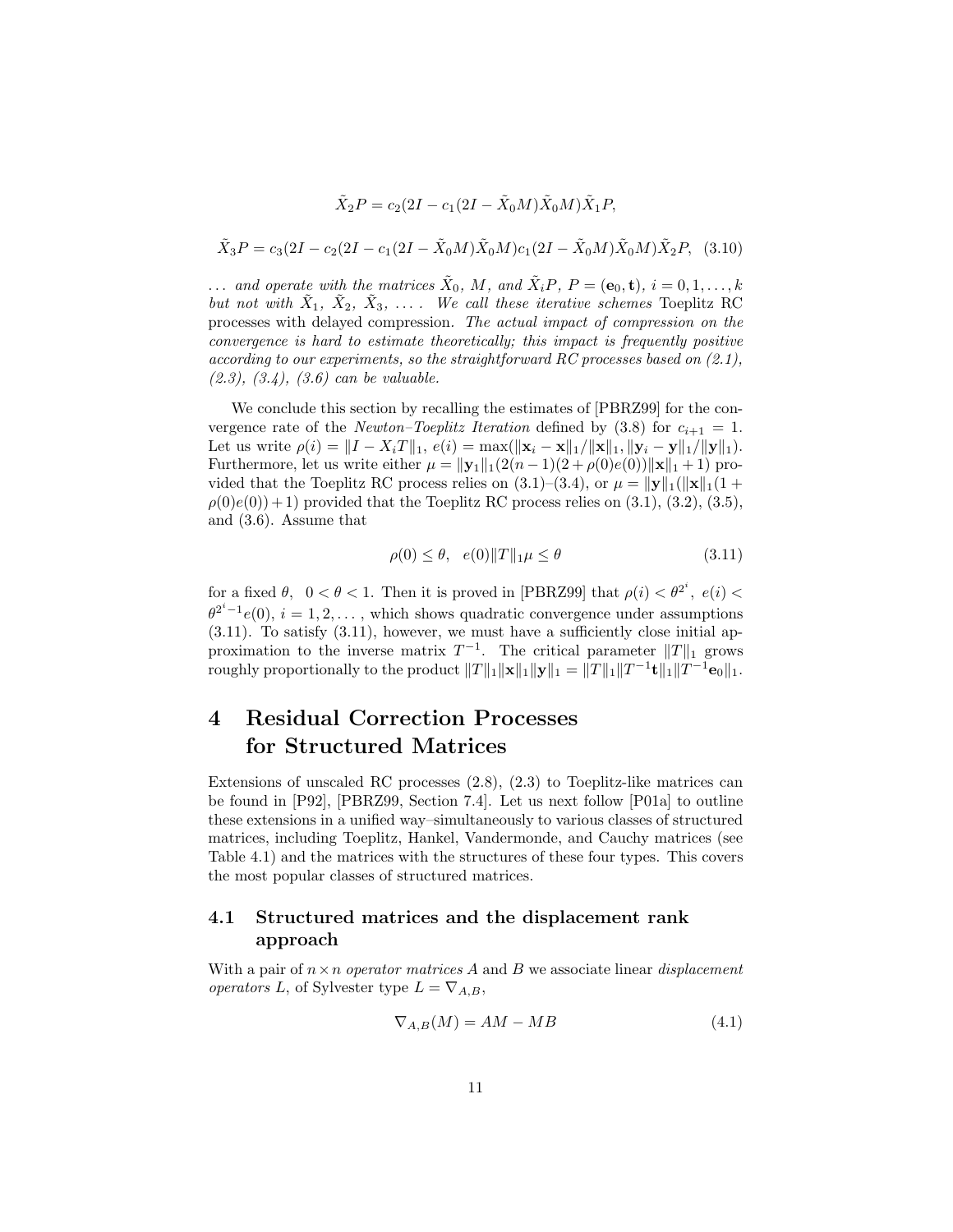Table 4.1: **Four classes of structured matrices**

| Toeplitz matrices $(t_{i-j})_{i,j=0}^{n-1}$                                                                    | Hankel matrices $(h_{i+j})_{i,j=0}^{n-1}$                                                                                                |
|----------------------------------------------------------------------------------------------------------------|------------------------------------------------------------------------------------------------------------------------------------------|
| $\left( \begin{array}{cccc} t_0 & t_{-1} & \cdots & t_{1-n} \ t_1 & t_0 & \ddots & \vdots \end{array} \right)$ | $\left(\begin{array}{cccc} h_0 & h_1 & \cdots & h_{n-1} \\ h_1 & h_2 & \cdots & h_n \end{array}\right)$                                  |
| $\begin{pmatrix} \vdots & \ddots & \ddots & t_{-1} \\ t_{n-1} & \cdots & t_1 & t_0 \end{pmatrix}$              | $\begin{pmatrix} \vdots & \vdots & \ddots & \vdots \\ h_{n-1} & h_n & \cdots & h_{2n-2} \end{pmatrix}$                                   |
| Vandermonde matrices $\overline{\left(t_i^j\right)_{i=i-n}^{n-1}}$                                             | Cauchy matrices $\left(\frac{1}{s_i-t_j}\right)_{i,j=0}^{n-1}$                                                                           |
| $\begin{pmatrix} 1 & t_0 & \cdots & t_0^{n-1} \\ 1 & t_1 & \cdots & t_1^{n-1} \end{pmatrix}$                   | $\begin{pmatrix} \frac{1}{s_0-t_0} & \cdots & \frac{1}{s_0-t_{n-1}} \\ \frac{1}{s_1-t_0} & \cdots & \frac{1}{s_1-t_{n-1}} \end{pmatrix}$ |
| $\begin{pmatrix} \vdots & & \vdots \\ 1 & t_{n-1} & \cdots & t_{n-1}^{n-1} \end{pmatrix}$                      | $s_{n-1}$ –                                                                                                                              |

and Stein type  $L = \Delta_{A,B}$ ,

$$
\Delta_{A,B}(M) = M - AMB \tag{4.2}
$$

where  $M$  is an  $n \times n$  matrix.

The operator matrix pairs  $A, B \in \{D(\mathbf{s}), D(\mathbf{t}), Z_e, Z_f^T\}$ , for appropriate vectors **s** and **t** and scalars  $e$  and  $f$ , cover the four cited most popular classes of structured matrices. The most used displacement operators satisfy the following properties:

- a) the displacement  $L(M)$  is a matrix having a small rank r for a structured matrix  $M$  and an associated displacement operator  $L$  ( $r$  is called the *displacement rank* of the matrix M),
- b) the operator  $L^{-1}$  is linear, furthermore there are simple expressions for the matrix  $M = L^{-1}(L(M))$  through its displacement  $L(M)$ , and
- c) an  $n \times n$  structured matrix can be multiplied by a vector fast, in  $O(nr \log^d n)$ flops for  $d \leq 2$  (cf. Table 4.2).

In particular, for the operators  $L_{+} = \Delta_{Z,Z^{T}}$  and  $L_{-} = \Delta_{Z^{T},Z}$ , it was proved in the seminal paper [KKM79] that the matrix equations

$$
L(M) = GH^T, \ G = (\mathbf{g}_1, \dots, \mathbf{g}_r), \ H = (\mathbf{h}_1, \dots, \mathbf{h}_r) \tag{4.3}
$$

imply that

$$
M = \sum_{j=1}^{r} Z(\mathbf{g}_j) Z^T(\mathbf{h}_j)
$$
(4.4)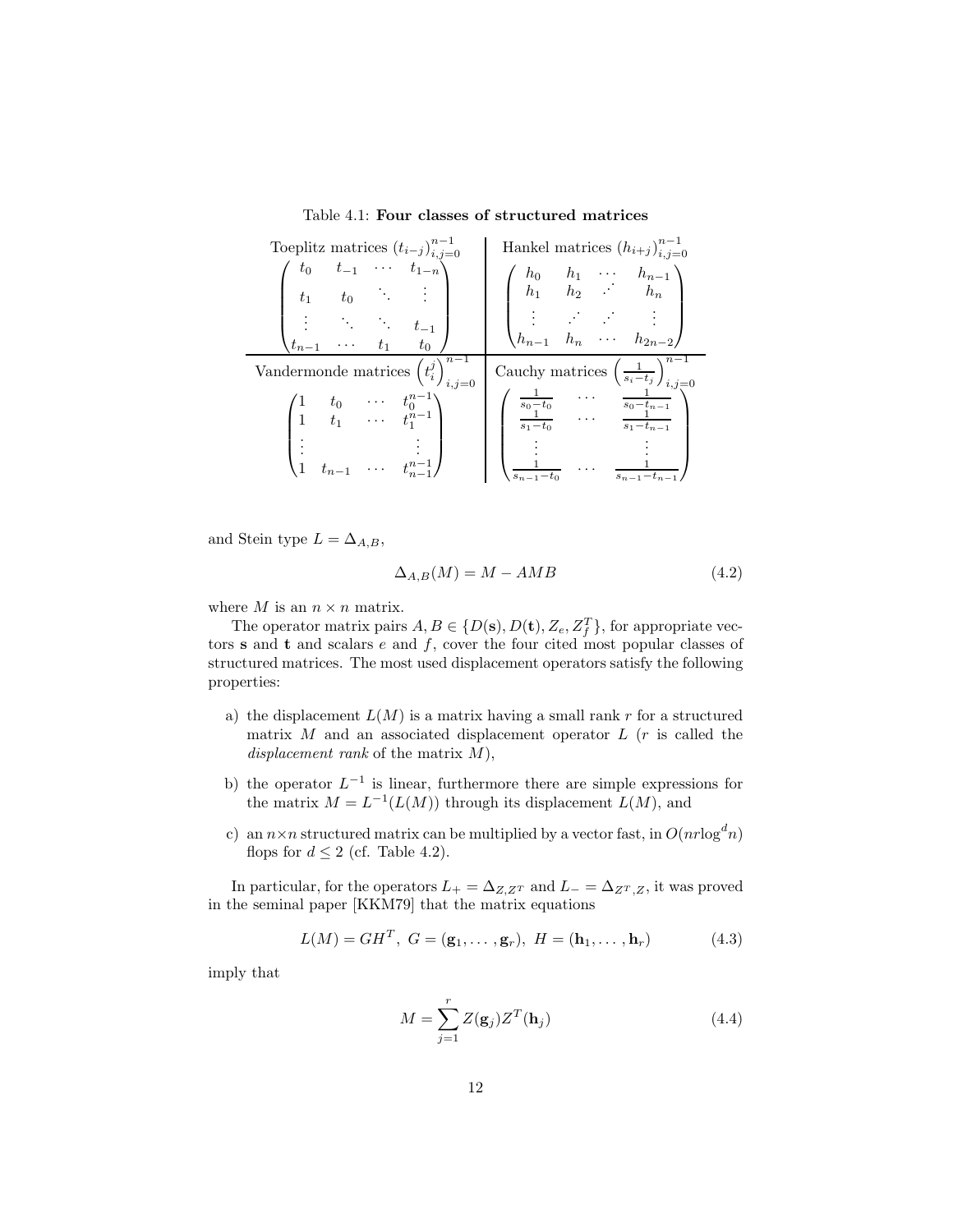| Matrices $M$ | Number of parameters         | Number of flops                |  |
|--------------|------------------------------|--------------------------------|--|
|              | per an $m \times n$ matrix M | for computation of $M_{\rm V}$ |  |
| general      | m n                          | $2mn-n$                        |  |
| Toeplitz     | $m+n-1$                      | $O((m+n)\log(m+n))$            |  |
| Hankel       | $m+n-1$                      | $O((m+n)\log(m+n))$            |  |
| Vandermonde  | m                            | $O((m+n)\log^2(m+n))$          |  |
| Cauchy       | $m + n$                      | $O((m+n)\log^2(m+n))$          |  |

Table 4.2: **Parameter and flop count for matrix representation and multiplication by a vector**

for  $L = L_+$  and

$$
M = \sum_{j=1}^{r} Z^{T}(J\mathbf{g}_{j})Z(J\mathbf{h}_{j})
$$
\n(4.5)

for  $L = L_-\$ . It is easy to observe that

$$
|\operatorname{rank}(L_+(M)) - \operatorname{rank}(L_-(M))| \le 2,
$$

for any matrix  $M$ , and that

$$
rank(L_{+}(M)) \leq 2, rank(L_{-}(M)) \leq 2
$$

where M is a Toeplitz matrix. This motivated the definition of *Toeplitz-like matrices* M as the ones with displacements  $L_{+}(M)$  and  $L_{-}(M)$  having small ranks. Expressions  $(4.4)$ ,  $(4.5)$  enable multiplications of a matrix M by a vector in  $O(rn \log n)$  flops.

Similar simple expressions have been obtained in the case of displacement operators L associated with matrices of Hankel, Vandermonde, and Cauchy types [HR84], [BP94], [GO94], [PWa], [P01a], enabling *compressed representations* of an  $n \times n$  structured matrix M via  $2nr$  entries of the matrices G and H where  $r = \text{rank}(L(M))$ . Orthogonal representations (4.3) for a given matrix  $L(M)$ can be immediately obtained from its SVD [P92], [P93] (e.g., in the real case,  $L(M) = U\Sigma^2 V^T$ ,  $U^T U = V^T V = I_r$ ,  $G = U\Sigma$ ,  $H = V\Sigma$ ) and if  $L(M)$  is a Hermitian matrix then from its eigendecomposition as well.

Compressed representations can be also derived based on some singular displacement operators. For instance, in [PBRZ99] the following known representation of an  $n \times n$  Toeplitz-like matrix has been exploited,

$$
M = Z_{f,lc}(M\mathbf{e}_{n-1}) + \frac{e}{e-f} \sum_{j=1}^{r} Z_f(Z_f \mathbf{g}_j) Z_{1/e}^T(\mathbf{h}_j)
$$
(4.6)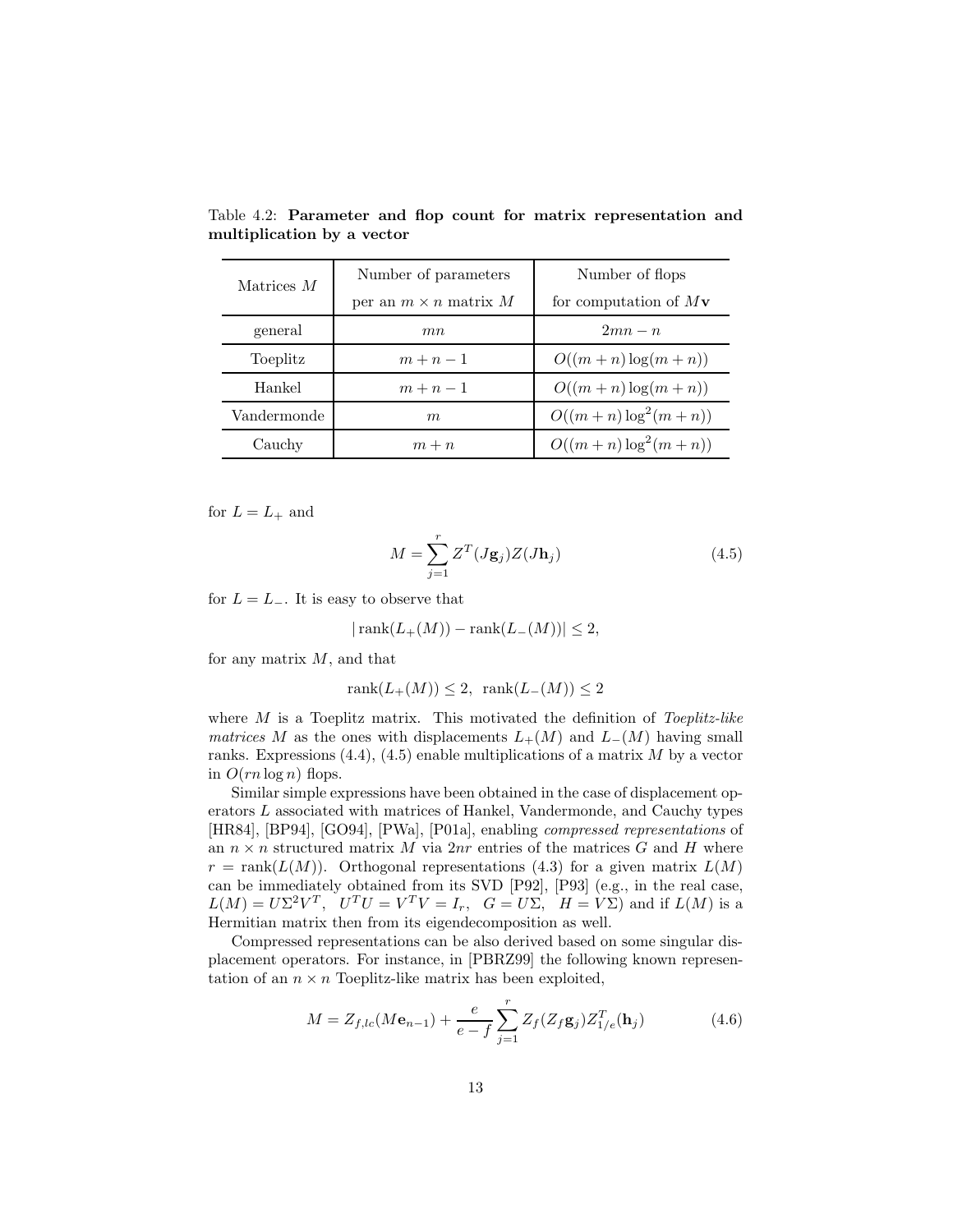|                 | operator matrices | class of structured      | rank of           |
|-----------------|-------------------|--------------------------|-------------------|
| $\overline{A}$  | B                 | matrices $M$             | $\nabla_{A,B}(M)$ |
| $Z_1$           | $Z_0$             | Toeplitz and its inverse | $\leq 2$          |
| $Z_1$           | $Z_0^T$           | Hankel and its inverse   | $\leq 2$          |
| $Z_0 + Z_0^T$   | $Z_0 + Z_0^T$     | Toeplitz+Hankel          | $\leq 4$          |
| $D(\mathbf{t})$ | $Z_0$             | Vandermonde              | $\leq 1$          |
| $Z_0$           | $D(\mathbf{t})$   | inverse of Vandermonde   | $\leq 1$          |
| $Z_0^T$         | $D(\mathbf{t})$   | transposed Vandermonde   | $\leq 1$          |
| $D(\mathbf{s})$ | $D(\mathbf{t})$   | Cauchy                   | $\leq 1$          |
| $D(\mathbf{t})$ | D(s)              | inverse of Cauchy        | $\leq 1$          |

Table 4.3: **Some pairs of operators**  $\nabla_{A,B}$  and structured matrices

provided that (4.3) holds for  $L = \nabla_{Z^{-1},Z^{-1}}$ , where e and f are two scalars, provided that (4.3) holds for  $L = V_{Z_f^{-1}, Z_f^{-1}}$ , where e and f are two scalars,<br>  $e \neq f, ef \neq 0$ , and  $Z_{f,lc}(\mathbf{v})$  denotes the f-circulant matrix of size  $n \times n$  with the last column **v**. (Note that  $Z_f^{-1} = Z_{1/f}^T$ .) Table 4.3 shows some displacement operators associated with structured matrices.

According to *the displacement rank approach,* one should operate with structured matrices M represented in a compressed form such as  $(4.3)$ – $(4.6)$  and when required, recover the output (such as the solution of a linear system of equations) based on their linear expressions via the displacement  $L(M)$ . The entire approach can be represented by the following flowchart:

 $COMPRESS \longrightarrow OPERATE \longrightarrow DECOMPRESS.$ 

At the OPERATE stage, the following simple results can be used [P01a].

**Theorem 4.1.** For any linear operator L (in particular, for  $L = \nabla_{A,B}$  and  $L = \Delta_{A,B}$ , for any pair of matrices A and B) and any pair of scalars a and b, *we have*  $L(aM + bN) = aL(M) + bL(N)$ .

**Theorem 4.2.** For any 5-tuple  $\{A, B, C, M, N\}$  of  $n \times n$  matrices, we have

$$
\nabla_{A,C}(MN) = \nabla_{A,B}(M)N + M\nabla_{B,C}(N),
$$
  
\n
$$
\Delta_{A,C}(MN) = \Delta_{A,B}(M)N + AM\nabla_{B,C}(N).
$$

*Furthermore,*

$$
\Delta_{A,C}(MN) = \Delta_{A,B}(M)N + AMB\Delta_{B^{-1},C}(N),
$$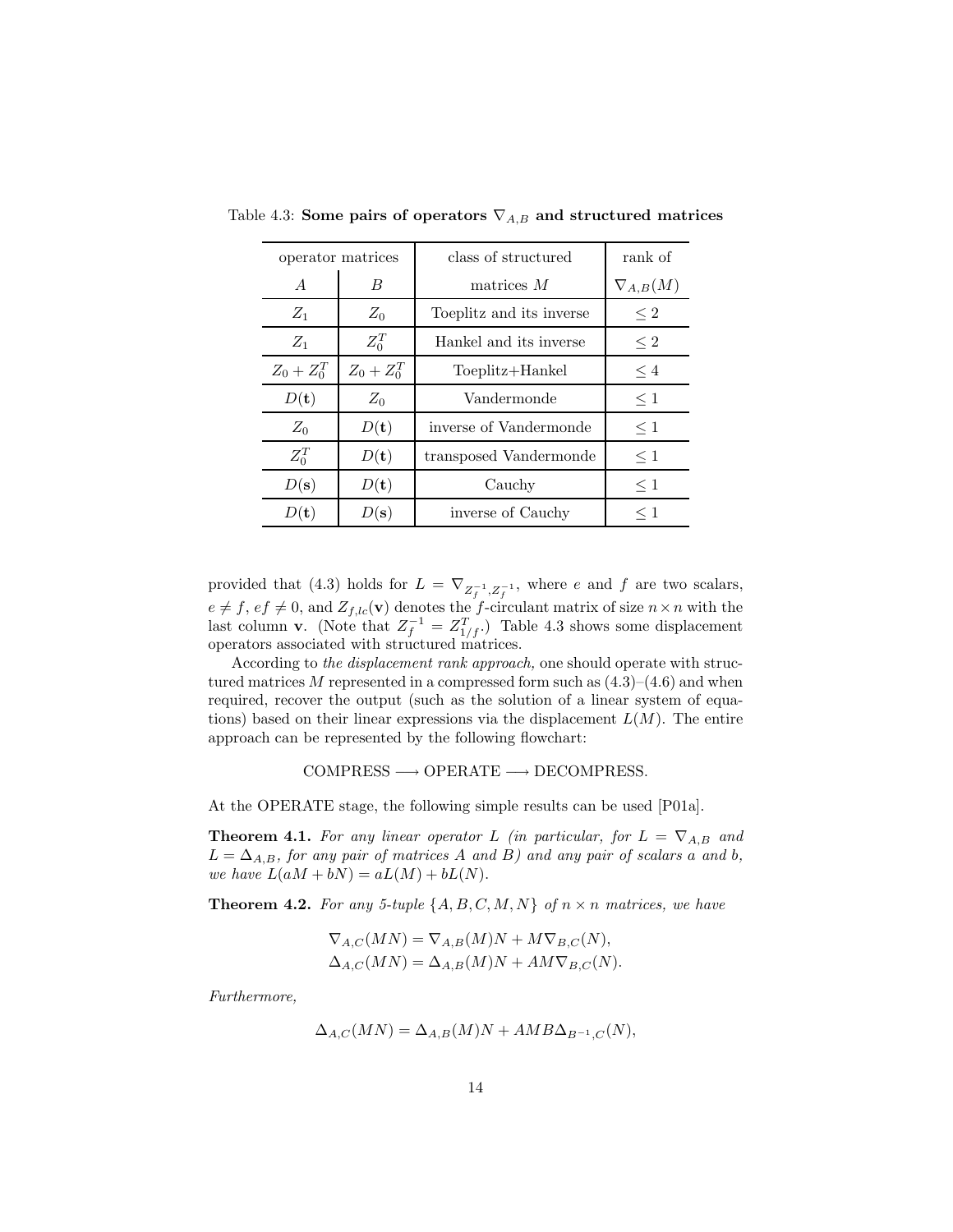*if* B *is a non-singular matrix, whereas*

$$
\Delta_{A,C}(MN) = \Delta_{A,B}(M)N - AM\Delta_{B,C^{-1}}(N)C,
$$

*if* C *is a non-singular matrix.*

**Theorem 4.3.** *Let* M *be a non-singular matrix. Then*

$$
\nabla_{B,A}(M^{-1}) = -M^{-1}\nabla_{A,B}(M)M^{-1}.
$$

*Furthermore,*

$$
\Delta_{B,A}(M^{-1}) = BM^{-1} \Delta_{A,B}(M) B^{-1} M^{-1}
$$

*if* B *is a non-singular matrix, whereas*

$$
\Delta_{B,A}(M^{-1}) = M^{-1}A^{-1}\Delta_{A,B}(M)M^{-1}A
$$

*if* A *is a non-singular matrix.*

#### **4.2 Structured RC processes**

Based on the latter results and properties a)–c) of structured matrices listed in the previous subsection, one may perform structured matrix multiplication fast.  $O(qnr^2 \log^d n)$  flops are sufficient per an RC step (2.1). This step outputs a short displacement generator of the matrix  $X_{i+1}$ , provided that the matrices M and  $X_i$  are given in compressed form (4.3) and q is the order of convergence of a process (2.1). Special care is required, however, to contain the growth of rank $(L(X_{i+1}))$ . With no care the rank rapidly increases; it may be tripled already in each Newton's step  $(2.8)$ . Thus processes  $(2.1)$  should be modified as follows where the input matrix  $M$  is structured:

$$
X_{i+1} = X(Y_{i+1}), \quad Y_{i+1} = c_{i+1} \sum_{k=0}^{p-1} R_i^k X_i \tag{4.7}
$$

for  $R_i$  of (2.2). Here, the matrix  $X_{i+1} = X(Y_{i+1})$  approximates the matrices  $Y_{i+1}$  and  $M^{-1}$ , and  $r_{i+1} = \text{rank}(L(X_{i+1}))$  either equals or only slightly exceeds r. To complete the definition of the structured RC process (4.7) for fixed parameters p,  $c_{i+1}$ , let us specify the transition from the matrix  $Y_{i+1}$  to the matrix  $X_{i+1}$ , where both structured matrices  $Y_{i+1}$  and  $X_{i+1}$  are represented by their displacements [P92], [P92a], [BP93], [PZHD97], [PBRZ99], [PR01], [PRW01].

**Approach I. Truncation of the smallest singular values of the displacement.** Compute the SVD of  $L(Y_{i+1}) = G_{i+1} H_{i+1}^T$  (cf. [HLPW86]) and truncate the smallest singular values to obtain a displacement matrix  $L(X_{i+1})$ having  $r_{i+1}$  (non-zero) singular values, where  $r_{i+1}$  is fixed according to a selected policy, say  $r_{i+1} \leq r$  or  $r_{i+1} \leq cr$  for a fixed constant c. (In the case where  $L(X_i)$  is a Hermitian matrix, one may rely on its eigendecomposition instead of its SVD.)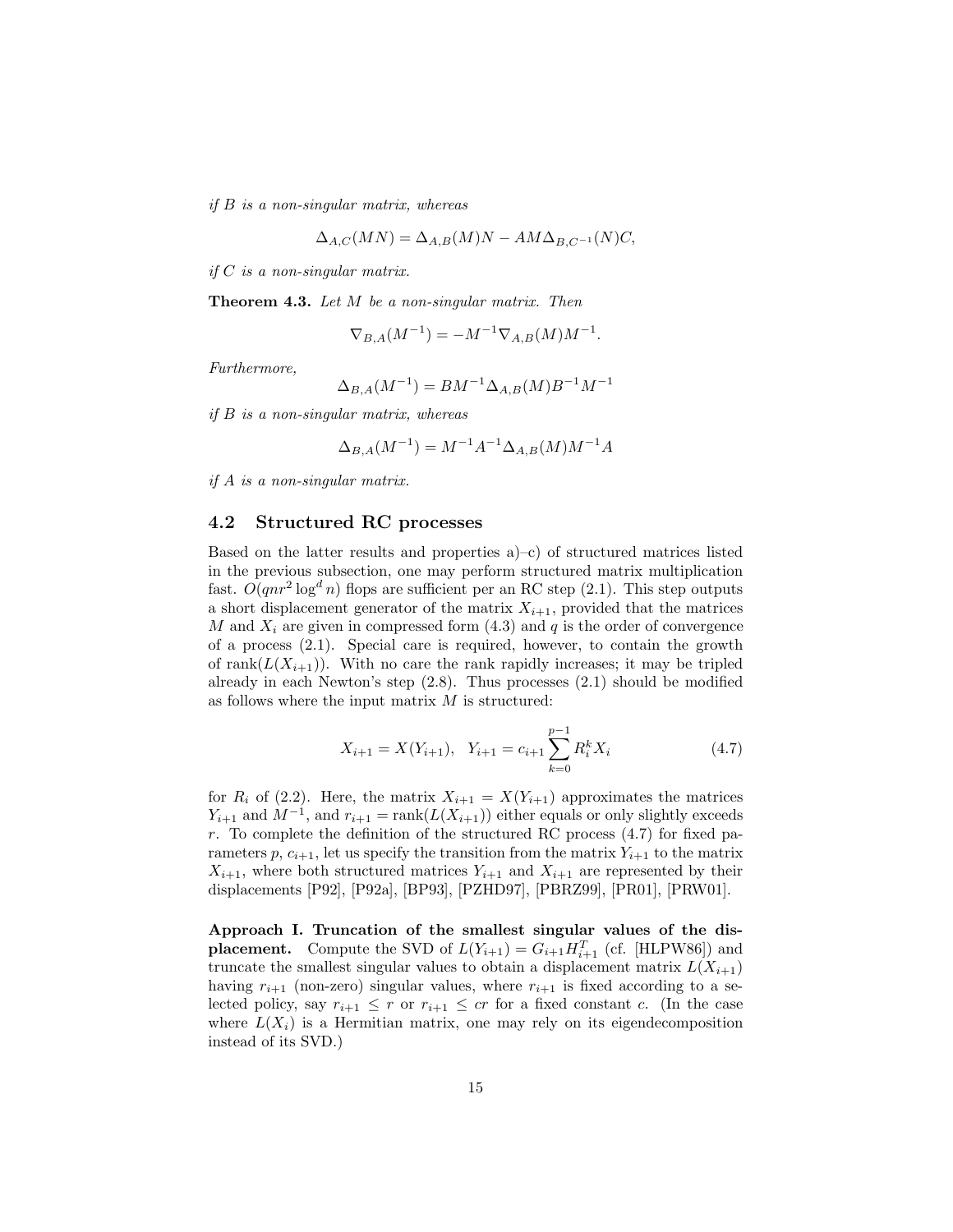**Approach II. Substitution of a computed approximation for the inverse in the inversion formulae.** This compression policy extends the policy of Section 3. Compute the displacement  $L(X_{i+1})$  based on Theorem 4.3, where  $M^{-1}$  is replaced by  $X_i$ . That is, for  $S_{p,i} = S_i$  of (3.7),  $\tilde{S}_{p,i} =$  $c_{i+1} \sum_{k=0}^{p-1} \tilde{R}_i^k$ ,  $\tilde{R}_i = I - MX_i$ ,  $Y_{i+1}$  of (4.7),  $i = 0, 1, \ldots$ , write  $L(M) = GH^T$ ,

$$
L(X_{i+1}) = \nabla_{B,A}(X_{i+1}) = G_{i+1}H_{i+1}^T
$$
  
\n
$$
= -Y_{i+1}\nabla_{A,B}(M)Y_{i+1} = (-Y_{i+1}G)(H^T Y_{i+1})
$$
  
\n
$$
= -S_{p,i}(X_i G)(H^T X_i)\tilde{S}_{p,i};
$$
\n(4.8)

also write either

$$
A^{-1}L(X_{i+1}) = A^{-1} \Delta_{B,A}(X_{i+1}) = A^{-1} G_{i+1} H_{i+1} A
$$
  
=  $A^{-1} Y_{i+1} A^{-1} \Delta_{A,B}(M) Y_{i+1} A = A^{-1} (Y_{i+1} A^{-1} G)(H^T Y_{i+1} A)$   
=  $A^{-1} S_{p,i}(X_i A^{-1} G)(H^T X_i) \tilde{S}_{p,i} A$  (4.9)

where the operator matrix  $A$  is non-singular or

$$
L(X_{i+1})B^{-1} = \Delta_{B,A}(X_{i+1})B^{-1} = BG_{i+1}H_{i+1}^T B^{-1}
$$
  
= 
$$
BY_{i+1} \Delta_{A,B}(M)B^{-1}Y_{i+1}B^{-1} = (BY_{i+1}G)(H^T B^{-1}Y_{i+1})B^{-1}
$$
  
= 
$$
BS_{p,i}(X_iG)(H^T B^{-1}X_i)\tilde{S}_{p,i}B^{-1}
$$
(4.10)

where the operator matrix  $B$  is non-singular. The computation of the displacement of  $X_{i+1}$  in (4.8)–(4.10) essentially amounts to post-multiplying  $S_{p,i}$  by  $X_iG$  or  $X_iA^{-1}G$  and either post-multiplying  $H^T X_i$  by  $\tilde{S}_{p,i}$  or  $\tilde{S}_{p,i}A$  or premultiplying  $\tilde{S}_{p,i}B^{-1}$  by  $X_i$  and the product by  $H^T B^{-1}$ . In each case, we multiply each of the matrices  $R_i$  and  $R_i^T$  by  $O(pr)$  vectors. RC process (4.8)–(4.10) can be applied to a Toeplitz matrix  $M$ . Then we would multiply each of the matrices  $X_i$ , M,  $M^T$ , and  $X_i^T$  by two vectors for every i, whereas the RC process (3.7), (3.8) only requires multiplication of each of M and  $X_i$  by a pair of vectors for every *i*. Furthermore, since we assume that  $X_i \approx Y_i$ , we may replace  $-X_iG$  by  $G_i = -Y_iG$  and  $H^T X_i$  by  $H_i^T = H^T Y_i$  in (4.8) and thus to replace (4.8) by a simpler expression

$$
L(X_{i+1}) = G_{i+1}H_{i+1}^T = S_{p,i}G_iH_i^T\tilde{S}_{p,i}
$$
\n(4.11)

Similarly, we may simplify  $(4.9)$  and  $(4.10)$  to write

$$
A^{-1}L(X_{i+1}) = A^{-1}G_{i+1}H_{i+1}^T,
$$
  

$$
A^{-1}G_{i+1} = A^{-1}Y_{i+1}A^{-1}G = A^{-1}S_{p,i}G_i,
$$
  

$$
H_{i+1}^T = H^TY_{i+1} = H_i^T \tilde{S}_{p,i}
$$

where A in nonsingular and to write

$$
L(X_{i+1})B^{-1} = G_{i+1}H_{i+1}^T B^{-1},
$$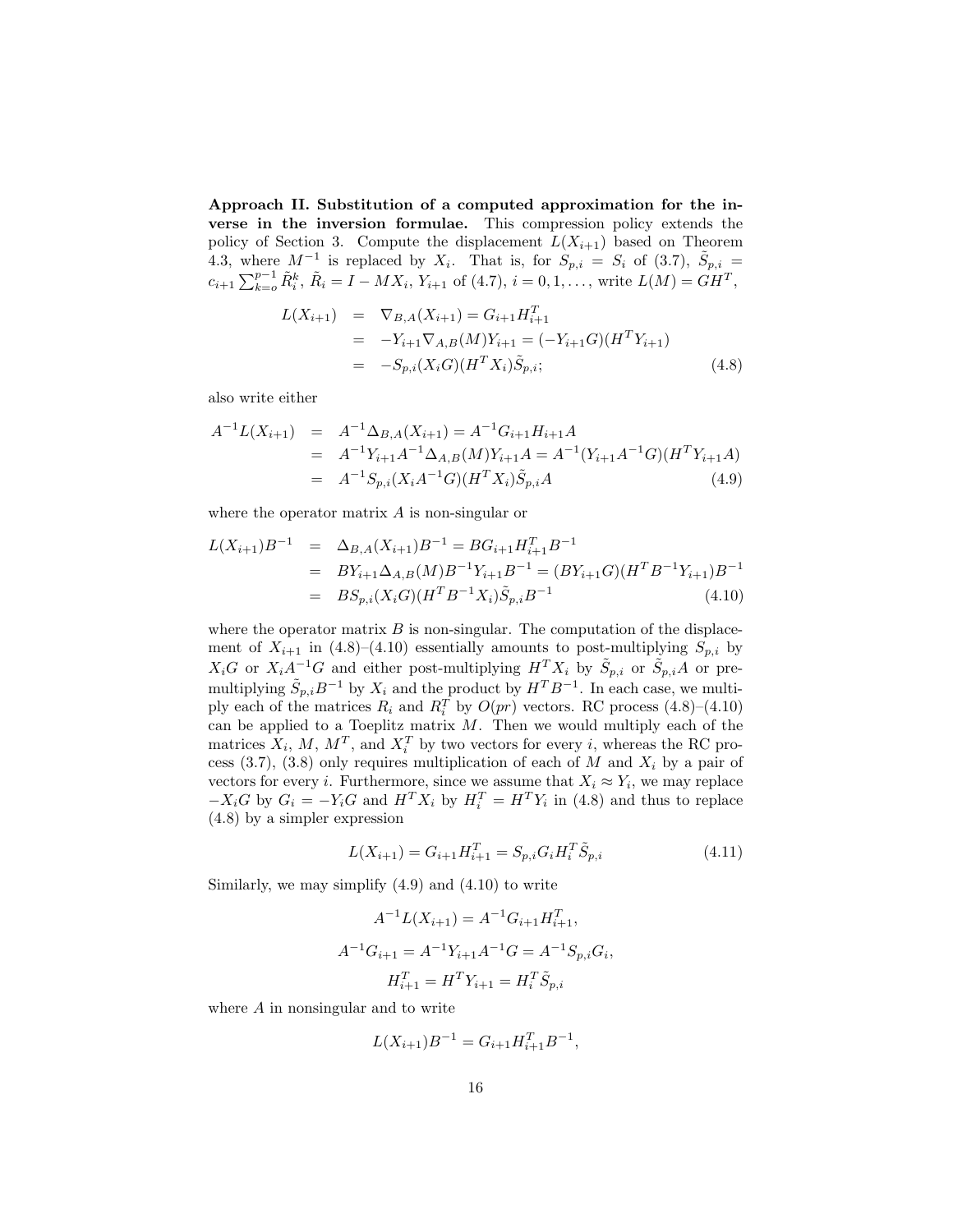$$
G_{i+1} = Y_{i+1}G = S_{p,i}G_i,
$$
  

$$
H_{i+1}^T B^{-1} = H^T B^{-1} Y_{i+1} B^{-1} = H_i^T \tilde{S}_{p,i} B^{-1}
$$

where  $B$  is nonsingular.

Approach I relies on the observation that

$$
||L(X_{i+1}) - L(Y_{i+1})|| \leq ||L(X_{i+1}) - L(M^{-1})||
$$

under the 2-norm and the Frobenius norm. This observation is due to Theorem 4.3 and to the well-known results on the lower rank matrix approximation based on the truncation of the singular values [GL96]. Thus we bound the norms  $||L(X_{i+1}) - L(M^{-1})||$  and  $||X_{i+1} - M^{-1}|| \le ||L^{-1}|| ||L(X_{i+1}) - L(M^{-1})||$  in terms of the norm  $||L(Y_{i+1}) - L(M^{-1})||$ .

In Approach II, we bound the same norms by combining  $(4.8)$ – $(4.10)$  with Theorem 4.3.

Specific estimates for the approximation errors, the convergence rate, and the initial residual or error norms which ensure rapid convergence for both approaches can be found in [P92], [PZHD97], [PBRZ99], [PRW01], and [P01a].

Algorithm 7.4.1 of [PBRZ99] applies Approach I to Toeplitz-like matrices M and uses the displacements  $L_{+}(M)$  and  $L_{-}(X_i)$  and expressions (4.4), (4.5) to compute the displacements  $L_{-}(X_{i+1}) = L_{-}(X(Y_{i+1}))$ . It is proved in [PBRZ99] that in this case

$$
||X_{i+1} - M^{-1}||_2 \le (1 + 2(r_i - r)n)||X_i - M^{-1}||_2 \tag{4.12}
$$

where  $r_i = \text{rank}(L_{-}(Y_i)).$ 

Algorithm 7.4.2 of [PBRZ99] implements Approach II and relies on (2.3),  $(2.8)$ , and  $(4.6)$ . In this case the matrix  $X_{i+1}$  is defined by its displacement

$$
\nabla_{Z_f^{-1}, Z_f^{-1}}(X_{i+1}) = G_{i+1} H_{i+1}^T,
$$

$$
G_{i+1} = X_i(2I - MX_i)G, \quad H_{i+1}^T = H^T X_i(2I - MX_i)
$$

and by its last column

$$
X_{i+1}\mathbf{e}_{n-1} = (2I - MX_i)X_i\mathbf{e}_{n-1}.
$$

In [PRW01] both Approaches I and II have been elaborated upon and analyzed in a unified way for various classes of structured matrices (based on the displacement rank approach). The results of [SS74] and [PS91] on the convergence of Newton's and other RC processes in Section 2 do not apply to processes  $(4.7)$  because of the compression of the displacements  $L(Y_i)$ , but the comments and recipes of Remark 3.2 can be extended to both Approaches I and II (see Remark 4.2).

The following theorems from [PRW01] (extending their preliminary versions of [P92], [PZHD97], [PBRZ99], and [PR01]) state the estimates for the error norms of the computed approximations under assumption (2.3). The error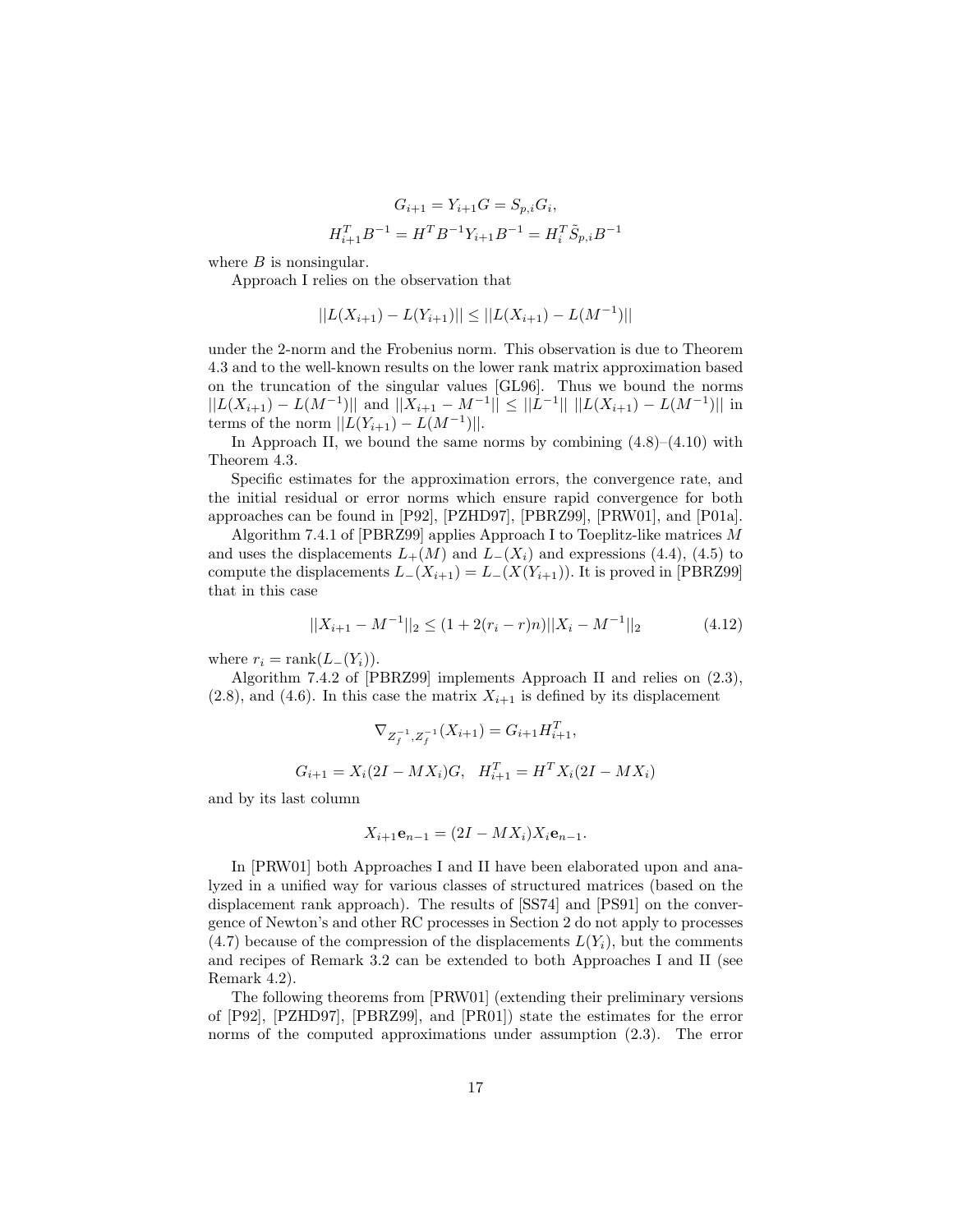norms grow proportionally to the norm  $||L^{-1}||_l$  of the inverse of the displacement operator  $L$ ,

$$
||L^{-1}||_l = \sup_M(||M||_l/||L(M)||_l), \quad l = 1, 2, \infty.
$$

Upper estimates for this norm,  $||L^{-1}||_l$  for various customary operators L associated with the most popular classes of structured matrices have been deduced in [PRW01] and [PWb] (see also [P01]).

**Theorem 4.4.** *[PRW01]. Let the unscaled Newton-Structured process (2.8), (2.3) be applied to a non-singular matrix* M*. Let all its steps be performed with compression according to (4.7) and Approach I such that all singular values of the displacements* L(Yi)*, except for the* r *largest ones were truncated where*  $r = \operatorname{rank}(L(M^{-1}))$ . *Then we have* 

$$
||X_i - M^{-1}||_2 \le ||I - X_iM||_2 ||M^{-1}||_2 \le \theta^{2^i} ||M^{-1}||_2 / \eta,
$$

 $i = 1, 2, \ldots$ , *provided that* 

$$
\theta = ||I - X_0M||_2\eta,
$$
  

$$
\eta = (1 + (||A||_2 + ||B||_2)||L^{-1}||_2)\sigma_1(M)/\sigma_n(M) \text{ for } L = \nabla_{A,B},
$$
  

$$
\eta = (1 + (1 + ||A||_2||B||_2)||L^{-1}||_2)\sigma_1(M)/\sigma_n(M) \text{ for } L = \Delta_{A,B}.
$$

**Theorem 4.5.** *[PRW01]. Let the unscaled Newton-Structured process (2.3), (2.8) be applied to invert a non-singular matrix* M*. Let (4.7) and Approach II be used for the compression of the displacements*  $L(Y_i)$ *,*  $i = 1, 2, \ldots$  *Write* 

$$
r_{i,l} = ||I - X_iM||_l,
$$
  
\n
$$
e_{i,l} = ||Y_i - M^{-1}||_l,
$$
  
\n
$$
\hat{e}_{i,l} = ||X_i - M^{-1}||_l,
$$
  
\n
$$
l = 1, 2, \infty; i = 0, 1, 2, ...
$$
  
\nLet  $r_0 \le 1$ ,  $e_{i,l} \le ||M^{-1}||_l$ ,  $l = 1, 2, \infty$ ;  $i = 0, 1, 2, ...$ ,

$$
C_l = 3||L^{-1}||_l ||L(M)||_l ||X_0||_l/(1 - r_{0,l})
$$
 for  $L = \nabla_{A,B}$ ,

$$
C_l = 3||L^{-1}||_l ||L(M)||_l ||M||_l ||M^{-1}||_l ||X_0||_l/(1-r_{0,l})
$$
 for  $L = \Delta_{A,B}$ .

*Then*

 $\hat{e}_{i,l} \leq C_l e_{i,l}, \quad e_{i+1,l} \leq (C_l e_{i,l})^2 ||M||_l,$ 

*and therefore,*

$$
\gamma_l e_{i+1,l} \le (\gamma_l e_{1,l})^{2^i}, \quad i = 1, 2, \dots; \ l = 1, 2, \infty,
$$

*where*  $\gamma_l = C_l^2 ||M||_l$ .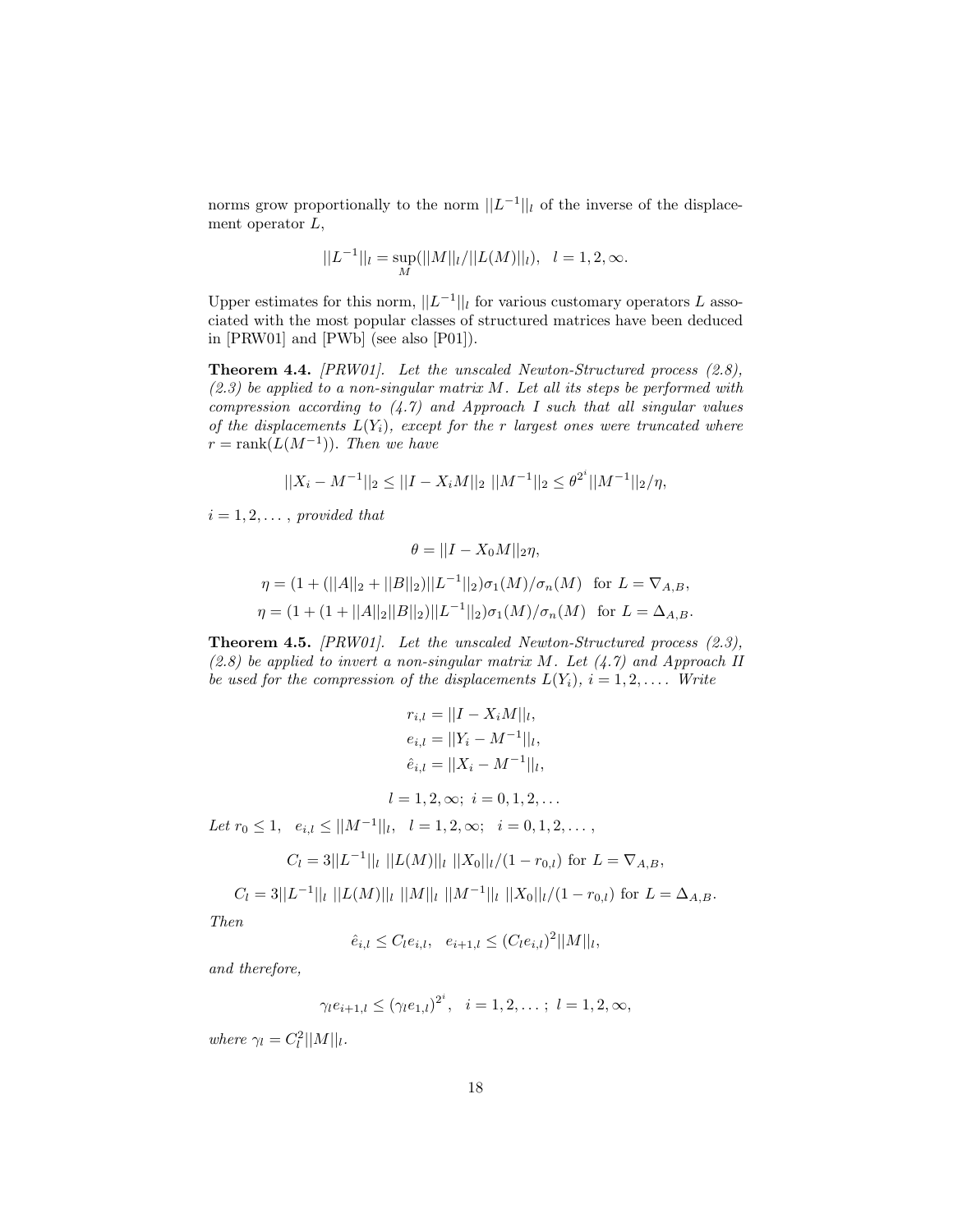The cited Algorithm 7.4.2 of [PBRZ99] can be modified according to (4.11) as follows:

$$
\mathbf{x}_{j} = X_{j} \mathbf{e}_{j},
$$
  
\n
$$
\nabla_{Z_{f}^{-1}, Z_{f}^{-1}}(X_{j}) = G_{j} H_{j}^{T}, \quad j = 0, 1, ...;
$$
  
\n
$$
G_{i+1} = (2I - MX_{i})G_{i},
$$
  
\n
$$
H_{i+1}^{T} = H_{i}^{T}(2I - MX_{i}),
$$
  
\n
$$
\mathbf{x}_{i+1} = (2I - MX_{i})\mathbf{x}_{i}, \quad i = 0, 1, ...;
$$

saving multiplication of r vectors by  $X_i$  and  $X_i$  by r vectors in each iteration step i.

**Remark 4.1.** *Newton-Structured Iteration with compression was first studied for Toeplitz-like matrices in [P92]. In [PR01], [PRW01] the algorithms were extended to various other classes of structured matrices in a unified way, adopted in this section. In an alternative* displacement transformation approach *due to [P90], it was proposed to extend successful algorithms available for one class of structured matrices to various other classes by means of the transformation of the associated displacement operators; furthermore, sample displacement transformation techniques were shown for the transformation in all directions among the operators associated with the matrices having structures of Toeplitz, Hankel, Vandermonde, and Cauchy types. In particular, these techniques apply to matrix inversion and thus enable immediate extension of our RC and HRC processes. So far, the most acclaimed application of the displacement transformation approach has been the reduction of the practical solution of Toeplitz and Toeplitzlike linear systems of equations to the Cauchy-like case via the transformation of the associated displacement operators [H95], [GKO95].*

**Remark 4.2.** *Applying both Approaches I and II we may try to improve convergence by allowing more work per iteration step and using processes with the matrices*  $S_{p,i}$  *and*  $S_{p,i}$  *of* (4.8)–(4.12) for larger  $p_i$ , replacing matrices  $S_{p,i}$  *and*  $S_{p,i}$  *by*  $p_i(MX_i)$  *for selected polynomials*  $p_i(y)$  *(compare(2.14)) or generalizing the approaches of (3.9) and (3.10). Approach I also allows us to vary the level of compression by truncating more or fewer singular values of*  $L(X_i)$ *. Generalizing the nomenclature in Remark 3.2, we call the respective modifications the* Structured RC processes with delayed compression*.*

# **5 A Homotopic Residual Correction (HRC) Algorithm for a Positive Definite Matrix**

A reliable solution of the initialization problem for the RC processes is given by *homotopic RC processes*, to be referred to as *HRC processes* and studied next.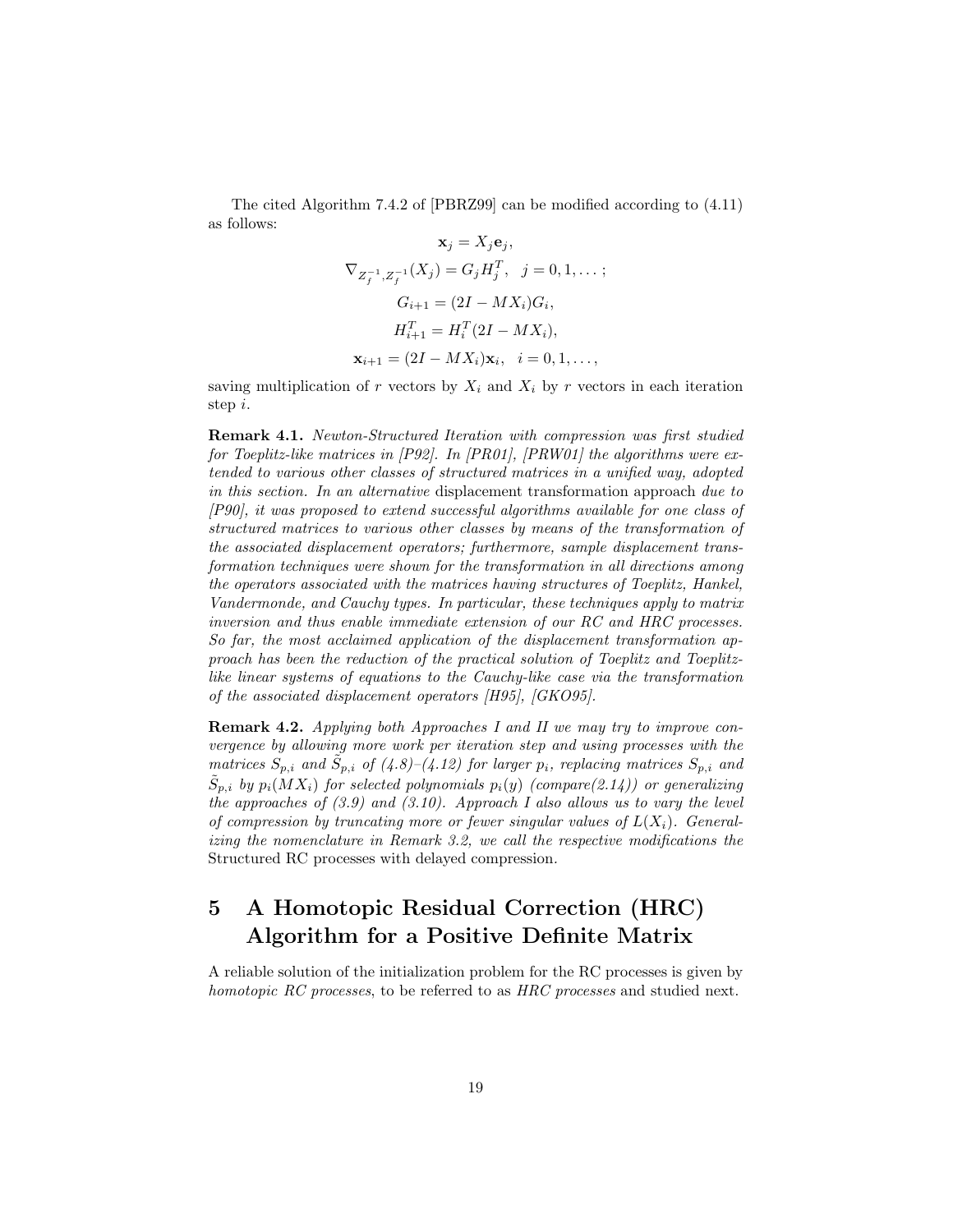**Algorithm 5.1. A homotopic RC process for a positive definite matrix.**

**Input:** *an* n×n *Hermitian positive definite matrix, a non-negative* ε*, a positive*  $\lambda_1^+$  *such that* spectrum $(M) = {\lambda_1, \ldots, \lambda_n}$ *, where* 

$$
\lambda_1^+ \ge \lambda_1 = ||M||_2 \ge \lambda_2 \ge \dots \ge \lambda_n \ge \lambda_n^- > 0,
$$
\n
$$
(5.1)
$$

*and a black box RC process (2.1) (scaled or unscaled and with any selected levels of compression in the case of a structured input).*

**Initialization:** *Fix some values*  $\theta_h$ ,  $0 < \theta_h < 1$ ,  $h = 0, 1, \ldots$ , and write (cf.) *(1.2), (1.3))*

$$
M_0 = M + t_0 I, \ t_0 = \lambda_1^+ / \theta_0, \ X_0 = t_0^{-1} I,
$$
\n(5.2)

 $M_{h+1} = t_{h+1}I + M = M_h - \Delta_h I$ ,  $\Delta_h = t_h - t_{h+1} > 0$ ,  $h = 0, 1, \ldots$  (5.3)

*Apply the selected black box RC process (2.1) for*  $M = M_0$  *and*  $X_0$  *of (5.2) to approximate*  $M^{-1}$  *by*  $\tilde{X}_0$  *such that* 

$$
||R(\tilde{X}_0, M_0^{-1})|| \le \varepsilon. \tag{5.4}
$$

**Computations:** *Stage* h,  $h = 0, 1, \ldots$  *Compute an upper bound*  $\eta_h$  *on the norm*

$$
||M_h^{-1}||_2 = \frac{1}{t_h + \lambda_n} \tag{5.5}
$$

*(see Remark 5.1). Compute*

$$
\Delta_h = \theta_h / \eta_h. \tag{5.6}
$$

*Apply the black box RC process with*  $X_0 = \tilde{X}_h$ *, replacing* M *by*  $M_{h+1}$  *if*  $t_{h+1} > 0$ *. If*  $t_{h+1} \geq 0$ *, write*  $H = h + 1$ *, use* M *instead of*  $M_{h+1}$ *, and compute a matrix*  $X_{h+1}$  *such that* 

$$
||R(M_{h+1}, \tilde{X}_{h+1})|| \le \varepsilon. \tag{5.7}
$$

**Output:**  $\tilde{X}_H$  *approximating*  $M^{-1}$  *and stop.* 

The algorithm is completely defined as soon as we fix an RC process (2.1) (including its stopping criterion and, for structured matrices M, the policy of the compression of the displacements), although we may modify the algorithm to allow this policy and the residual norm bound  $\varepsilon$  vary with h.

Let us show correctness of the algorithm for  $\varepsilon = 0$ . First observe that for the residual  $R_0$  of (2.2), we have

$$
R_0 = R(M_0, t_0^{-1}I) = I - t_0^{-1}M_0 = -t_0^{-1}M, \ r_0 = ||R(M_0, t_0^{-1}I)||_2 \le \theta_0. \tag{5.8}
$$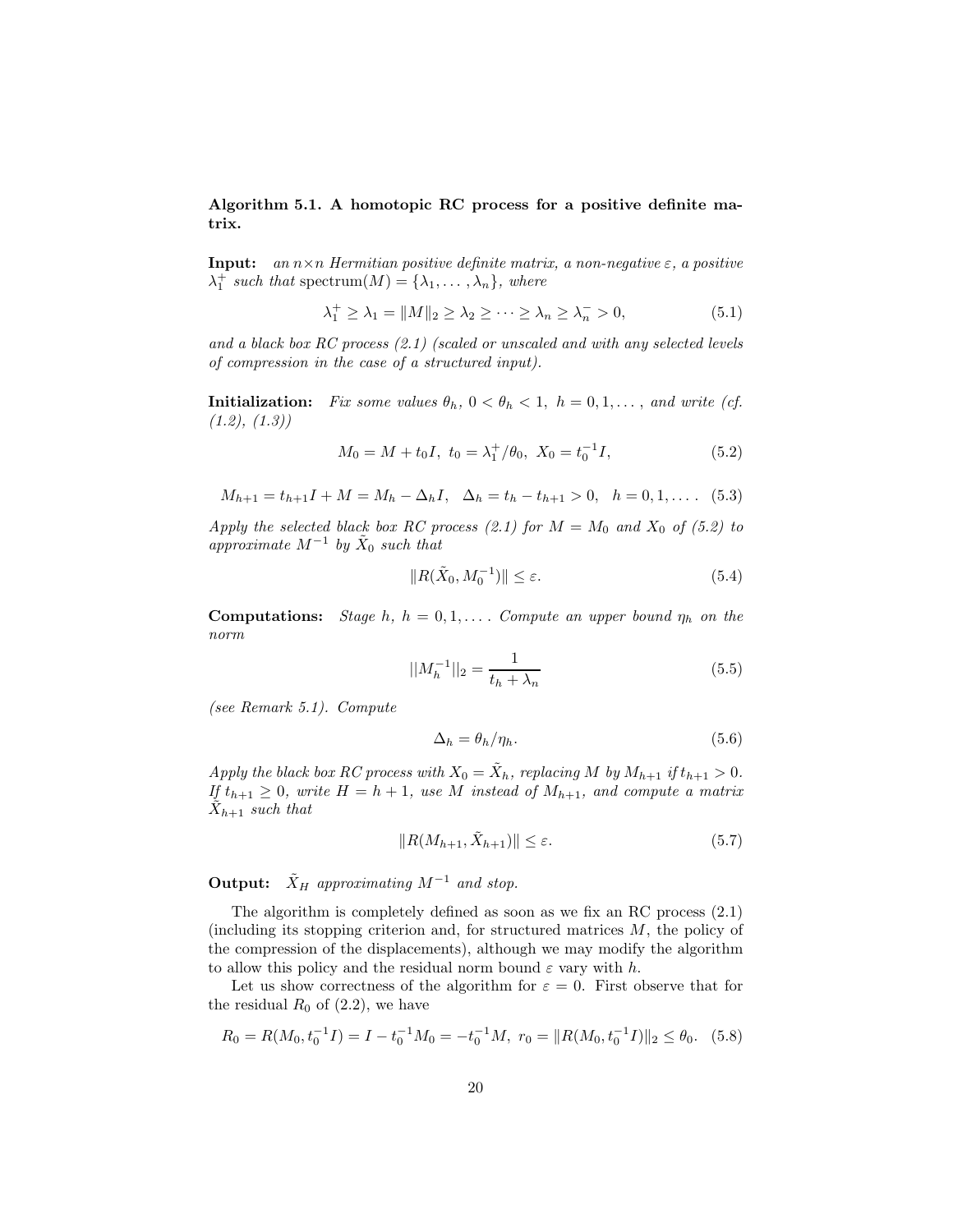Further, deduce from (5.3) that

$$
R(M_{h+1}, M_h^{-1}) = \Delta_h M_h^{-1},
$$
  

$$
r_{h+1} = ||R(M_{h+1}, M_h^{-1})||_2 = \Delta_h ||M_h^{-1}||_2 = \Delta_h / (t_h + \lambda_n).
$$
 (5.9)

Write

$$
\lambda_{n,h} = 1/\eta_h - t_h \le 1/||M_h^{-1}||_2 - t_h = \lambda_n \tag{5.10}
$$

and observe that the value  $\lambda_n^- = \lambda_{n,h}$  satisfies bound (5.1). Finally, (5.6) implies that

$$
r_{h+1} \le \theta_h \text{ for all } h. \tag{5.11}
$$

In the next two sections, we estimate the overall numbers of the RC steps required for the inversion of a general unstructured Hermitian positive definite matrix M and optimize this number by choosing appropriate bounds  $\theta_h$  for a fixed order of convergence  $q$  of the basic RC process. In Section 8, we extend the algorithm to the case of a general indefinite matrix  $M$ . In Section 9–11, we cover extensions to the cases where the matrix  $M$  is structured and compression of the displacements is applied, where the matrix  $M$  is singular, and/or where a numerical inverse of M is computed.

**Remark 5.1.** We have  $||M_h^{-1}||_1/\sqrt{n} \le ||M_h^{-1}||_2 \le ||M_h^{-1}||_1$  for an  $n \times n$  Her*mitian matrix*  $M_h^{-1}$ . Sharper upper bound  $\eta_h$  on the matrix norm (5.5) can be *obtained by applying the power or Lanczos methods [GL96]. If an estimate*  $\eta_h$ *is sufficiently sharp for a fixed*  $h = k$  *(say for*  $h = 1$ *), a close upper bounds*  $\eta_{k+i}$ *can be computed based on the following simple expression:*

$$
\eta_{k+i} = \frac{1}{t_{k+i} + \lambda_{n,k}}, \quad \lambda_{n,k} = 1/\eta_k - t_k, \quad i = 1, 2, \dots
$$

*(see (5.3)–(5.11)).*

**Remark 5.2.** *The homotopic process of (5.2), (5.3) has trajectory*  $M(t)$  =  $M + tI$  which for  $t > 0$  is better conditioned than the input matrix M. That is, *one may easily verify that*

$$
\kappa(M(t)) \le \kappa(M) \text{ for } t \le 0. \tag{5.12}
$$

*The same inequality can be easily verified for the modification of the homotopic process in Section 8 in the indefinite Hermitian case.*

**Remark 5.3.** *The approach allows variations. For instance, instead of process (5.2), (5.3), we may apply homotopic process (1.1) or the dual process*

$$
M_{h+1} = I + t_{h+1}M = M_h + (t_{h+1} - t_h)M, \quad h = 0, 1, \dots,
$$

*followed at the end by a single step (5.3) or a few steps (5.3). The resulting computations can be analyzed similarly to process (5.3).*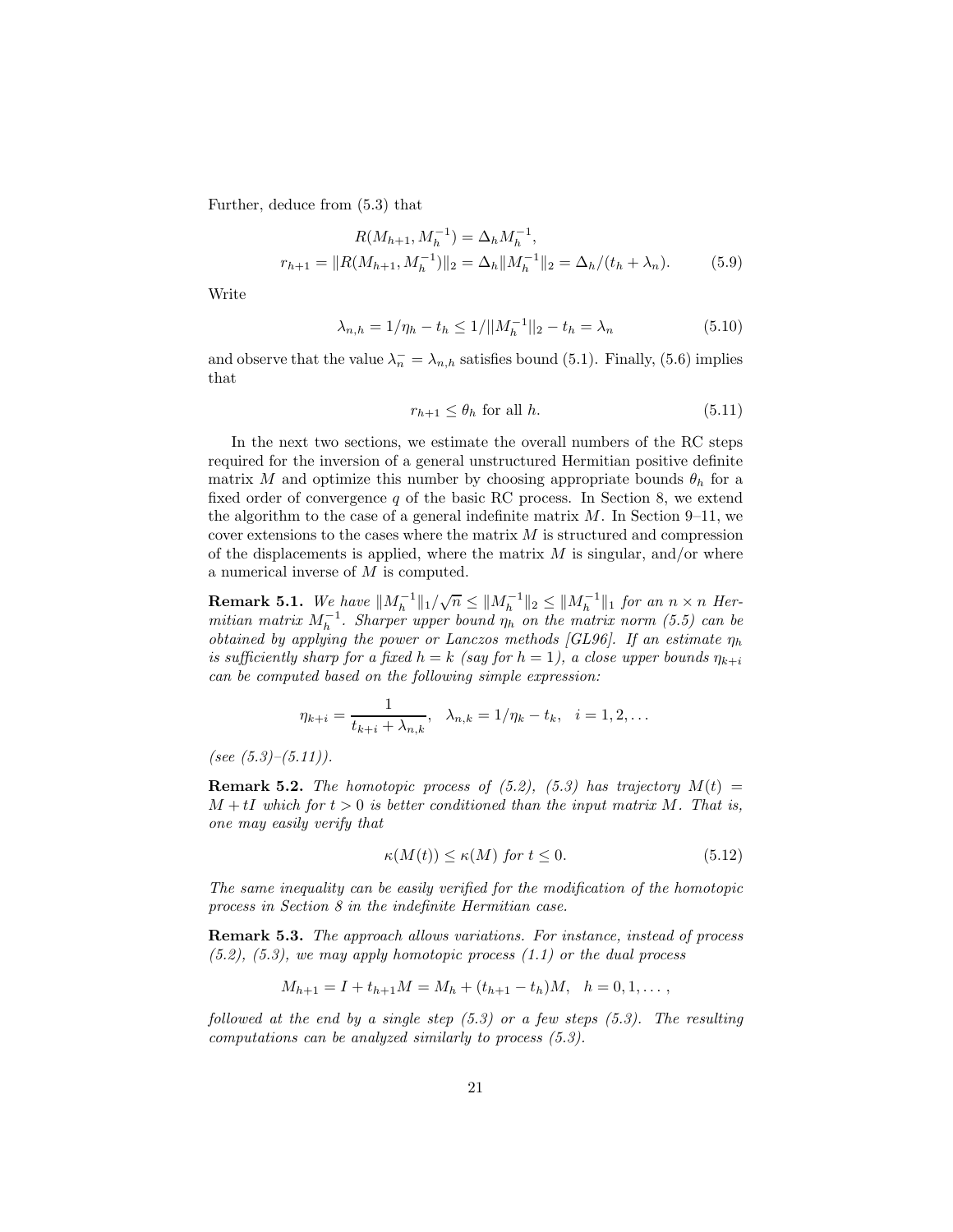### **6 The Number of Homotopic Steps**

To simplify our subsequent analysis, we next assume that the values  $\lambda_{n,h}$  and  $\theta_h$  are invariant in h, that is,  $\lambda_{n,h} = \lambda_n^{-}$  for all  $h \ge 1$  (cf. (5.10) and Remark 5.1). Then by virtue of (5.3), (5.5), (5.6), and (5.10), we have

$$
t_{h+1} + \lambda_n^- = (1 - \theta_h)(t_h + \lambda_n^-), \quad h = 0, 1, \dots, H - 1.
$$

Therefore,

$$
t_{h+1} + \lambda_n^- = (t_0 + \lambda_n^-) \prod_{i=0}^h (1 - \theta_i), \quad h = 0, 1, \dots, H - 1,
$$
  

$$
t_H \le 0 \quad \text{if} \quad \lambda_n^- \ge (t_0 + \lambda_n^-) \prod_{h=0}^{H-1} (1 - \theta_h).
$$

Furthermore, let  $\theta_h$  be invariant in h, that is, let  $\theta_h = \theta$  for all h. Substitute  $t_0 = \lambda_1^+/\theta$  of (5.2) and rewrite the latter inequality as follows:

$$
\frac{1}{(1-\theta)^H} \ge \lambda_1^+ / (\theta \lambda_n^-) + 1,
$$
  

$$
H \ge -\log(1 + \lambda_1^+ / (\theta \lambda_n^-)) / \log(1 - \theta).
$$

Choose the minimum integer  $H$  satisfying this bound, that is,

$$
H = \left\lceil \frac{\log(1 + \lambda_1^+ / (\theta \lambda_n^-))}{\log(1/(1 - \theta))} \right\rceil \tag{6.1}
$$

homotopic steps are sufficient. Substitute

$$
\theta = K/(1+K) \tag{6.2}
$$

and rewrite (6.1) as follows:

$$
H = \left\lceil \frac{\log(1 + (K+1)\lambda_1^+ / (K\lambda_n^-))}{\log(1+K)} \right\rceil. \tag{6.3}
$$

# **7 The Overall Number of the Residual Correction (RC) Steps**

At each homotopic step, the number of RC steps depends on the bound  $\theta$  on the initial residual norm (to be assumed invariant at all homotopic steps), the order q of convergence of the selected RC process, and the stopping criterion for this process. We assume some fixed order  $q$  for each process  $(2.1)$  given a general unstructured matrix M and scalars p and  $c_{i+1}$ ,  $i = 0, 1, \ldots$  In particular,  $q = p$  for unscaled processes  $(2.1)$ ,  $(2.3)$ .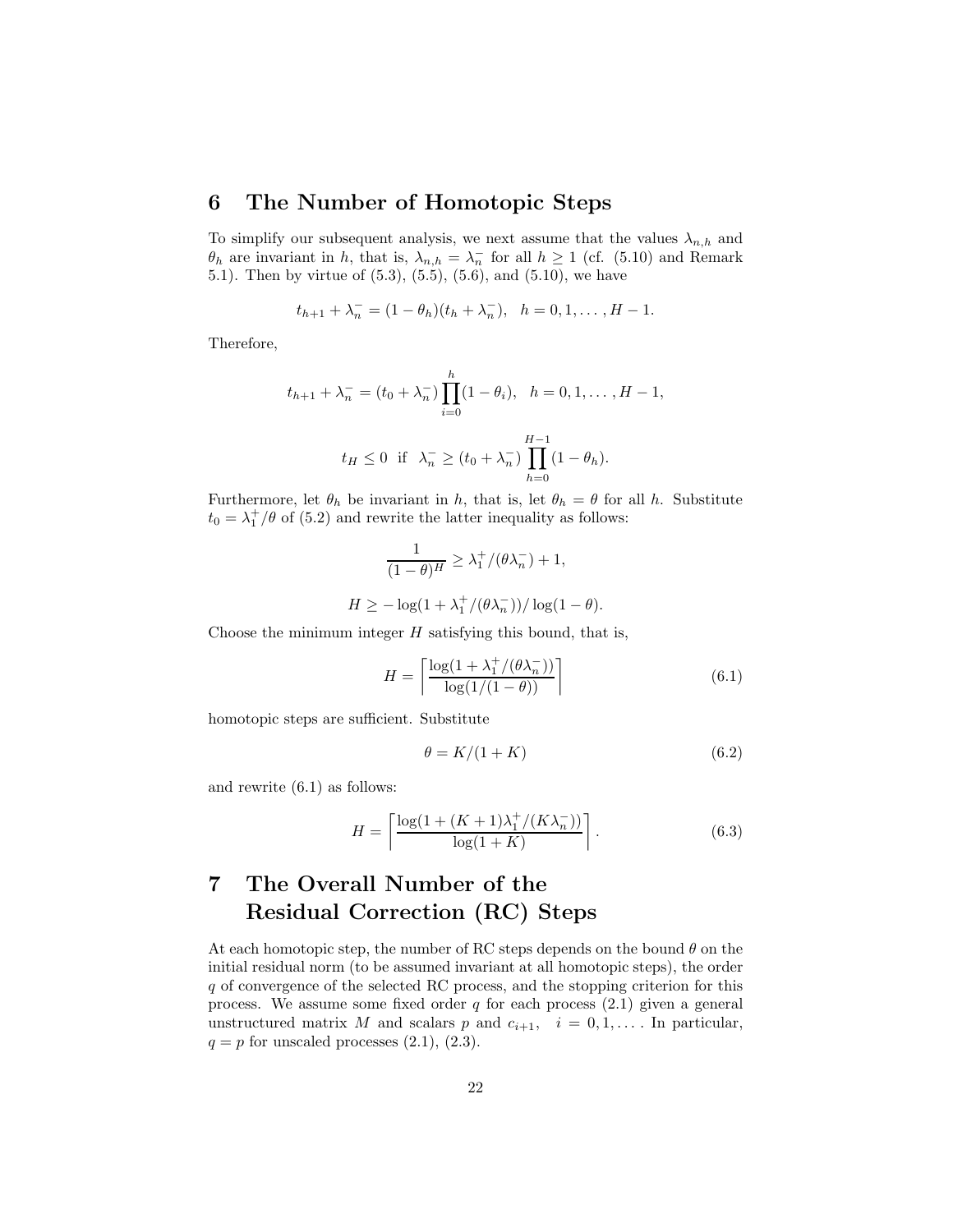#### **7.1 Critical and refinement stages of an RC process**

Estimating the number of RC steps at the  $i$ -th homotopic step, we treat separately its initial *critical stage*, where the residual norm decreases below  $1/e =$ 1/2.718281 ... = 0.367819 ..., and the subsequent *refinement stage*, where the residual norm decreases below a fixed target bound  $\nu_i$  for the output approximation  $X_j$  to  $M_i^{-1}$  (compare a similar partition of a non-homotopic process in Section 2). We write  $\nu_H = \epsilon$  and  $\nu_i = \nu$  for all  $i < H$ , and choose the scalar  $\nu = \nu(\theta)$  sufficiently small to ensure that the computed approximations are close enough to the matrices  $M_i^{-1}$  to serve as initial approximations at the next homotopic steps.

#### **7.2 The number of RC steps at the refinement stages**

Processes  $(2.1)$  with the order of convergence q decrease the residual norm from 1/e to  $e^{-q^g}$  in g RC steps (cf. (2.4)). Therefore, at the H-th homotopic step, the refinement requires

$$
\gamma = \left\lceil \left( \log \ln(1/\epsilon) \right) / \log q \right\rceil \tag{7.1}
$$

RC steps, whereas

$$
\beta = \left[ \left( \log \ln(1/\nu) \right) / \log q \right] \tag{7.2}
$$

refinement steps are sufficient for the transition from  $1/e$  to  $\nu$  for each  $i < H$ . Summarizing, we have a total of at most

$$
P = \gamma + (H - 1)\beta \tag{7.3}
$$

RC steps at the refinement stages of all homotopic steps of the HRC algorithm. Bound (7.1) applies to the number of all refinement RC steps of the non-homotopic processes of Section 2 (for the same q and  $\epsilon$ ). Bound (7.2) covers the  $(H-1)\beta$  refinement RC steps particular to the HRC processes. Practically, β is quite small. For instance, for  $q = 4$ , the bound  $e^{-16}$  is achieved in two steps. The specific choice of the bound  $\nu$  can be guided by the following simple estimate.

#### **Proposition 7.1.** *Let*

$$
||I - X M_{h-1}|| \le \nu,
$$
\n(7.4)

$$
||I - M_{h-1}^{-1}M_h|| \le \theta_h \tag{7.5}
$$

*for any fixed matrix norm. Then*

$$
||I - X M_h|| \le (1 + \nu)\theta_h + \nu.
$$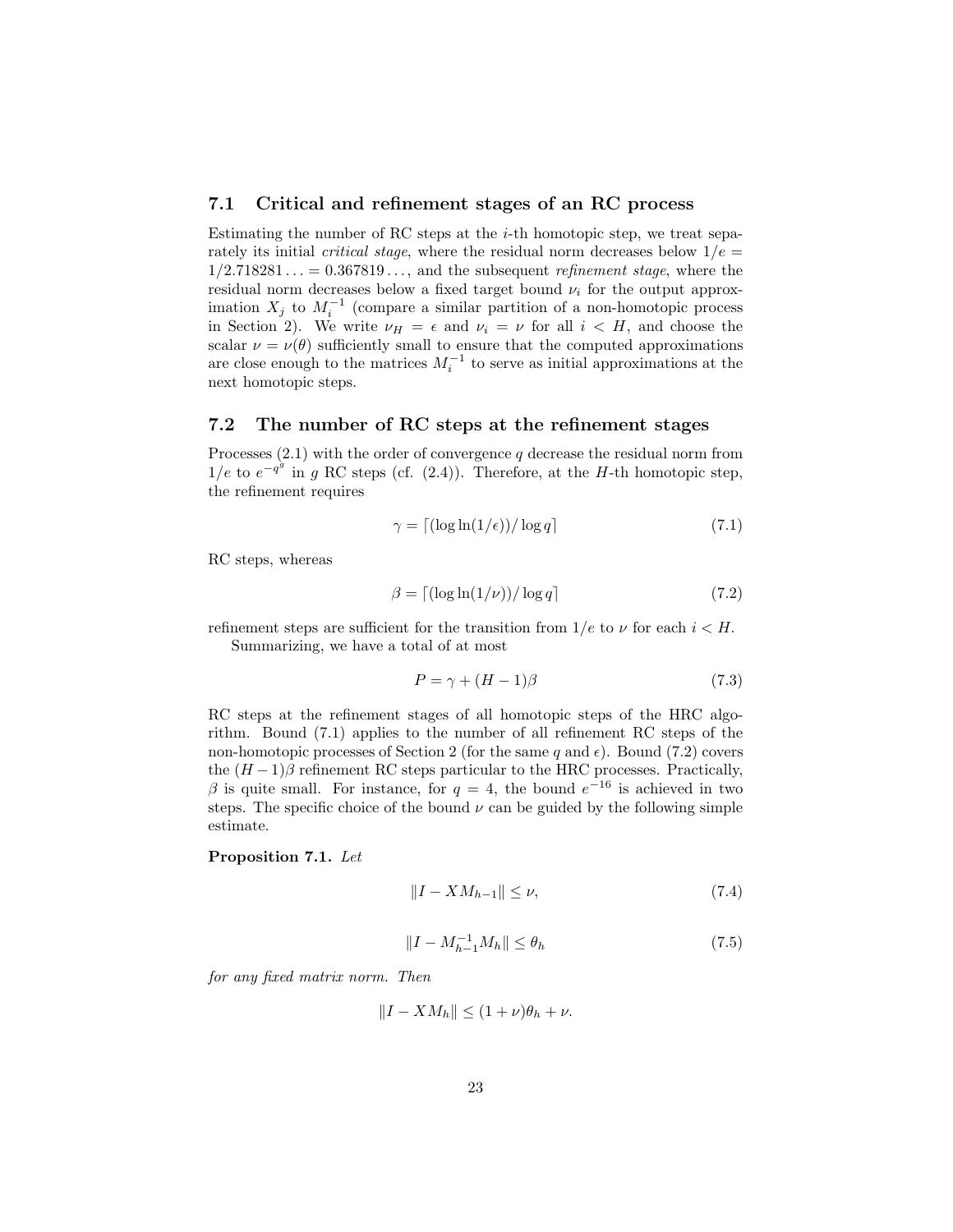**Proof.**

$$
||I - XM_h|| \leq \nu + ||XM_{h-1} + XM_h||
$$
  
\n
$$
\leq \nu + ||XM_{h-1}|| ||I - M_{h-1}^{-1}M_h||
$$
  
\n
$$
\leq \nu + (1 + \nu)\theta_h.
$$

 $\Box$ 

#### **7.3 The number of RC steps at the critical stages**

Let  $\alpha$  denote the number of RC steps used at the critical stage of a homotopic step. Then we have

$$
\frac{1}{\theta_h^{q^{\alpha}}} = (1 + \frac{1}{K})^{q^{\alpha}} \approx e, \ q^{\alpha} \approx \frac{1}{\ln(1 + \frac{1}{K})} \approx K, \ \alpha \approx \frac{\log K}{\log q}
$$
(7.6)

provided that  $\theta$  is close to 1, that is, that K is large.

By combining (6.3) and (7.6) for  $\theta_h = \theta$  for all h, we estimate the overall number of RC steps at all critical stages of the entire HRC process:

$$
N = \alpha H \approx \frac{\log(\lambda_1^+ / \lambda_n^-) \log K}{\log(K+1) \log q} \le N^+ = \frac{\log(\lambda_1^+ / \lambda_n^-))}{\log q}.
$$
 (7.7)

### **7.4 The overall number of RC steps in homotopic and non-homotopic processes**

Based on  $(6.3)$ ,  $(7.2)$ – $(7.5)$ , and  $(7.7)$ , one may immediately estimate the overall number

$$
N + P = \alpha H + \gamma + (H - 1)\beta
$$

of the RC steps of the entire HRC algorithm. This is the same bound as in Section 2 for non-homotopic RC processes both with scaling (for  $q=4$ ) and without it (for  $q=2$ ).

### **8 Inversion of Indefinite Matrices**

We may extend our HRC algorithm of Section 5 to compute numerically the inverse  $M^{-1}$  of any non-singular matrix based on the equations

$$
M^{-1} = M^*(MM^*)^{-1} = (M^*M)^{-1}M^*
$$
\n(8.1)

because the matrices  $MM^*$  and  $M^*M$  are Hermitian (or real symmetric) and positive definite. This standard symmetrization, however, has the well-known price of squaring the condition number and, consequently, of a substantial slowdown of the HRC algorithm (cf. (7.7)). Let us show a simple remedy in the case where  $M$  is a non-singular Hermitian (or a real symmetric) indefinite matrix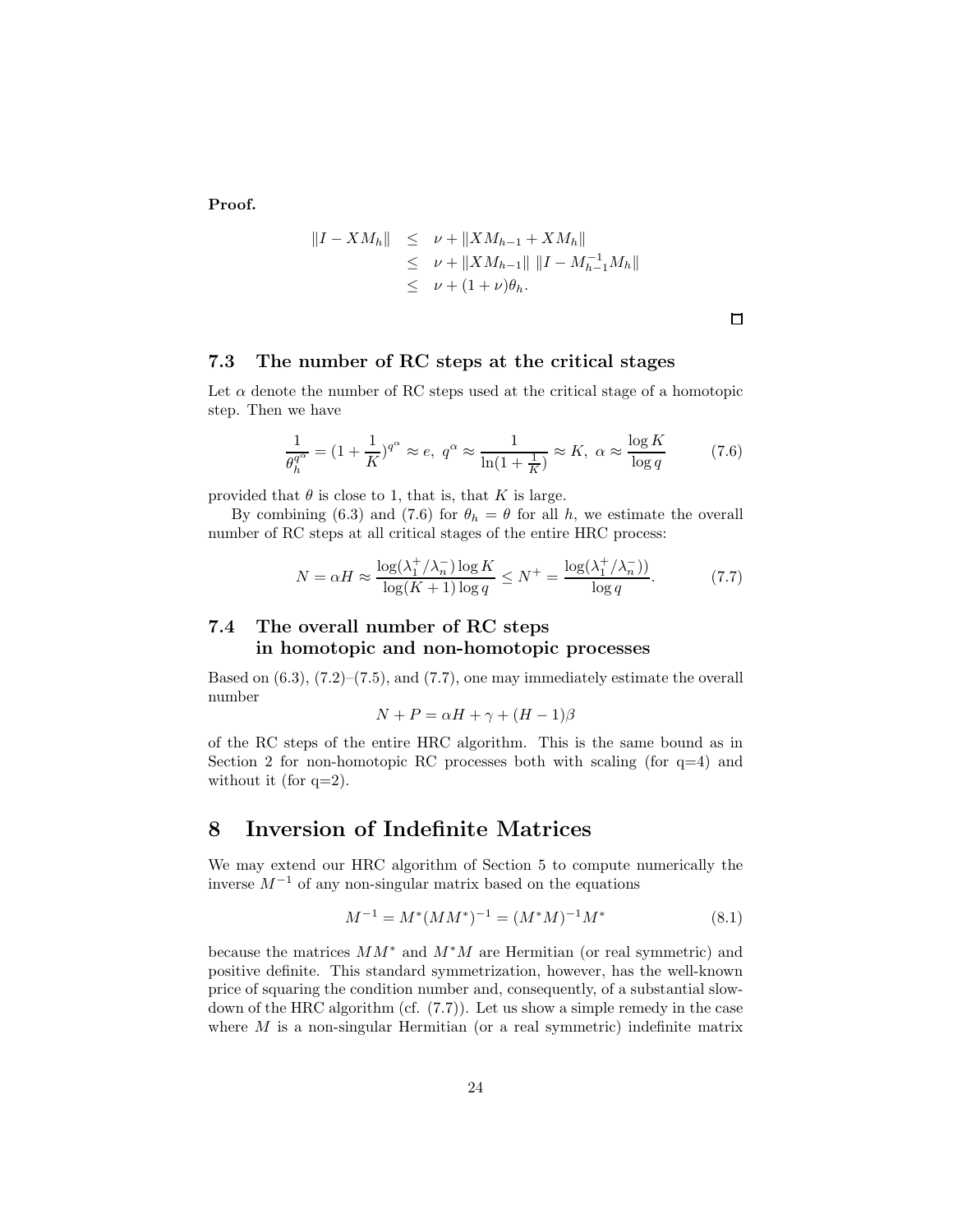M. Recall that the inversion of any non-singular input matrix M reduces to the inversion of the Hermitian or real symmetric matrix

$$
N = \left(\begin{array}{cc} 0 & M \\ M^* & 0 \end{array}\right),\tag{8.2}
$$

where

$$
N^{-1} = \begin{pmatrix} 0 & (M^*)^{-1} \\ M^{-1} & 0 \end{pmatrix}, \quad \kappa(N) = \kappa(M).
$$

Let  $\lambda^-$  and  $\lambda^+$  be two fixed positive values such that

$$
\lambda^- \leq |\lambda| \leq \lambda^+
$$

for every eigenvalue  $\lambda$  of M. Then for any fixed sequence of real  $\theta_h$ ,  $0 < \theta_h$ 1,  $h = 0, 1, \ldots$ , we define an HRC process by  $(5.2)$ – $(5.7)$ , for  $\eta_h$  still denoting an upper bound on the norm  $||M_h^{-1}||_2$  but with the matrix I replaced by the matrix upper bound on the norm  $||M_h||_2$  but with the matrix *I* replaced by the matrix  $I\sqrt{-1}$ . That is, our HRC algorithm (which can be applied to any Hermitian input matrix  $M$ ) is now defined by the equations

$$
M_0 = M + t_0 I \sqrt{-1}, \quad t_0 = \lambda^+ / \theta_0,\tag{8.3}
$$

$$
X_0 = -t_0^{-1}I\sqrt{-1}
$$
\n(8.4)

(replacing (5.2)), and

$$
M_{h+1} = t_{h+1}I\sqrt{-1} + M = M_h - \Delta_h I \sqrt{-1}, \quad \Delta_h = t_h - t_{h+1} > 0, \quad h = 0, 1, ...
$$
\n(8.5)

(replacing  $(5.3)$ ).  $(8.3)$ – $(8.5)$  immediately imply bounds  $(5.8)$  and  $(5.11)$  for  $\eta_h \ge ||M_h^{-1}||_2$  and  $\Delta_h$  of (5.6).

Let us extend our analysis presented in Sections 6 and 7. First note that the equation

$$
||M_h^{-1}||_2 = ((t_h^2 + (\lambda^-)^2)^{-1/2} \text{ for all } h
$$
 (8.6)

replaces (5.5). Then again let us simplify the analysis, similarly to Sections 6 and 7. Assume that  $\eta_h = (t_h^2 + (\lambda^-)^2)^{-1/2}$  (cf. Remark 5.1) and  $\theta_h = \theta$  for all h. It follows that

$$
t_{h+1} = t_h - \Delta_h = t_h - (t_h^2 + (\lambda^-)^2)^{1/2} \theta < t_h - \theta \max\{t_h, \lambda^-\}, \quad h = 0, 1, \dots
$$

Therefore,  $t_{h+1} < 0$  where  $(1 - \theta)^h t_0 \leq \theta \lambda^{-}$ . Substitute  $t_0 = \lambda^{+}/\theta$  and obtain that  $t_H \leq 0$  where

$$
H - 1 = \left\lceil \frac{\log(\lambda^+ / (\theta^2 \lambda^-))}{\log(1/(1 - \theta))} \right\rceil.
$$

The latter bound is within the term  $\eta = 1 + \left[ \frac{\log(1/\theta)}{\log(1/(1-\theta))} \right]$  from bound (6.1) for  $\lambda_1^+ = \lambda^+$  and  $\lambda_n^- = \lambda^-$ . This term is at most 2 for  $\theta \ge 1/2$ . On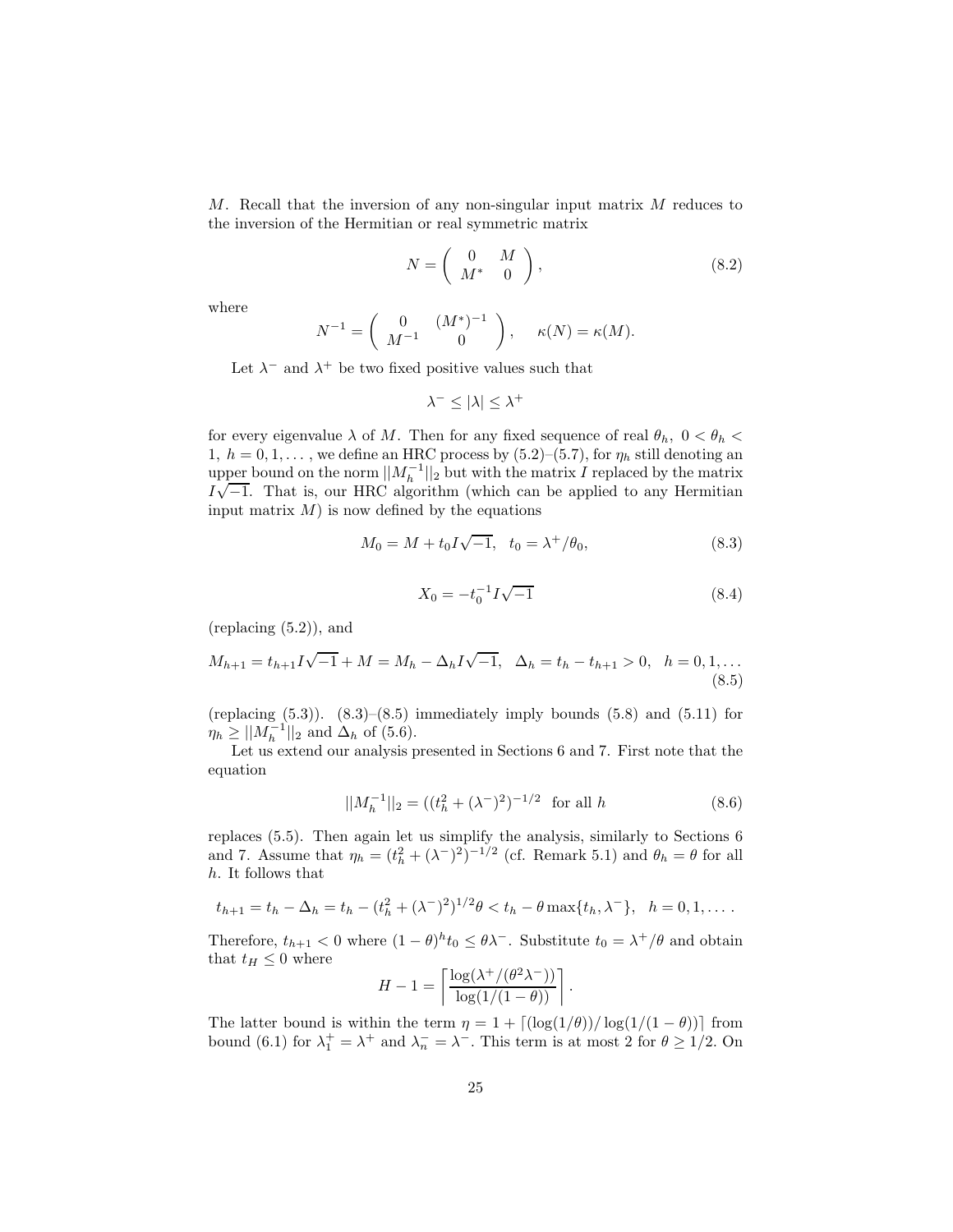the other hand, our estimates of Section 7 for the numbers of critical and refinement steps performed in each homotopic step remain unchanged (these estimates are completely defined by the parameters  $\epsilon, \nu$ , and  $\theta$ ). Therefore, up to replacing  $\lambda_n^-$  by  $\lambda^-$  and  $\lambda_1^+$  by  $\lambda^+$  and performing at most  $a = \eta \lceil \log_q((\log \nu)/\log \theta) \rceil$ additional RC steps, the estimates of Sections 6–7 apply to the Hermitian indefinite case as well. The latter bound  $\alpha$  is relatively small, and we ignore it in Table 8.1, which summarizes our estimates for the overall numbers of RC steps in the HRC processes and non-homotopic RC processes applied to the same general Hermitian matrix M. (Table 8.1 uses  $\gamma$  of (7.1), H of (6.1), (6.3), and  $\kappa_+(M)$  equal to either  $\lambda_1^+/\lambda_n^-$  or  $\lambda^+/\lambda^-$ .) According to these estimates, the HRC processes use roughly as many RC steps as non-homotopic RC processes for the inversion of a Hermitian positive definite input matrix  $M$  where  $M$  is positive definite and roughly by twice fewer critical RC steps and as many refinement RC steps where  $M$  is indefinite.

Table 8.1: **Numbers of RC steps required for numerical inversion of Hermitian matrices** M**.**

|                          | RC.<br>Processes                         | <b>HRC</b><br>Processes                  |
|--------------------------|------------------------------------------|------------------------------------------|
| indefinite $M$           | $\log_2 \kappa_+(M) + \gamma + O(1)$     | $0.5 \log_2 \kappa_+(M) + \gamma + O(H)$ |
| positive<br>definite $M$ | $0.5 \log_2 \kappa_+(M) + \gamma + O(1)$ | $0.5 \log_2 \kappa_+(M) + \gamma + O(H)$ |

# **9 RC and HRC Processes with Compression for Structured Matrices**

Suppose an RC process with compression has been applied to a structured input matrix  $M$ . Then compression of the displacements perturbs the computed approximations to the inverse, and this may destroy convergence, particularly at the critical RC steps, at which the convergence is more fragile. A natural recipe is to use no compression or limited compression until close approximations  $X_i$ to  $M^{-1}$  are computed. (Recall Remarks 3.2 and 4.2.) How close should these approximations be?

(3.11) and Theorems 4.4 and 4.5 show the level of approximation starting at which rapid convergence is guaranteed for the Newton–Toeplitz Iteration  $(3.8)$ and for the unscaled Newton-Structured RC process (2.8), (2.3), even under the *maximal compression*, such that the number of the untruncated singular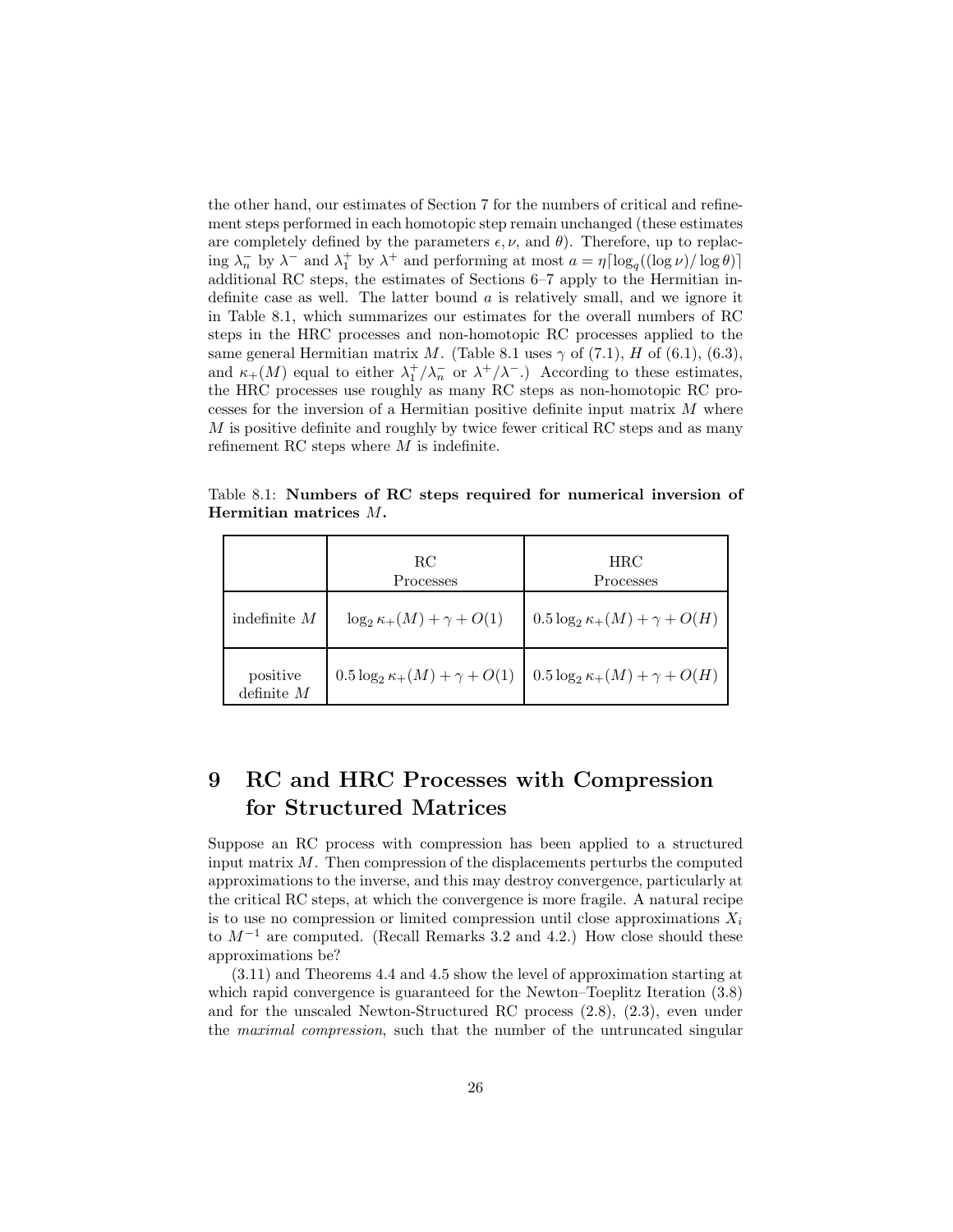values of the displacements of the computed approximations is set to be equal to the displacement rank of M. On the other hand, the techniques of Section 2 (cf.  $(2.6)$  and  $(2.7)$ ) fall short of even approaching this level. If we start with an initial approximation obtained according to the recipes of Section 2, then to ensure the desired levels of (3.9) or Theorems 4.4 and 4.5 with using no compression, we should allow an increase of the displacement rank to  $n$ , which means complete loss of the matrix structure. In this case already a single RC step would become too expensive in terms of the number of flops involved.

Practically, the non-homotopic structured RC processes are frequently effective, however. That is, according to the experiments reported in our Section 12, [P01a], and [BM,a], the initial approximation policies of Section 2 under the maximal compression or under compression close to the maximal frequently enable sufficiently rapid convergence in the Toeplitz case. Furthermore, in a large portion of test runs of non-homotopic processes  $(2.3)$ ,  $(4.7)$  for  $p = 2$ and Toeplitz input matrices under Approach I, the residual 2-norm grew above 1 and sometimes well above 1 in the initial RC steps, and then iteration still converged. Since every RC step  $(2.3)$ ,  $(4.3)$  for  $p = 2$  squares the 2-norm of the residual, the only explanation of this phenomenon is that the compression frequently decreases the residual norm, thus bringing the approximation *closer* to the inverse, so that the estimates of (3.11) and Theorems 4.4 and 4.5 are overly pessimistic.

HRC processes with compression is an alternative approach supported both experimentally (see Section 12) and theoretically [P92]. It is proved in [P92] that  $O((n \log^3 n) \log \kappa_+(M)+(n \log n) \log \log(1/\epsilon))$  flops are sufficient to approximate  $M^{-1}$  for an  $n \times n$  Toeplitz-like matrix M. The latter bound is supported in [P92] by an HRC algorithm with the maximal compression (to the level of the displacement rank of  $M$ ) throughout the computations, and the convergence is controlled via the choice of the sizes of the homotopic steps. Further progress could be achieved based on simultaneous optimization of two groups of parameters, that is, the tolerance values  $\theta_h$  defining the step sizes  $\Delta_h$  and the levels of compression based on experimental computations.

HRC processes could be further improved for specific structures of the input matrices. For instance, for real non-singular Toeplitz matrices  $T$ , one may achieve symmetrization without doubling the matrix size, simply in the transition to the Hankel matrices  $JT$  or  $TJ$ , which are real symmetric and satisfy the equations  $T^{-1} = (JT)^{-1}J = J(TJ)^{-1}$ .

On the other hand, the structure of Cauchy or Vandermonde types is not generally preserved in the transition from a matrix  $M$  to the matrices  $M_0$  of (5.2) and (8.4). The problem is solved in the next section where we extend the HRC processes to the case where M is a Hermitian matrix and  $M_0 = \tilde{M}$  or  $M_0 = \hat{M}\sqrt{-1}$  for any Hermitian and positive definite matrix  $\hat{M}$ .

**Example 9.1.** *Pick matrices*

$$
M = P = \left(\frac{\mathbf{u}_i^* \mathbf{v}_k}{z_i + z_k^*}\right)_{i,k=1}^n
$$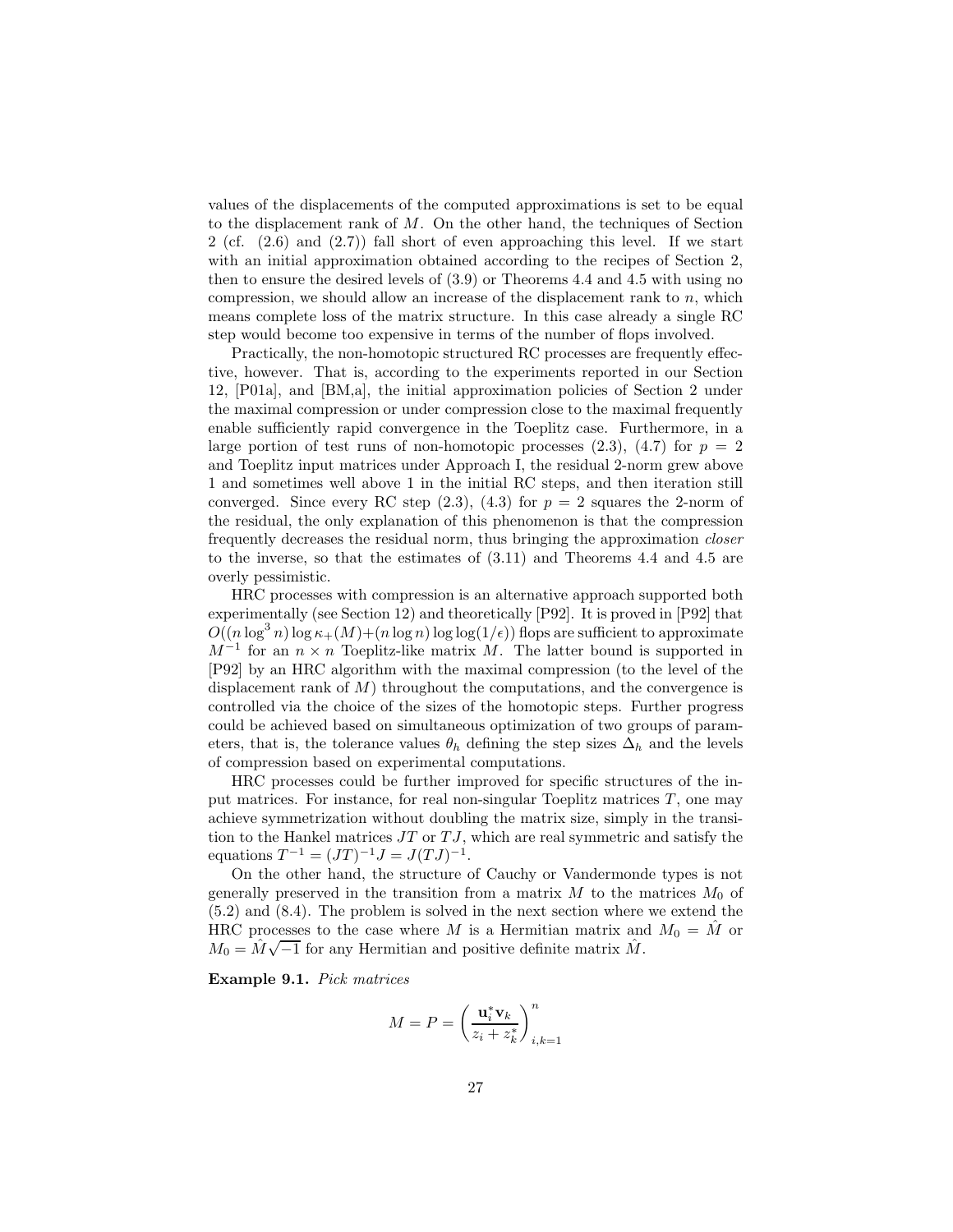*where*  $\mathbf{u}_i$  *and*  $\mathbf{v}_k$  *are vectors of a fixed dimension d;*  $z_i$  *are scalars, Im*  $z_i > 0$ *,* and  $z_k^*$  are the complex conjugates of  $z_k$  for all i and k. Pick matrices define the *Nevanlinna-Pick celebrated problem of rational interpolation [BGR90] and the matrix Nehari problem of rational approximation [BGR90a], [GO94b], [OP98]. The problem is solvable if and only if the Pick matrix is positive definite. One may apply our HRC processes, but the Cauchy structure of the Pick matrices*  $M = P$  is not preserved in the transition to the matrices  $M_0$  of (5.2) and (8.4). *The structure is much better preserved, however, if we choose*

$$
M_h = M + t_h M_0
$$
,  $M_0 = \left(\frac{1}{z_i + z_k^*}\right)_{i,k=1}^n$ 

*or, more generally,*

$$
M_0 = \left(\frac{\mathbf{x}_i^* \mathbf{y}_k}{z_i + z_k^*}\right)_{i,k=1}^n
$$

*where*  $\mathbf{x}_i$  *and*  $\mathbf{y}_k$  *are l*-dimensional column vectors for a fixed small non-negative *integer* l*. Our extension of the HRC processes in the next section covers the above initialization proposed in the case of Pick matrices.*

### **10 A Homotopic RC Process with a Generalized Initialization Rule**

Motivated by the applications to the inversion of structured matrices, let us extend homotopic processes and their analysis by allowing more general choice of the initial matrix  $M_0$ .

First assume that  $M$  and  $M_0$  is any fixed pair of positive definite matrices, where  $M_0$  is readily invertible, spectrum $(M_0) = {\mu_1, \ldots, \mu_n},$ 

$$
\mu_1^+ \ge \mu_1 \ge \mu_2 \ge \dots \ge \mu_n \ge \mu_n^- > 0,
$$
\n(10.1)

and the values  $\mu_1^+$  and  $\mu_n^-$  are available. Now recursively define scalars  $t_1, \ldots,$  $t_{H-1}$  and matrices

$$
M_{h+1} = t_{h+1}M_0 + M = M_h + (t_{h+1} - t_h)M_0, \quad h = 0, 1, ..., H - 1,
$$
 (10.2)

where  $t_1 > t_2 > \cdots > t_{H-1} > t_H = 0$ .

One may rewrite (10.2) as  $M_{h+1} = M_0(t_h I + M_0^{-1} M)$  and apply our previous study to the inversion of the matrix  $M_0^{-1}M$ , but we avoid shifting to this matrix directly. We deduce that

$$
||I - (t_1 M_0)^{-1} M_1||_2 \le ||M_0^{-1} M/t_1||_2 \le ||M_0^{-1}||_2 ||M||_2/t_1 \le \lambda_1^+ / (t_1 \mu_n^-),
$$

for  $\lambda_1^+$  of (5.1) and choose

$$
t_1 = \lambda_1^+ / (\theta_0 \mu_n^-) \tag{10.3}
$$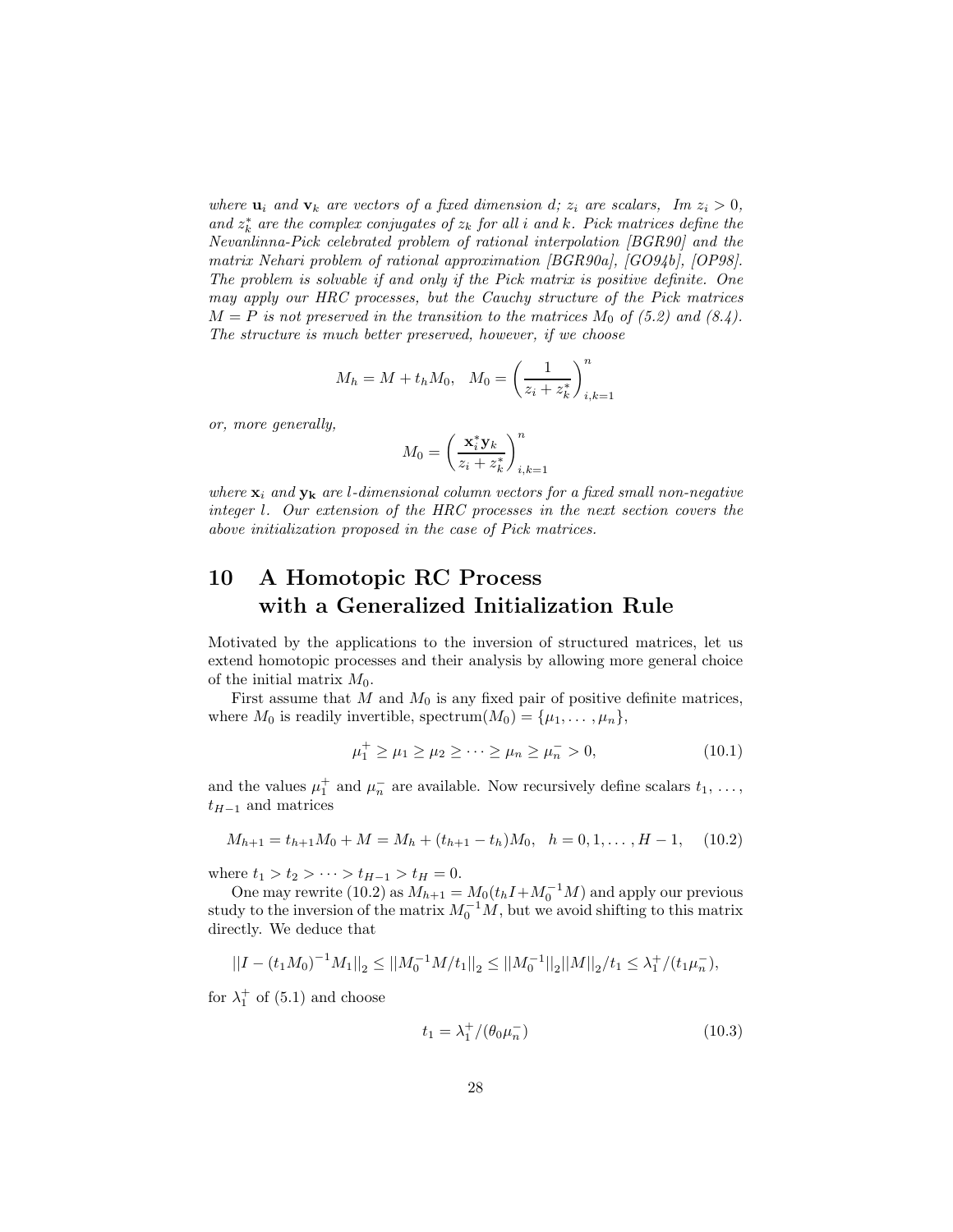so that  $||I - (t_1 M_0)^{-1} M_1||_2 \le \theta_0$ . Invert  $M_1$  by applying processes (2.1) for  $X_0 = t_1 M_0.$ 

Now deduce from (10.2) that

$$
I - M_h^{-1} M_{h+1} = (t_h - t_{h+1}) M_h^{-1} M_0,
$$
  

$$
||I - M_h^{-1} M_{h+1}||_2 \le (t_h - t_{h+1}) ||M_h^{-1}||_2 ||M_0||_2.
$$
 (10.4)

Substitute the bound

$$
\left|\left|M_{0}\right|\right|_{2}\leq\mu_{1}^{+}
$$

and obtain that  $||I - M_h^{-1}M_{h+1}||_2 \leq \theta_h$  if  $(t_h - t_{h+1})\mu_1^+||M_h^{-1}||_2 \leq \theta_h$  or, equivalently, if  $t_{h+1} \geq t_h - \theta_h/(\mu_1^+ || M_h^{-1} ||_2)$ . Recall that, clearly,

$$
||M_h^{-1}||_2 \le 1/(t_h \mu_h^{-} + \lambda_h^{-})
$$

for all h and for  $\lambda_n^-$  of (5.1) [Par80, p.191], write

$$
t_{h+1} = t_h - (t_h \mu_h^- + \lambda_h^-)\theta_h / \mu_1^+, \tag{10.5}
$$

and deduce (5.11). Now, invert the matrices  $M_{h+1}$  by applying processes (2.1) for  $X_0 = M_h^{-1}$  and for  $h = 1, 2, \ldots, H-2$ , until the value  $t_{h+1}$  of (10.5) becomes non-positive for  $h = H - 1$ . Then at the last homotopic step, invert M instead of  $M_H$ .

Clearly, the estimates of Section 7 for the number of RC steps at each homotopic step apply to the above generalized HRC process as well.

Let us next estimate the number of homotopic steps  $H$ , in terms of the parameters  $t_1$ ,  $\theta_h$ ,  $\kappa^+ = \mu_1^+ / \mu_n^-$ , the lower bounds  $\lambda_n^-$  and  $\mu_n^-$  on the eigenvalues of the matrices M and  $\tilde{M}_0$ . Substitute the expression  $\kappa^+ = \mu_1^+ / \mu_n^-$  into (10.5) for  $h = 0, 1, \ldots, H-1$  and obtain that

$$
t_{h+1} = t_h (1 - \theta_h/\kappa^+) - \theta_h \lambda_n^- / \mu_1^+
$$
  

$$
t_{h+1} + \kappa^+ \lambda_n^- / \mu_n^- = (t_h + \kappa^+ \lambda_n^- / \mu_1^+) (1 - \theta_h/\kappa^+)
$$
  

$$
= (t_1 + \kappa^+ \lambda_n^- / \mu_n^-) \prod_{i=0}^h (1 - \theta_i/\kappa^+).
$$
 (10.6)

Therefore, we have  $t_{h+1} \leq 0$  if

$$
(t_1 + \kappa^+ \lambda_n^- / \mu_n^-) \prod_{i=0}^h (1 - \theta_i / \kappa^+) \ge \kappa^+ \lambda_n^- / \mu_n^-,
$$

that is, if

$$
1 + t_1 \mu_n^- / (\lambda_n^- \kappa^+) \ge 1 / \prod_{i=0}^h (1 - \theta_i / \kappa^+).
$$

Assuming that  $\theta_h = \theta$  is invariant in h, we arrive at  $t_H \leq 0$  for

$$
H = 1 + \left[ \frac{(\log(1 + t_1 \mu_n^- / (\lambda_n^- \kappa^+)))}{(\log(1 - \theta/\kappa^+)^{-1})} \right]
$$
(10.7)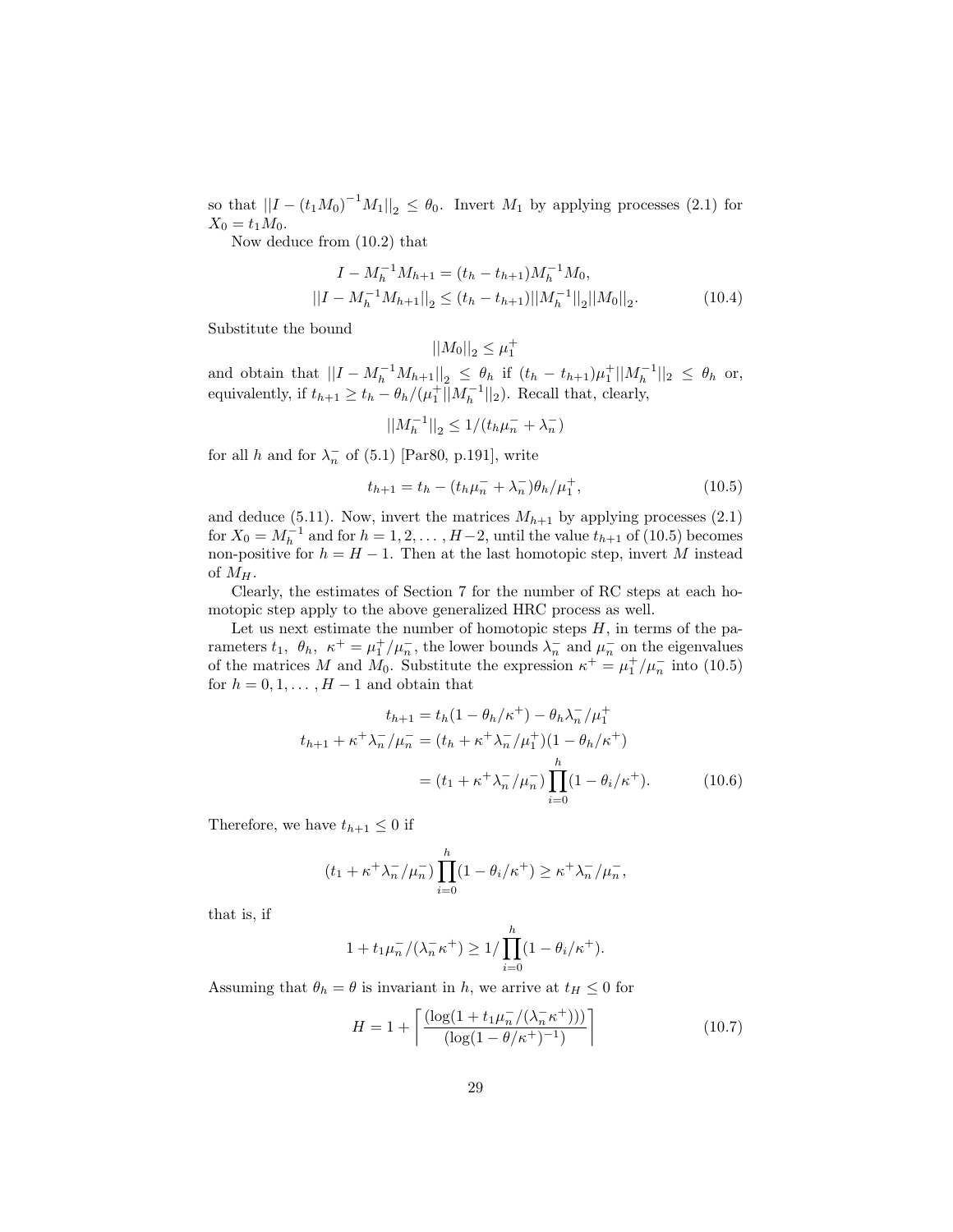and  $t_1$  of  $(10.3)$ .

Finally, if M is any non-singular matrix, we may apply symmetrization recipes (8.1) or (8.2) to extend our algorithm of this section. In particular, recipe  $(8.2)$  reduces the problem to the case where M is a Hermitian (or real symmetric) but not necessarily positive definite matrix. Then we may extend HRC process  $(10.2)$ – $(10.5)$  where we keep equations  $(10.2)$ – $(10.3)$ , choose the matrix  $M_0$  equal to  $\hat{M}\sqrt{-1}$  for a fixed positive definite matrix  $\hat{M}$ , and modify  $(10.4)$ – $(10.5)$  to ensure that  $||I - M_h^{-1}M_{h+1}||_2 \leq \theta_h$  for all h.

Let us complete the description of this extended homotopic process. Assume that bounds (10.1) still hold where  $\{\mu_1, \dots, \mu_n\}$  = spectrum(M) and each eigenvalue  $\lambda$  of the input matrix M satisfies the bounds

$$
0 < \lambda^- \le |\lambda| \le \lambda^+ \tag{10.8}
$$

for two fixed positive values  $\lambda^-$  and  $\lambda^+$ . Now write

$$
t_{h+1} = t_h - (\theta_h/\mu_1^+)((\lambda^-/\kappa^+)^2 + (t_h\mu_n^-)^2)^{1/2}, \ \ \kappa^+ = \mu_1^+/\mu_n^-, \tag{10.9}
$$

 $h = 0, 1, \ldots, H - 1.$ 

Let us deduce bounds (5.11). Recall the following well-known theorem [Par80, proof of Theorem 15-3-3].

**Theorem 10.1.** Let M and  $\tilde{M}$  be two Hermitian matrices. Let the matrix  $\tilde{M}$ *be positive definite, such that*

$$
\hat{M} = U\Sigma^2 U^* \tag{10.10}
$$

*for a unitary matrix*  $U, U^*U = UU^* = I_n$ *, and a diagonal matrix* 

$$
\Sigma = \text{diag}(\sigma_i)_{i=1}^n, \ \mu_1^+ \ge \sigma_1^2 \ge \sigma_2^2 \ge \ldots \ge \sigma_n^2 \ge \mu_n^- > 0.
$$

*Then there exists a unitary matrix*  $V, V^*V = VV^* = I_n$ , *such that* 

$$
D = V^* \Sigma^{-1} U^* M U \Sigma^{-1} V \tag{10.11}
$$

*is a real diagonal matrix.*

**Corollary 10.1.** *Under the notation of (10.1), (10.8), and Theorem 10.1, we have*

$$
||M_h^{-1}||_2^2 \le (\mu_h^{-})^{-2}((\lambda^-/\mu_h^{+})^2 + t_h^{2})^{-1} = ((\lambda^-/\kappa^+)^2 + (t_h\mu_h^{-})^2)^{-1}
$$

*for*  $h = 1, 2, \ldots$  *where*  $\kappa^+ = \mu_1^+ / \mu_n^-$ .

**Proof.** By combining  $(10.10)$  and  $(10.11)$ , obtain that

$$
M_h = M + t_h \sqrt{-1} \hat{M} = U \Sigma V (D + t_h I \sqrt{-1}) V^* \Sigma U^*,
$$
  

$$
M_h^{-1} = U \Sigma^{-1} V (D + t_h I \sqrt{-1})^{-1} V^* \Sigma^{-1} U^*.
$$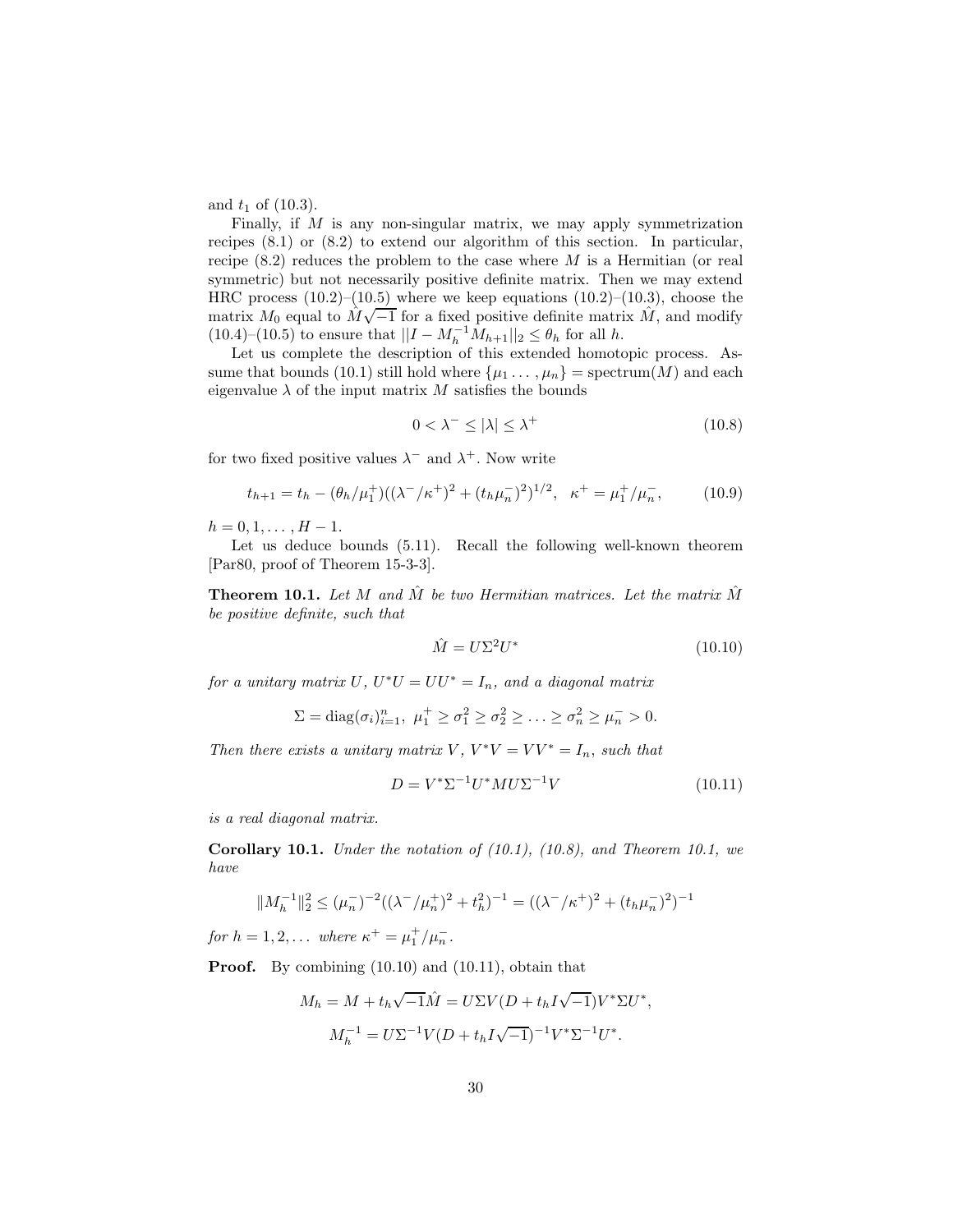Therefore,

$$
||M_h^{-1}||_2 \le ||\Sigma^{-2}||_2 ||(D + t_h I \sqrt{-1})^{-1}||_2 \le \left(\frac{1}{\mu_n}\right)^2 \left(\frac{1}{||D^{-1}||_2^2} + t_h^2\right)^{-0.5}.
$$

On the other hand, we deduce from (10.1), (10.8), and (10.11) that

 $||D^{-1}||_2 \le ||\Sigma^2||_2 ||M^{-1}||_2 \le \mu_1^+/\lambda^-.$ 

Substitute the latter bound into our estimate for the norm  $||M_h^{-1}||_2$  and obtain that

$$
||M_h^{-1}||_2^2 \le (\mu_h^{-})^{-2}((\lambda^-/\mu_1^+)^2 + t_h^2)^{-1} = ((\lambda^-/\kappa^+)^2 + (t_h\mu_h^{-})^2)^{-1}.
$$

 $\Box$ 

Relations  $(10.1)$ ,  $(10.2)$ ,  $(10.4)$ ,  $(10.9)$ , and Corollary 10.1 together immediately imply (5.11). Let us compare the estimate of Corollary 10.1 and the bound  $||M_h^{-1}||_2 \leq 1/(t_h\mu_h^{-} + \lambda_n^{-})$ . The two estimates are close to one another provided that the terms  $\lambda_n^-$  and  $\lambda^-/\kappa^+$  are dominated by the term  $t_h\mu_n^-$ . If the term  $\lambda^-/\kappa^+$  dominates, the bound of Corollary 10.1 may be larger by roughly the factor of  $\kappa^+ \lambda_n^- / \lambda^-$ .

(10.9) implies the crude bounds

$$
t_{h+1} \leq t_h - (\theta_h/\mu_1^+)(\lambda^-/\kappa^+ + t_h\mu_n^-), \ h = 1, 2, \dots.
$$

Consequently,

$$
t_{h+1} + \lambda^{-}/\mu_{1}^{+} \leq (1 - \theta_{h}/\kappa^{+})(t_{h} + \lambda^{-}/\mu_{1}^{+}) \leq \ldots \leq (t_{1} + \lambda^{-}/\mu_{1}^{+}) \prod_{i=1}^{h} (1 - \theta_{i}/\kappa^{+}).
$$

The latter inequality implies that the value  $t_H$  is non-positive for

$$
H \leq 1 + \lceil (\log(1 + t_1 \mu_1^+ / \lambda^-))/\log(1 - \theta/\kappa^+)^{-1} \rceil
$$

provided that  $\theta_h = \theta$  for all h.

### **11 Extensions and Generalizations**

It is well known and easily verified that the unscaled RC processes (2.1), (2.3) and the scaled processes (2.8), (2.9) converge to the Moore–Penrose generalized inverse  $M^+$  where the input matrix M is singular. Now recall that the scaled RC process  $(2.8)$ ,  $(2.9)$ ,  $(2.12)$ – $(2.13)$  converges to the numerical generalized inverse matrix  $M_{\epsilon}^+$ . The analysis and the estimates of our paper (including the ones for the HRC processes) can be extended provided that the 2-norms  $\sigma_r^{-2}(W) = ||W^{-1}||_2$  are replaced throughout by  $\sigma_{r(\epsilon)}^{-2}(W)$ , where  $\sigma_{r(\epsilon)}^2(W)$  is the smallest singular value of the matrix W not exceeded by  $\epsilon$ . This enables various refinements from noisy perturbations of the input. Furthermore, the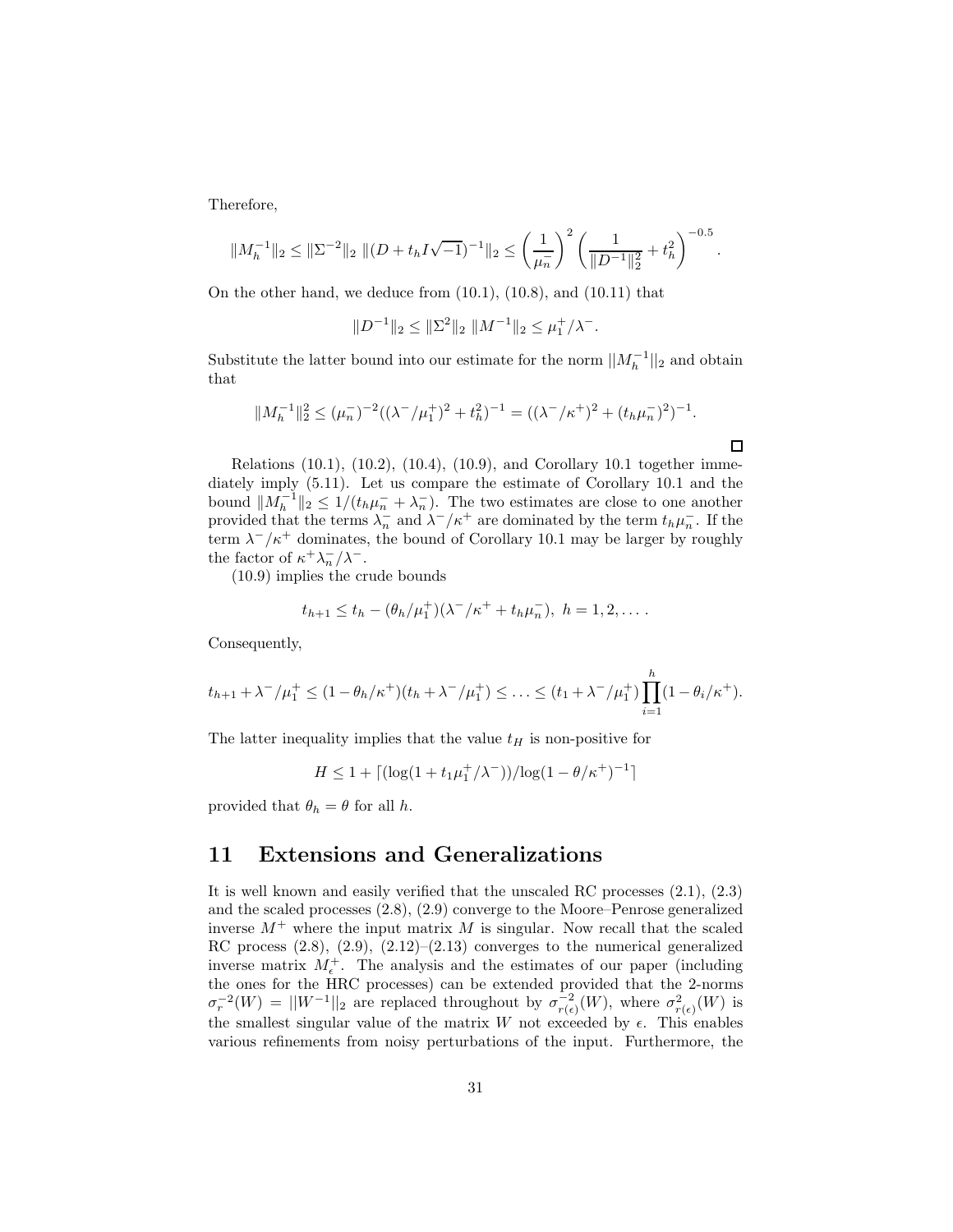computation of  $M_{\epsilon}^+$  does not depend on whether the matrix M is singular or not. In particular, we may apply HRC processes to compute  $M_{\epsilon}^+$  for a positive  $\epsilon$ where M is singular. If  $\epsilon$  is small enough, the HRC processes output  $M^+ = M_{\epsilon}^+$ , even though the same processes may diverge if we apply them directly to M and use iteration  $(2.1)$ ,  $(2.3)$  or  $(2.8)$ ,  $(2.9)$  as a Basic Subroutine.

For the extension of the RC and HRC methods to the computation of the numerical generalized inverse  $M_{\epsilon}^+$  (and in particular  $M^+ = M_0^+$ ) for a structured matrix  $M$ , an additional problem is the compression because the displacement  $L(M)$  does not completely define the matrix  $M_{\epsilon}^{+}$  even for  $\epsilon = 0$ . For Toeplitz and Hankel matrices and for  $\epsilon = 0$ , the problem can be avoided [HH93], [HH94]. The following simple results solve the problem also for other classes of structured matrices wherever rank $(M_{\epsilon}^+ M - I) = n - r_{\epsilon}$  is small,  $r_{\epsilon} = \text{rank}(M_{\epsilon}^+).$ 

**Theorem 11.1.** For any positive  $\epsilon$  and any triple of  $n \times n$  matrices A, B, and M *we have*

$$
\nabla_{B,A}(M_{\epsilon}^+)=M_{\epsilon}^+A(MM_{\epsilon}^+-I)-(MM_{\epsilon}^+-I)BM_{\epsilon}^+-M_{\epsilon}^+\nabla_{A,B}(M)M_{\epsilon}^+.
$$

**Corollary 11.1.** *Under the assumptions of Theorem 11.1, we have*  $rank(\nabla_{B,A}(M_{\epsilon}^+)) \leq rank(\nabla_{A,B}(M)) + 2n - 2r_{\epsilon}$  where  $r_{\epsilon} = rank(M_{\epsilon}^+).$ 

The level of the truncation of the singular values in Approach I can be defined by Corollary 11.1.

## **12 Numerical experiments with Toeplitz matrices**

The presented Newton-Structured Iteration algorithms (that is, structured RC processes for  $p = 2$ ) were tested numerically for  $n \times n$  Toeplitz input matrices M. The compression was achieved by means of the truncation of the singular values (according to Approach I) and was implemented as Algorithm 7.5.1 from [PBRZ99]. The tests were performed by M. Kunin at the Graduate Center of CUNY, in cooperation with R. Rosholt of the Lehman College of CUNY.

The tests used the following computational facilities:

- OS Red Hat Linux 7.0
- compiler GCC 2.96 (also using bundled random number generator)
- library CLAPACK 3.0 (routines for computing SVD of real and complex matrices and eigenvalues of symmetric matrices)

Both non-homotopic and stiff homotopic versions of Newton-Structured Iteration were applied to the same input matrices  $M$ . In non-homotopic processes the compression level, that is, the number  $l$  of untruncated singular values of the displacements, was chosen adaptively to minimize  $l$  as long as convergence was achieved. More precisely, for a fixed threshold value  $\epsilon$ , the candidate compression level l was calculated as follows. Let  $\sigma_1^{(i)}, \ldots, \sigma_n^{(i)}$  denote the singular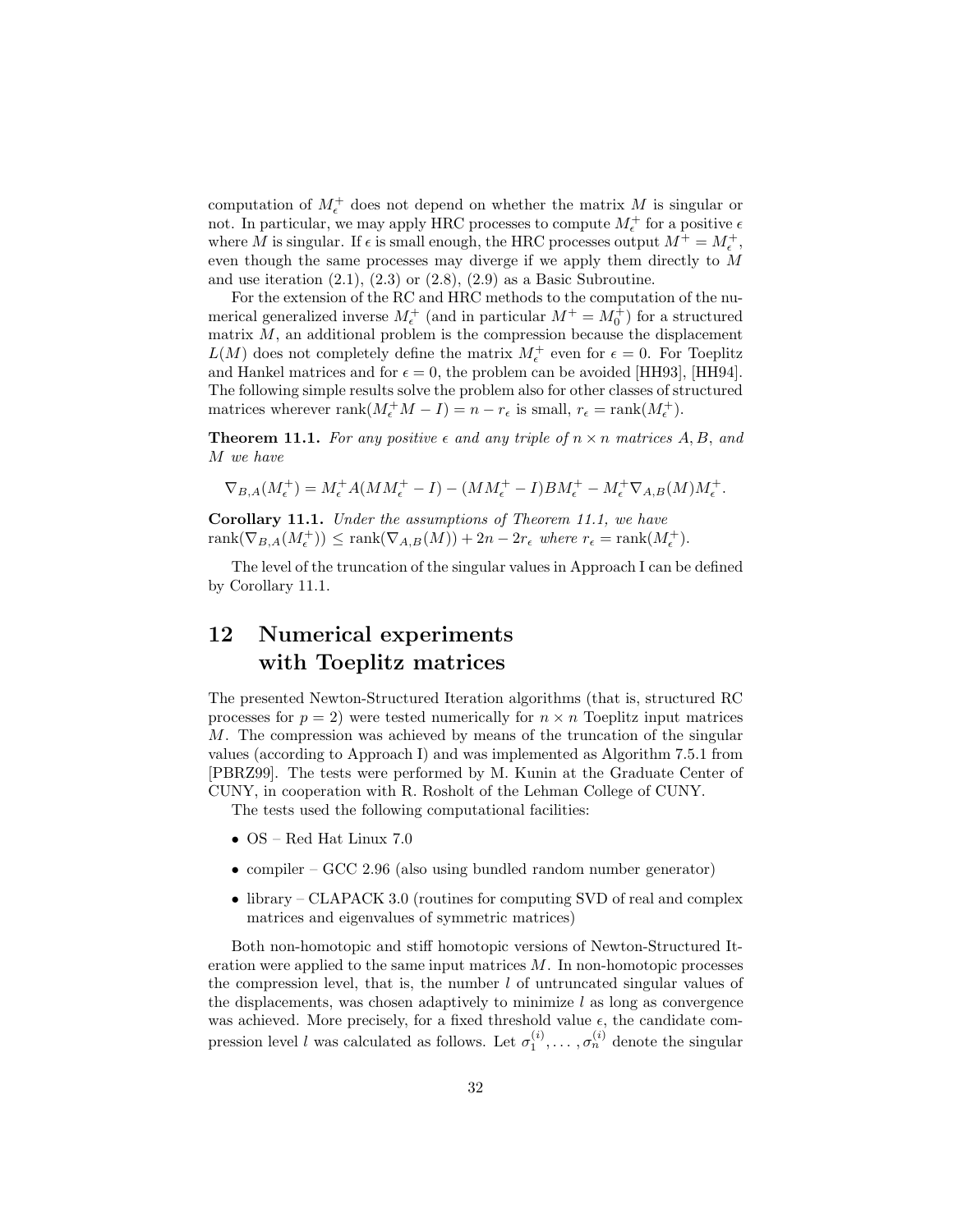values of  $X_i$  written in the non-increasing order. Then we chose  $l = l(i)$  satisfying  $\sigma_{l+1}^{(i)} < \epsilon \sigma_1^{(i)}$ ,  $\sigma_l^{(i)} \geq \epsilon \sigma_1^{(i)}$ . If Newton's process diverged for these  $\epsilon$  and l, then all results of the computation (obtained by this moment) were discarded, except that the contribution to the overall work of the iteration was counted. Then the iteration process was repeated with the compression level  $l/2$ . In the case of divergence, this value was recursively halved further until convergence but at most 10 times. The experiments for homotopic processes were limited to recursive optimization of the tolerance values  $\theta_h$  and consequently the homotopic step sizes, under a stiff 0.7-down policy. According to this policy, the initial value of  $\theta$  was always set to 0.7 and never increased. In the case of divergence,  $\theta$  was recursively halved, and the process was repeated until convergence. For a fixed  $\theta$ , the step sizes were calculated using LAPACK for computing the eigenvalues of the matrix  $M$ . The value l of the compression level was fixed and remained invariant in all Newton's steps throughout the entire homotopic process. This value was chosen experimentally when convergence with this value was observed for one or two test runs. This was our simplified preliminary policy, subject to improvement in our future experiments.

The computations stopped at the final homotopic and non-homotopic steps where the residual norm decreased to the single precision 0; at all other homotopic steps, the computations stopped where the residual norm decreased below  $10^{-6}$ . (The latter bound was a little smaller than was necessary for convergence.)

The algorithm was tested for  $n \times n$  Toeplitz matrices M of the following classes (see details below).

- 1. Real symmetric tridiagonal Toeplitz matrices  $(t_{i,j})_{i,j=0}^{n-1}$ ,  $t_{i,j} = 0$  where  $|i - j| > 1$ ,  $t_{i+1,i} = t_{i,i+1} = 1$ ,  $t_{i,i}$  equals 4 or -2.
- 2. The matrices  $\left(\frac{1}{1+|i-j|}\right)$  $\big)^{n-1}$  $i,j=0$ .
- 3. Randomly generated Toeplitz matrices.
- 4. Randomly generated real symmetric positive definite matrices with a specified condition number.
- 5. Randomly generated real symmetric indefinite Toeplitz matrices.

The tests results were differentiated further according to the condition number of the matrix M and the size  $n \times n$ , for n ranging from 50 to 350.

An  $n \times n$  random real symmetric Toeplitz matrix of class 5 was defined by generating the  $n$  random entries of its first row; for an unsymmetric Toeplitz matrix of class 3, also the  $n-1$  remaining entries of its first column were generated. The random entries were generated as the random normally distributed variables with the mean 0 and the standard deviation 1. At this stage, a random number generator was applied with the **rand()** function from the standard C library that comes with the GCC compiler for Cygwin on Windows 2000. The condition number was most frequently quite small for random matrices, and